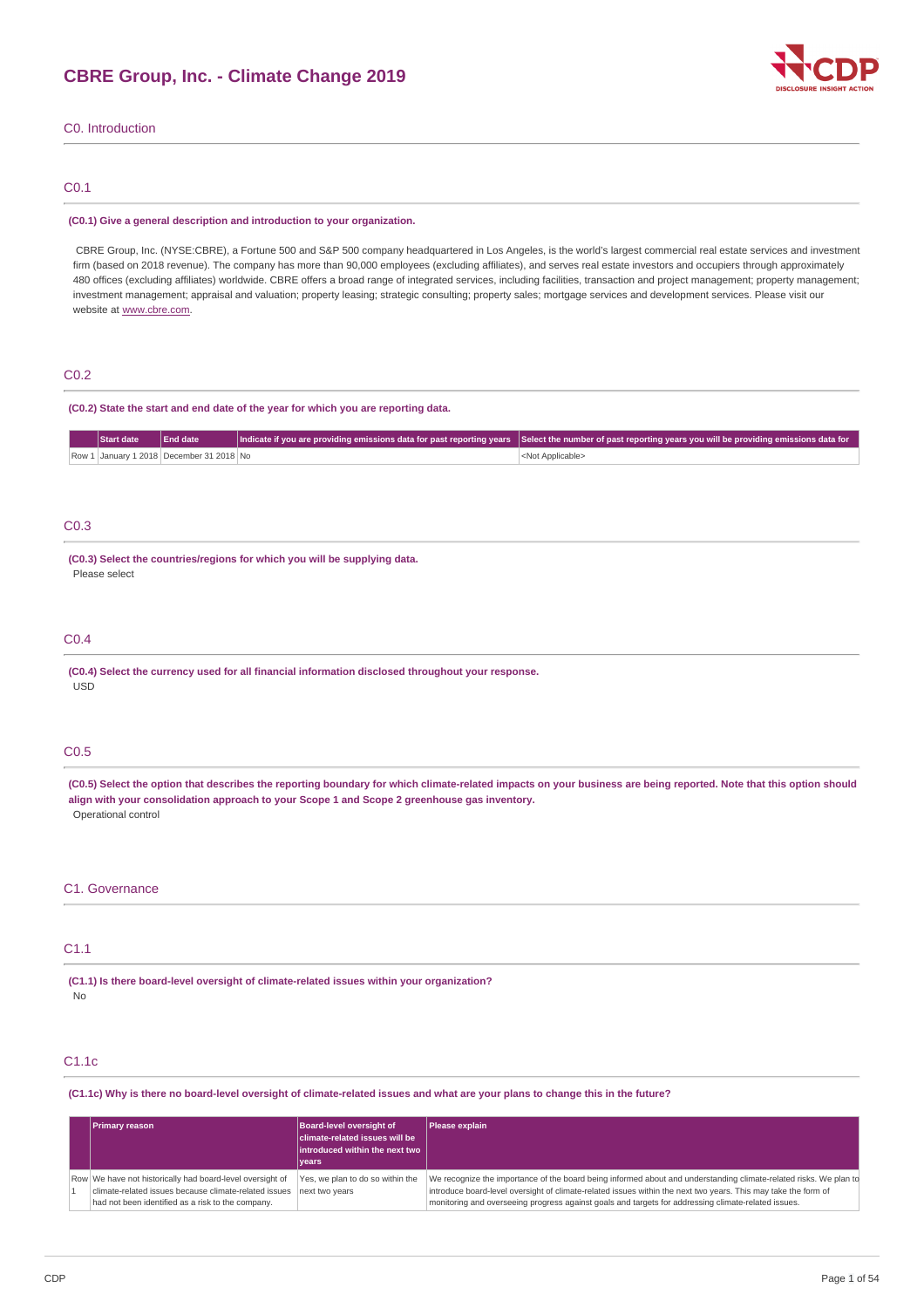#### **(C1.2) Provide the highest management-level position(s) or committee(s) with responsibility for climate-related issues.**

| Name of the position(s) and/or committee(s)                                                  | <b>Responsibility</b>                                                  | Frequency of reporting to the board on climate-related<br>lissues |
|----------------------------------------------------------------------------------------------|------------------------------------------------------------------------|-------------------------------------------------------------------|
| Other C-Suite Officer, please specify (Chief Executive Talent and Administrative<br>Officer) | Both assessing and managing climate-related risks and<br>opportunities | As important matters arise                                        |

# C1.2a

#### (C1.2a) Describe where in the organizational structure this/these position(s) and/or committees lie, what their associated responsibilities are, and how climate**related issues are monitored (do not include the names of individuals).**

The Chief Executive Talent and Administrative Officer reports directly to the CEO. The Chief Executive Talent and Administrative Officer oversees corporate responsibility at CBRE, and environmental sustainability is an element of corporate responsibility at our company. The Senior Vice President, Corporate Responsibility reports to the Chief Executive Talent and Administrative Officer. The Senior Vice President, Corporate Responsibility is responsible for leading global corporate responsibility strategy development and implementation. The corporate responsibility team is responsible for setting greenhouse gas emission reduction targets and monitoring and reporting progress toward those targets. The team also stays informed about climate-related topics through participation in industry organizations and brings that information into the company for consideration. Additionally, the Chief Executive Talent and Administrative Officer is the co-chair of the company's Executive Risk Committee (ERC). The ERC reports directly to the CEO and meets quarterly to review the status of key enterprise and emerging risks (such as climate-related risk) and progress on addressing risk.

# C1.3

(C1.3) Do you provide incentives for the management of climate-related issues, including the attainment of targets? Yes

# C1.3a

#### (C1.3a) Provide further details on the incentives provided for the management of climate-related issues (do not include the names of individuals).

#### **Who is entitled to benefit from these incentives?**

In 2017, we created the CBRE Climate Change Champion Award, which is presented to Property Management teams for CBRE-managed properties that achieve a 10% or greater year-over-year increase in their ENERGY STAR score. In 2018, this award was presented to teams at 22 CBRE-managed properties. These buildings together resulted in a total greenhouse gas emission reduction of 10,188 metric tons of CO2e. In 2019, 25 CBRE-managed properties in the U.S. that achieved a 10% or greater year-over-year increase in their ENERGY STAR score received a formal award and acknowledgment from our global president of Property Management. These buildings together resulted in a total greenhouse gas emission reduction of 51,833 metric tons of CO2e.

Energy reduction target

Recognition (non-monetary) Facilities manager

# **Types of incentives**

In 2017, we created the CBRE Climate Change Champion Award, which is presented to Property Management teams for CBRE-managed properties that achieve a 10% or greater year-over-year increase in their ENERGY STAR score. In 2018, this award was presented to teams at 22 CBRE-managed properties. These buildings together resulted in a total greenhouse gas emission reduction of 10,188 metric tons of CO2e. In 2019, 25 CBRE-managed properties in the U.S. that achieved a 10% or greater year-over-year increase in their ENERGY STAR score received a formal award and acknowledgment from our global president of Property Management. These buildings together resulted in a total greenhouse gas emission reduction of 51,833 metric tons of CO2e. Energy reduction target

Recognition (non-monetary)

#### **Activity incentivized**

In 2017, we created the CBRE Climate Change Champion Award, which is presented to Property Management teams for CBRE-managed properties that achieve a 10% or greater year-over-year increase in their ENERGY STAR score. In 2018, this award was presented to teams at 22 CBRE-managed properties. These buildings together resulted in a total greenhouse gas emission reduction of 10,188 metric tons of CO2e. In 2019, 25 CBRE-managed properties in the U.S. that achieved a 10% or greater year-over-year increase in their ENERGY STAR score received a formal award and acknowledgment from our global president of Property Management. These buildings together resulted in a total greenhouse gas emission reduction of 51,833 metric tons of CO2e. Energy reduction target

#### **Comment**

In 2017, we created the CBRE Climate Change Champion Award, which is presented to Property Management teams for CBRE-managed properties that achieve a 10% or greater year-over-year increase in their ENERGY STAR score. In 2018, this award was presented to teams at 22 CBRE-managed properties. These buildings together resulted in a total greenhouse gas emission reduction of 10,188 metric tons of CO2e. In 2019, 25 CBRE-managed properties in the U.S. that achieved a 10% or greater year-over-year increase in their ENERGY STAR score received a formal award and acknowledgment from our global president of Property Management. These buildings together resulted in a total greenhouse gas emission reduction of 51,833 metric tons of CO2e.

# C2. Risks and opportunities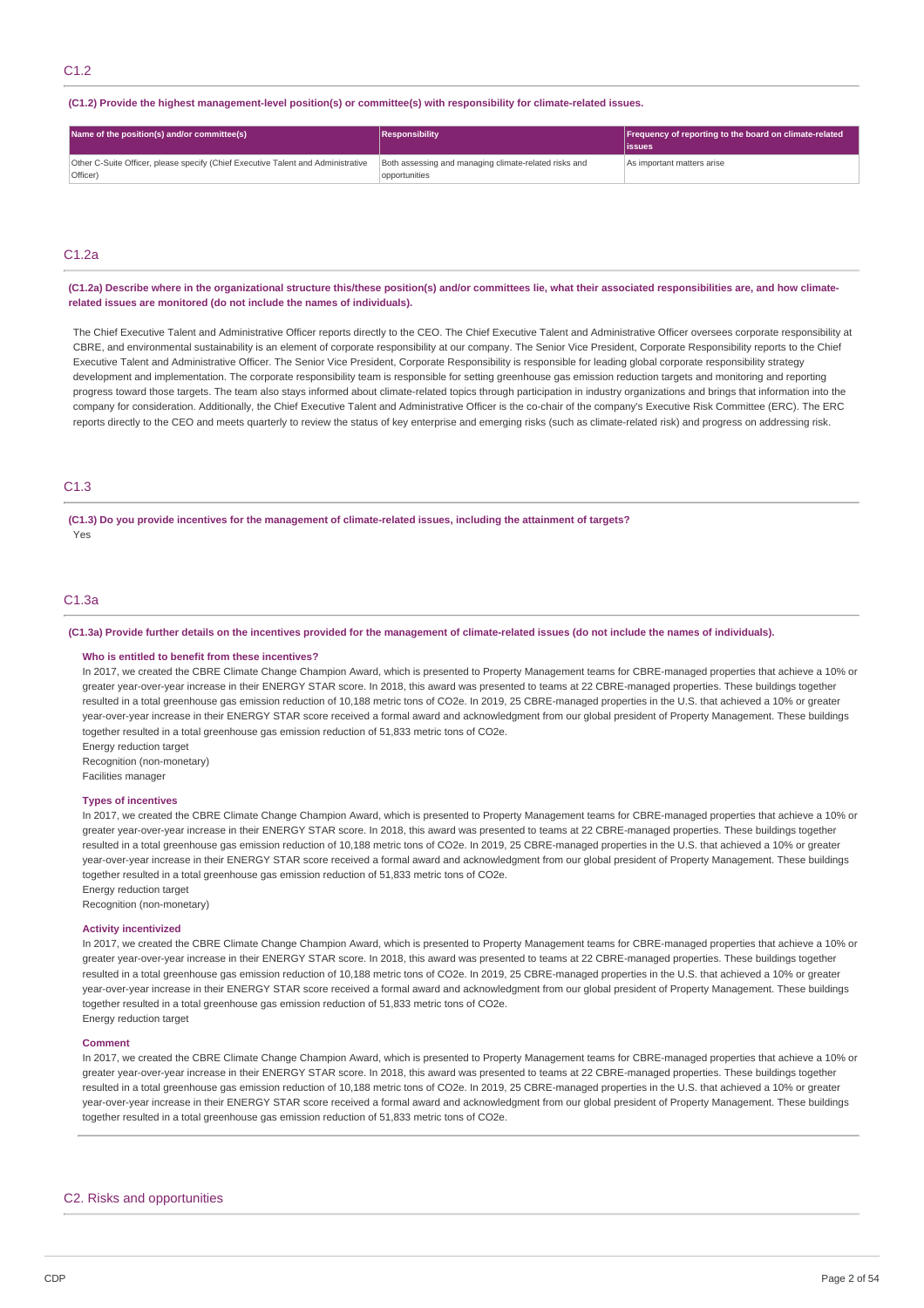# C2.1

# **(C2.1) Describe what your organization considers to be short-, medium- and long-term horizons.**

|             | From (years) | To (years) | <b>Comment</b> |
|-------------|--------------|------------|----------------|
| Short-term  |              |            |                |
| Medium-term |              |            |                |
| Long-term   |              | , 10       |                |

# C2.2

(C2.2) Select the option that best describes how your organization's processes for identifying, assessing, and managing climate-related issues are integrated into **your overall risk management.**

Integrated into multi-disciplinary company-wide risk identification, assessment, and management processes

# C2.2a

(C2.2a) Select the options that best describe your organization's frequency and time horizon for identifying and assessing climate-related risks.

|       | 'Freauency of monitorina | How far into the future are risks considered? | Comment |
|-------|--------------------------|-----------------------------------------------|---------|
| Row 1 | Annually                 | 3 to 6 years<br>.<br>$\sim$                   |         |

### C2.2b

#### **(C2.2b) Provide further details on your organization's process(es) for identifying and assessing climate-related risks.**

Climate change was added as a risk in the 2018 CBRE Business Risk Inventory (BRI). Risks included in the BRI are assessed through our enterprise risk management process annually to determine the appropriate level of action required. Additionally, CBRE's enterprise risk management team conducted a separate risk assessment focused on climate-related risks in early 2019.

# C2.2c

# **(C2.2c) Which of the following risk types are considered in your organization's climate-related risk assessments?**

|                     | <b>Relevance &amp; inclusion</b> | Please explain                                                                            |
|---------------------|----------------------------------|-------------------------------------------------------------------------------------------|
| Current regulation  | Relevant, always included        | This risk was included in our 2019 risk assessment that focused on climate-related risks. |
| Emerging regulation | Relevant, always included        | This risk was included in our 2019 risk assessment that focused on climate-related risks. |
| Technology          | Not evaluated                    |                                                                                           |
| Legal               | Relevant, always included        | This risk was included in our 2019 risk assessment that focused on climate-related risks. |
| Market              | Relevant, always included        | This risk was included in our 2019 risk assessment that focused on climate-related risks. |
| Reputation          | Relevant, always included        | This risk was included in our 2019 risk assessment that focused on climate-related risks. |
| Acute physical      | Relevant, always included        | This risk was included in our 2019 risk assessment that focused on climate-related risks. |
| Chronic physical    | Relevant, always included        | This risk was included in our 2019 risk assessment that focused on climate-related risks. |
| Upstream            | Not evaluated                    |                                                                                           |
| Downstream          | Not evaluated                    |                                                                                           |

#### C2.2d

#### **(C2.2d) Describe your process(es) for managing climate-related risks and opportunities.**

CBRE's enterprise risk management team conducted a risk assessment focused on climate-related risks in early 2019. The results of this assessment are currently being analyzed to determine an approach to managing the climate-related risks and opportunities that have been identified.

### C2.3

(C2.3) Have you identified any inherent climate-related risks with the potential to have a substantive financial or strategic impact on your business? Yes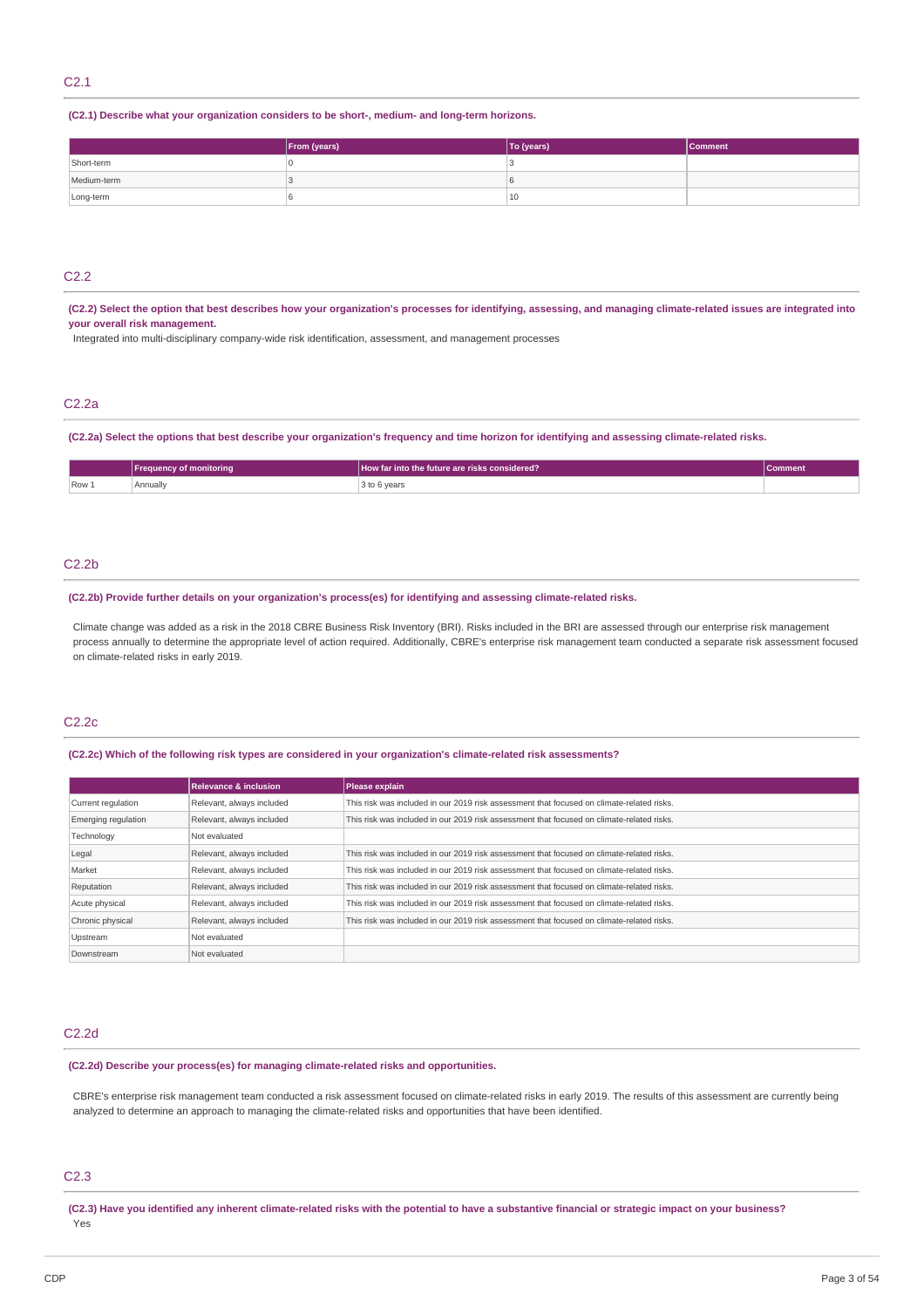# C2.3a

#### (C2.3a) Provide details of risks identified with the potential to have a substantive financial or strategic impact on your business.

# **Identifier**

0

Our current method for managing this risk includes evaluating regulatory requirements at the federal, state, and local level. These management methods allow CBRE to respond to reporting obligations such as AB 802 in California, USA and ESOS in UK. Besides our ad-hoc knowledge of the space, we have a service we provide to customers in EMEA called a 'legal register' which identifies on a continuous basis what the legal landscape looks like in Energy and Sustainability for all markets. Also in the US, CBRE has been an active partner with the Institute for Market Transformation (IMT) in their work to introduce balanced energy disclosure regulations in several cities.

There could be a potential financial impact as a result of governmental fines as a result of not complying with the reporting requirements.

<Not Applicable>

<Not Annlicable> 100000 Yes, a single figure estimate Medium Likely

Short-term

Energy use and emissions reporting are fundamental requirements of effective energy management, and these requirements will likely increase across our managed portfolio. Reporting obligations vary by city, country, and regionally and these variations by location increase risks of noncompliance and costs of compliance. Increased costs and/or reduced demand for products and services resulting from fines and judgments

Policy and legal: Enhanced emissions-reporting obligations

Transition risk Customer

Risk 1

# **Where in the value chain does the risk driver occur?**

#### $\Omega$

Our current method for managing this risk includes evaluating regulatory requirements at the federal, state, and local level. These management methods allow CBRE to respond to reporting obligations such as AB 802 in California, USA and ESOS in UK. Besides our ad-hoc knowledge of the space, we have a service we provide to customers in EMEA called a 'legal register' which identifies on a continuous basis what the legal landscape looks like in Energy and Sustainability for all markets. Also in the US, CBRE has been an active partner with the Institute for Market Transformation (IMT) in their work to introduce balanced energy disclosure regulations in several cities.

There could be a potential financial impact as a result of governmental fines as a result of not complying with the reporting requirements.

<Not Applicable> <Not Applicable> 100000 Yes, a single figure estimate Medium Likely Short-term

Energy use and emissions reporting are fundamental requirements of effective energy management, and these requirements will likely increase across our managed portfolio. Reporting obligations vary by city, country, and regionally and these variations by location increase risks of noncompliance and costs of compliance. Increased costs and/or reduced demand for products and services resulting from fines and judgments

Policy and legal: Enhanced emissions-reporting obligations

Transition risk

Customer

# **Risk type**

 $\Omega$ 

Our current method for managing this risk includes evaluating regulatory requirements at the federal, state, and local level. These management methods allow CBRE to respond to reporting obligations such as AB 802 in California, USA and ESOS in UK. Besides our ad-hoc knowledge of the space, we have a service we provide to customers in EMEA called a 'legal register' which identifies on a continuous basis what the legal landscape looks like in Energy and Sustainability for all markets. Also in the US, CBRE has been an active partner with the Institute for Market Transformation (IMT) in their work to introduce balanced energy disclosure regulations in several cities.

There could be a potential financial impact as a result of governmental fines as a result of not complying with the reporting requirements.

<Not Applicable> <Not Applicable> 100000 Yes, a single figure estimate Medium Likely Short-term

Energy use and emissions reporting are fundamental requirements of effective energy management, and these requirements will likely increase across our managed portfolio. Reporting obligations vary by city, country, and regionally and these variations by location increase risks of noncompliance and costs of compliance. Increased costs and/or reduced demand for products and services resulting from fines and judgments

Policy and legal: Enhanced emissions-reporting obligations

Transition risk

### **Primary climate-related risk driver**

# 0

Our current method for managing this risk includes evaluating regulatory requirements at the federal, state, and local level. These management methods allow CBRE to respond to reporting obligations such as AB 802 in California, USA and ESOS in UK. Besides our ad-hoc knowledge of the space, we have a service we provide to customers in EMEA called a 'legal register' which identifies on a continuous basis what the legal landscape looks like in Energy and Sustainability for all markets. Also in the US, CBRE has been an active partner with the Institute for Market Transformation (IMT) in their work to introduce balanced energy disclosure regulations in several cities.

There could be a potential financial impact as a result of governmental fines as a result of not complying with the reporting requirements. <Not Applicable>

<Not Applicable>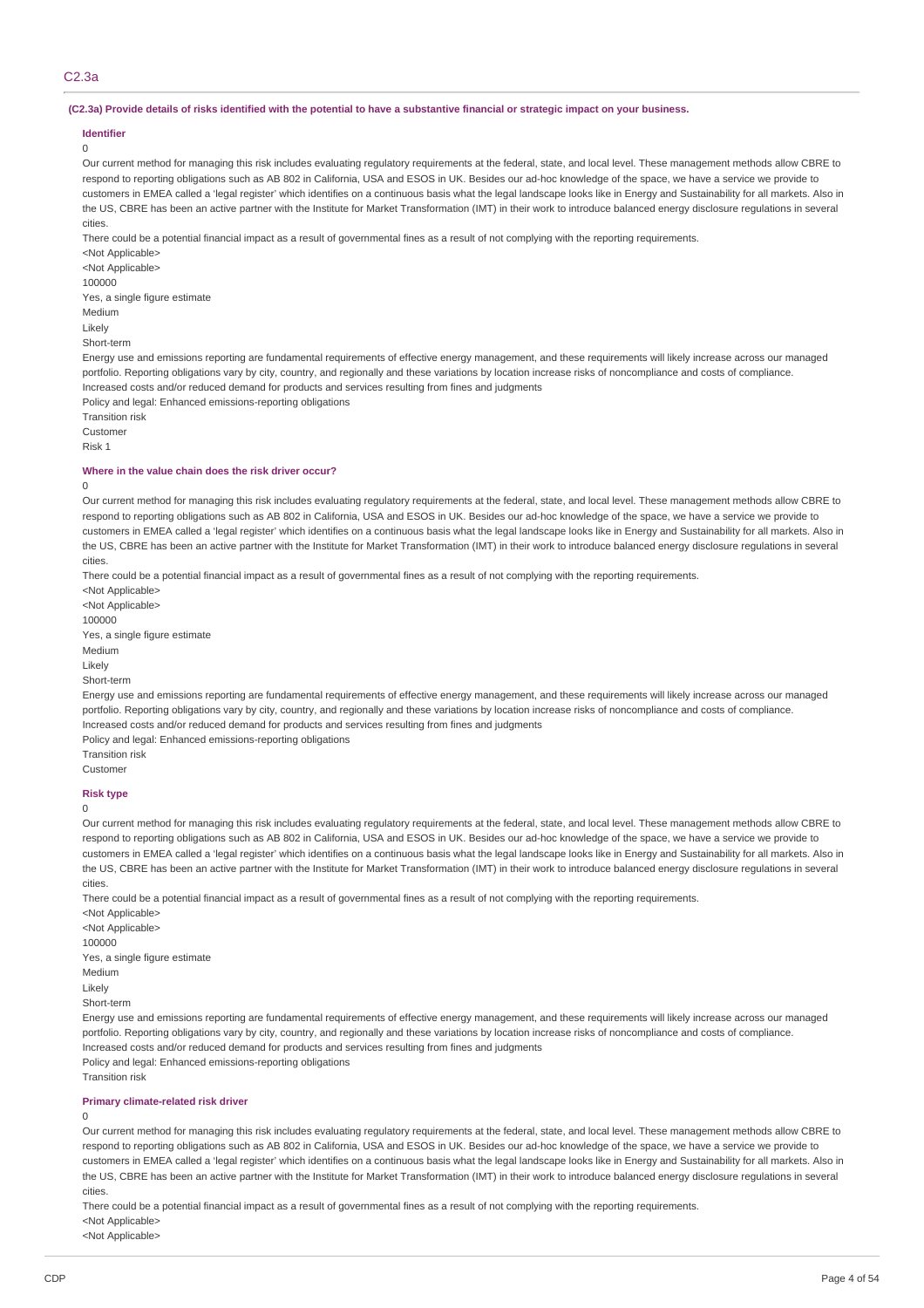100000 Yes, a single figure estimate Medium Likely Short-term

Energy use and emissions reporting are fundamental requirements of effective energy management, and these requirements will likely increase across our managed portfolio. Reporting obligations vary by city, country, and regionally and these variations by location increase risks of noncompliance and costs of compliance. Increased costs and/or reduced demand for products and services resulting from fines and judgments Policy and legal: Enhanced emissions-reporting obligations

#### **Type of financial impact**

#### $\theta$

Our current method for managing this risk includes evaluating regulatory requirements at the federal, state, and local level. These management methods allow CBRE to respond to reporting obligations such as AB 802 in California, USA and ESOS in UK. Besides our ad-hoc knowledge of the space, we have a service we provide to customers in EMEA called a 'legal register' which identifies on a continuous basis what the legal landscape looks like in Energy and Sustainability for all markets. Also in the US, CBRE has been an active partner with the Institute for Market Transformation (IMT) in their work to introduce balanced energy disclosure regulations in several cities.

There could be a potential financial impact as a result of governmental fines as a result of not complying with the reporting requirements.

<Not Applicable> <Not Applicable> 100000 Yes, a single figure estimate Medium Likely Short-term

Energy use and emissions reporting are fundamental requirements of effective energy management, and these requirements will likely increase across our managed portfolio. Reporting obligations vary by city, country, and regionally and these variations by location increase risks of noncompliance and costs of compliance. Increased costs and/or reduced demand for products and services resulting from fines and judgments

### **Company- specific description**

 $\Omega$ 

Our current method for managing this risk includes evaluating regulatory requirements at the federal, state, and local level. These management methods allow CBRE to respond to reporting obligations such as AB 802 in California, USA and ESOS in UK. Besides our ad-hoc knowledge of the space, we have a service we provide to customers in EMEA called a 'legal register' which identifies on a continuous basis what the legal landscape looks like in Energy and Sustainability for all markets. Also in the US, CBRE has been an active partner with the Institute for Market Transformation (IMT) in their work to introduce balanced energy disclosure regulations in several cities.

There could be a potential financial impact as a result of governmental fines as a result of not complying with the reporting requirements.

<Not Applicable> <Not Applicable> 100000 Yes, a single figure estimate Medium Likely Short-term

Energy use and emissions reporting are fundamental requirements of effective energy management, and these requirements will likely increase across our managed portfolio. Reporting obligations vary by city, country, and regionally and these variations by location increase risks of noncompliance and costs of compliance.

#### **Time horizon**

0

Our current method for managing this risk includes evaluating regulatory requirements at the federal, state, and local level. These management methods allow CBRE to respond to reporting obligations such as AB 802 in California, USA and ESOS in UK. Besides our ad-hoc knowledge of the space, we have a service we provide to customers in EMEA called a 'legal register' which identifies on a continuous basis what the legal landscape looks like in Energy and Sustainability for all markets. Also in the US, CBRE has been an active partner with the Institute for Market Transformation (IMT) in their work to introduce balanced energy disclosure regulations in several cities.

There could be a potential financial impact as a result of governmental fines as a result of not complying with the reporting requirements.

<Not Applicable> <Not Applicable> 100000 Yes, a single figure estimate Medium Likely Short-term

# **Likelihood**

 $\Omega$ 

Our current method for managing this risk includes evaluating regulatory requirements at the federal, state, and local level. These management methods allow CBRE to respond to reporting obligations such as AB 802 in California, USA and ESOS in UK. Besides our ad-hoc knowledge of the space, we have a service we provide to customers in EMEA called a 'legal register' which identifies on a continuous basis what the legal landscape looks like in Energy and Sustainability for all markets. Also in the US, CBRE has been an active partner with the Institute for Market Transformation (IMT) in their work to introduce balanced energy disclosure regulations in several cities.

There could be a potential financial impact as a result of governmental fines as a result of not complying with the reporting requirements.

<Not Applicable> <Not Applicable> 100000 Yes, a single figure estimate Medium Likely

# **Magnitude of impact**

 $\Omega$ 

Our current method for managing this risk includes evaluating regulatory requirements at the federal, state, and local level. These management methods allow CBRE to respond to reporting obligations such as AB 802 in California, USA and ESOS in UK. Besides our ad-hoc knowledge of the space, we have a service we provide to customers in EMEA called a 'legal register' which identifies on a continuous basis what the legal landscape looks like in Energy and Sustainability for all markets. Also in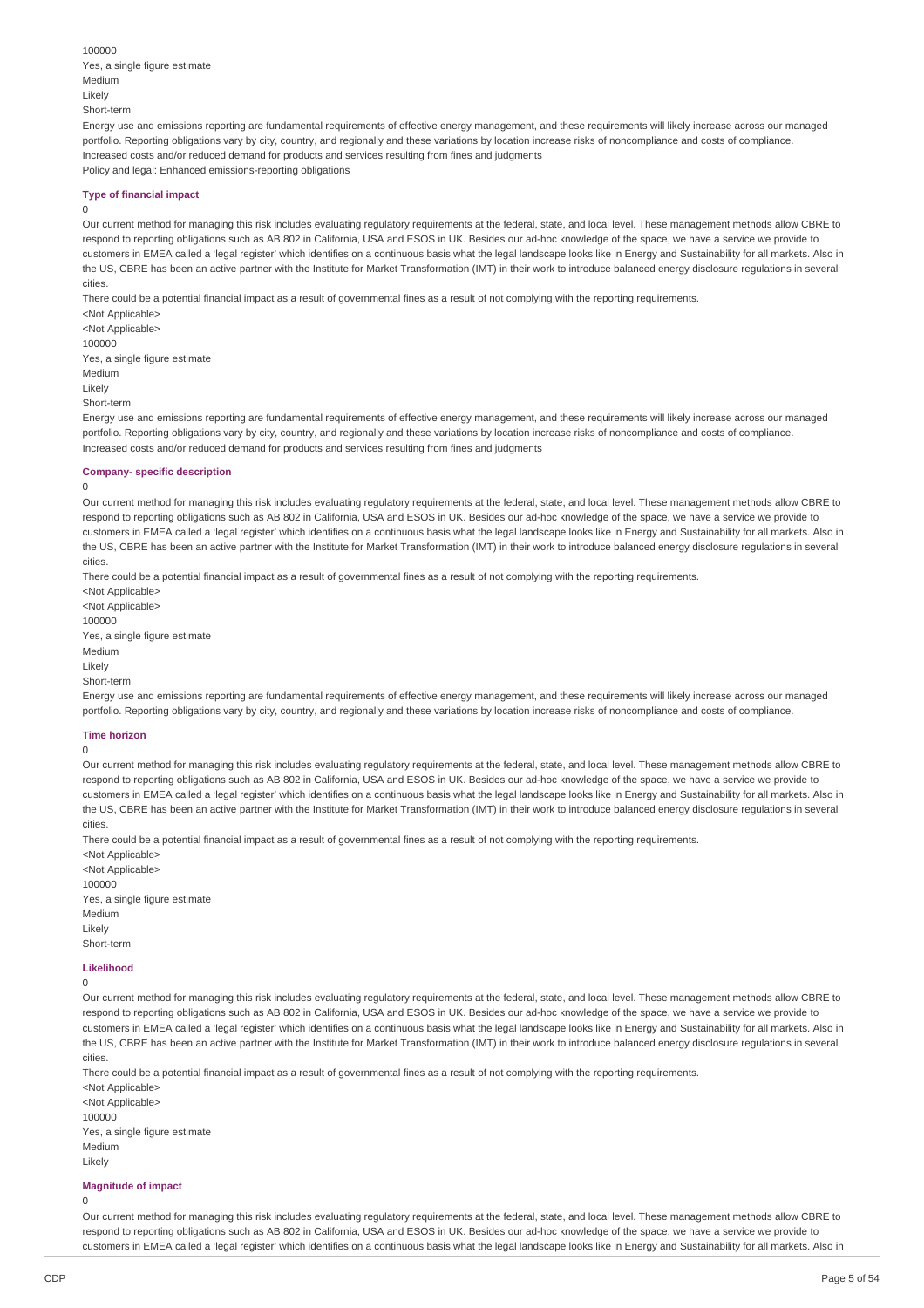the US, CBRE has been an active partner with the Institute for Market Transformation (IMT) in their work to introduce balanced energy disclosure regulations in several cities. There could be a potential financial impact as a result of governmental fines as a result of not complying with the reporting requirements. <Not Applicable> <Not Applicable> 100000

Yes, a single figure estimate Medium

### **Are you able to provide a potential financial impact figure?**

# $\Omega$

Our current method for managing this risk includes evaluating regulatory requirements at the federal, state, and local level. These management methods allow CBRE to respond to reporting obligations such as AB 802 in California, USA and ESOS in UK. Besides our ad-hoc knowledge of the space, we have a service we provide to customers in EMEA called a 'legal register' which identifies on a continuous basis what the legal landscape looks like in Energy and Sustainability for all markets. Also in the US, CBRE has been an active partner with the Institute for Market Transformation (IMT) in their work to introduce balanced energy disclosure regulations in several cities.

There could be a potential financial impact as a result of governmental fines as a result of not complying with the reporting requirements.

<Not Applicable> <Not Applicable> 100000 Yes, a single figure estimate

#### **Potential financial impact figure (currency)**

#### $\Omega$

Our current method for managing this risk includes evaluating regulatory requirements at the federal, state, and local level. These management methods allow CBRE to respond to reporting obligations such as AB 802 in California, USA and ESOS in UK. Besides our ad-hoc knowledge of the space, we have a service we provide to customers in EMEA called a 'legal register' which identifies on a continuous basis what the legal landscape looks like in Energy and Sustainability for all markets. Also in the US, CBRE has been an active partner with the Institute for Market Transformation (IMT) in their work to introduce balanced energy disclosure regulations in several cities.

There could be a potential financial impact as a result of governmental fines as a result of not complying with the reporting requirements.

<Not Applicable> <Not Applicable>

100000

#### **Potential financial impact figure – minimum (currency)**

#### $\Omega$

Our current method for managing this risk includes evaluating regulatory requirements at the federal, state, and local level. These management methods allow CBRE to respond to reporting obligations such as AB 802 in California, USA and ESOS in UK. Besides our ad-hoc knowledge of the space, we have a service we provide to customers in EMEA called a 'legal register' which identifies on a continuous basis what the legal landscape looks like in Energy and Sustainability for all markets. Also in the US, CBRE has been an active partner with the Institute for Market Transformation (IMT) in their work to introduce balanced energy disclosure regulations in several cities.

There could be a potential financial impact as a result of governmental fines as a result of not complying with the reporting requirements. <Not Applicable>

<Not Applicable>

#### **Potential financial impact figure – maximum (currency)**

#### $\Omega$

Our current method for managing this risk includes evaluating regulatory requirements at the federal, state, and local level. These management methods allow CBRE to respond to reporting obligations such as AB 802 in California, USA and ESOS in UK. Besides our ad-hoc knowledge of the space, we have a service we provide to customers in EMEA called a 'legal register' which identifies on a continuous basis what the legal landscape looks like in Energy and Sustainability for all markets. Also in the US, CBRE has been an active partner with the Institute for Market Transformation (IMT) in their work to introduce balanced energy disclosure regulations in several cities.

There could be a potential financial impact as a result of governmental fines as a result of not complying with the reporting requirements. <Not Applicable>

#### **Explanation of financial impact figure**

### $\Omega$

Our current method for managing this risk includes evaluating regulatory requirements at the federal, state, and local level. These management methods allow CBRE to respond to reporting obligations such as AB 802 in California, USA and ESOS in UK. Besides our ad-hoc knowledge of the space, we have a service we provide to customers in EMEA called a 'legal register' which identifies on a continuous basis what the legal landscape looks like in Energy and Sustainability for all markets. Also in the US, CBRE has been an active partner with the Institute for Market Transformation (IMT) in their work to introduce balanced energy disclosure regulations in several cities.

There could be a potential financial impact as a result of governmental fines as a result of not complying with the reporting requirements.

#### **Management method**

 $\Omega$ 

Our current method for managing this risk includes evaluating regulatory requirements at the federal, state, and local level. These management methods allow CBRE to respond to reporting obligations such as AB 802 in California, USA and ESOS in UK. Besides our ad-hoc knowledge of the space, we have a service we provide to customers in EMEA called a 'legal register' which identifies on a continuous basis what the legal landscape looks like in Energy and Sustainability for all markets. Also in the US, CBRE has been an active partner with the Institute for Market Transformation (IMT) in their work to introduce balanced energy disclosure regulations in several cities.

#### **Cost of management**

 $\overline{0}$ 

#### **Comment**

# **Identifier**

250000

Our method for managing the risk is CBRE's Business Continuity program, which provides services related to the preparation and response to significant weather or natural disaster such as planned emergency responses to safeguard people, properties and the interests of employees, tenants and clients. The program addresses data back-up and recovery; alternative communications with tenants, clients and employees; and alternative physical locations. The program prepares for potential market impact, such as droughts and severe weather events limiting expansion of the real estate market.

Our potential financial impact is that the failure to prepare for and/or respond to natural disasters could result in a loss of client business.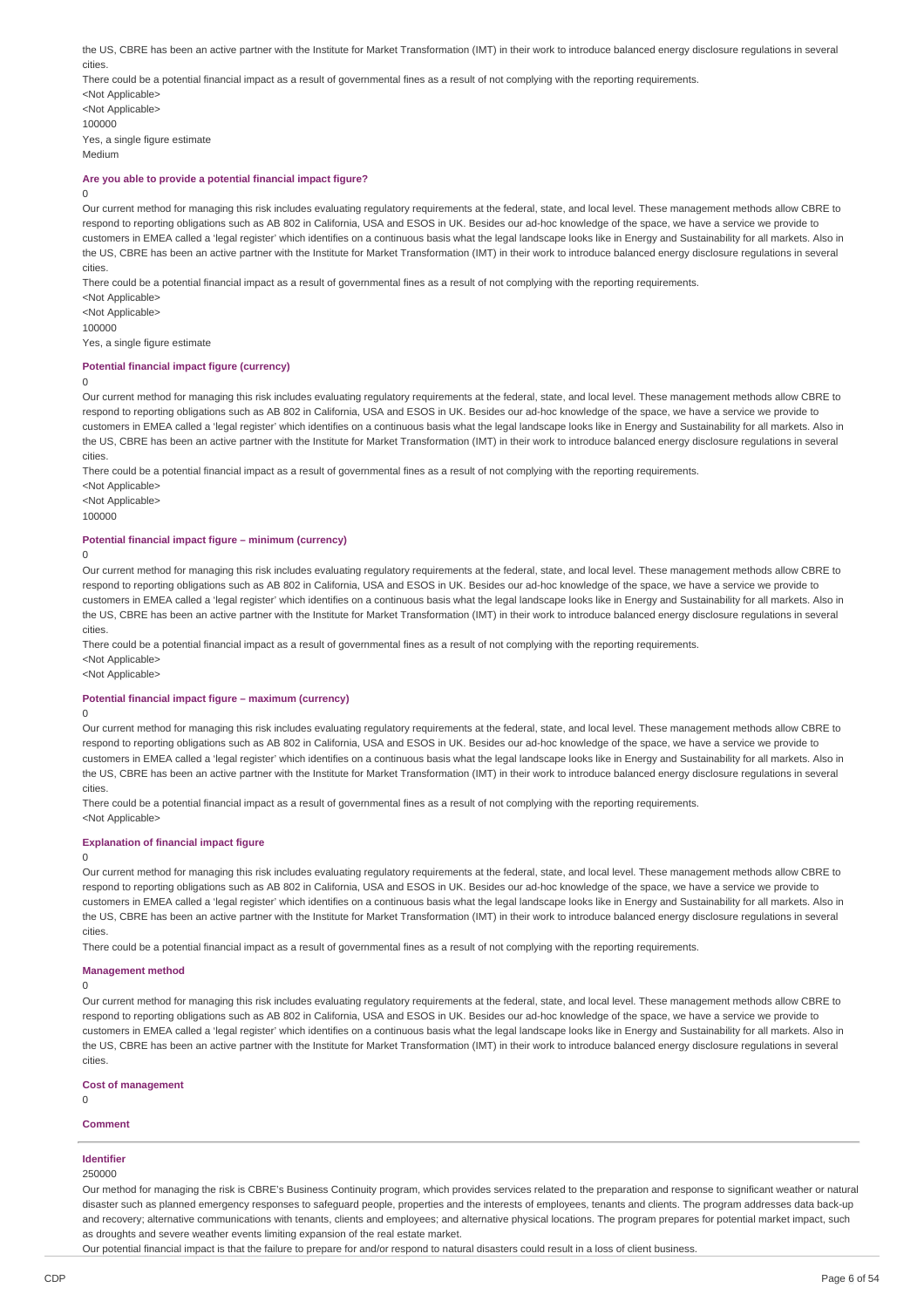<Not Applicable> <Not Applicable> 10000000 Yes, a single figure estimate Medium Likely Current The increasing frequency and severity of weather and precipitation events such as drought, flooding, tropical cyclones and snow/ice associated with climate change put our business operations at risk. Reduced revenue from decreased demand for goods/services Acute: Increased severity of extreme weather events such as cyclones and floods Physical risk Direct operations Risk 2

# **Where in the value chain does the risk driver occur?**

#### 250000

Our method for managing the risk is CBRE's Business Continuity program, which provides services related to the preparation and response to significant weather or natural disaster such as planned emergency responses to safeguard people, properties and the interests of employees, tenants and clients. The program addresses data back-up and recovery; alternative communications with tenants, clients and employees; and alternative physical locations. The program prepares for potential market impact, such as droughts and severe weather events limiting expansion of the real estate market.

Our potential financial impact is that the failure to prepare for and/or respond to natural disasters could result in a loss of client business.

<Not Applicable> <Not Applicable> 10000000

Yes, a single figure estimate

Medium

Likely

Current

The increasing frequency and severity of weather and precipitation events such as drought, flooding, tropical cyclones and snow/ice associated with climate change put our business operations at risk.

Reduced revenue from decreased demand for goods/services

Acute: Increased severity of extreme weather events such as cyclones and floods

Physical risk

Direct operations

#### **Risk type**

250000

Our method for managing the risk is CBRE's Business Continuity program, which provides services related to the preparation and response to significant weather or natural disaster such as planned emergency responses to safeguard people, properties and the interests of employees, tenants and clients. The program addresses data back-up and recovery; alternative communications with tenants, clients and employees; and alternative physical locations. The program prepares for potential market impact, such as droughts and severe weather events limiting expansion of the real estate market.

Our potential financial impact is that the failure to prepare for and/or respond to natural disasters could result in a loss of client business.

<Not Applicable> <Not Applicable> 10000000 Yes, a single figure estimate Medium Likely Current The increasing frequency and severity of weather and precipitation events such as drought, flooding, tropical cyclones and snow/ice associated with climate change put our business operations at risk. Reduced revenue from decreased demand for goods/services

Acute: Increased severity of extreme weather events such as cyclones and floods

Physical risk

#### **Primary climate-related risk driver**

#### 250000

Our method for managing the risk is CBRE's Business Continuity program, which provides services related to the preparation and response to significant weather or natural disaster such as planned emergency responses to safeguard people, properties and the interests of employees, tenants and clients. The program addresses data back-up and recovery; alternative communications with tenants, clients and employees; and alternative physical locations. The program prepares for potential market impact, such as droughts and severe weather events limiting expansion of the real estate market.

Our potential financial impact is that the failure to prepare for and/or respond to natural disasters could result in a loss of client business.

<Not Applicable> <Not Applicable> 10000000 Yes, a single figure estimate Medium Likely

Current

The increasing frequency and severity of weather and precipitation events such as drought, flooding, tropical cyclones and snow/ice associated with climate change put our business operations at risk.

Reduced revenue from decreased demand for goods/services

Acute: Increased severity of extreme weather events such as cyclones and floods

# **Type of financial impact**

# 250000

Our method for managing the risk is CBRE's Business Continuity program, which provides services related to the preparation and response to significant weather or natural disaster such as planned emergency responses to safeguard people, properties and the interests of employees, tenants and clients. The program addresses data back-up and recovery; alternative communications with tenants, clients and employees; and alternative physical locations. The program prepares for potential market impact, such as droughts and severe weather events limiting expansion of the real estate market.

Our potential financial impact is that the failure to prepare for and/or respond to natural disasters could result in a loss of client business.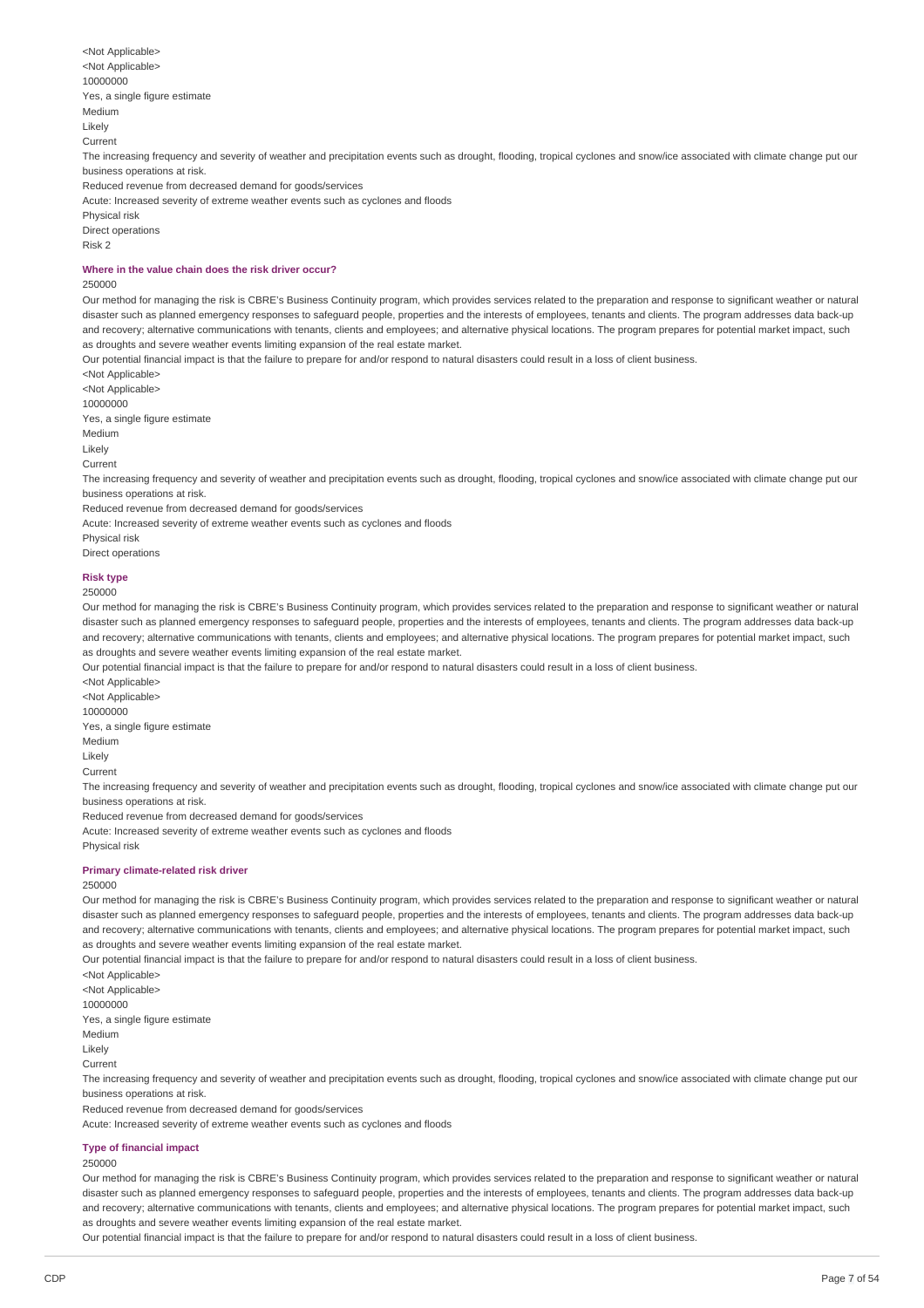<Not Applicable> <Not Applicable> 10000000 Yes, a single figure estimate Medium Likely Current The increasing frequency and severity of weather and precipitation events such as drought, flooding, tropical cyclones and snow/ice associated with climate change put our business operations at risk. Reduced revenue from decreased demand for goods/services

#### **Company- specific description**

#### 250000

Our method for managing the risk is CBRE's Business Continuity program, which provides services related to the preparation and response to significant weather or natural disaster such as planned emergency responses to safeguard people, properties and the interests of employees, tenants and clients. The program addresses data back-up and recovery; alternative communications with tenants, clients and employees; and alternative physical locations. The program prepares for potential market impact, such as droughts and severe weather events limiting expansion of the real estate market.

Our potential financial impact is that the failure to prepare for and/or respond to natural disasters could result in a loss of client business.

<Not Applicable> <Not Applicable> 10000000 Yes, a single figure estimate Medium Likely Current

The increasing frequency and severity of weather and precipitation events such as drought, flooding, tropical cyclones and snow/ice associated with climate change put our business operations at risk.

#### **Time horizon**

### 250000

Our method for managing the risk is CBRE's Business Continuity program, which provides services related to the preparation and response to significant weather or natural disaster such as planned emergency responses to safeguard people, properties and the interests of employees, tenants and clients. The program addresses data back-up and recovery; alternative communications with tenants, clients and employees; and alternative physical locations. The program prepares for potential market impact, such as droughts and severe weather events limiting expansion of the real estate market.

Our potential financial impact is that the failure to prepare for and/or respond to natural disasters could result in a loss of client business.

<Not Applicable> <Not Applicable> 10000000 Yes, a single figure estimate Medium Likely

Current

# **Likelihood**

# 250000

Our method for managing the risk is CBRE's Business Continuity program, which provides services related to the preparation and response to significant weather or natural disaster such as planned emergency responses to safeguard people, properties and the interests of employees, tenants and clients. The program addresses data back-up and recovery; alternative communications with tenants, clients and employees; and alternative physical locations. The program prepares for potential market impact, such as droughts and severe weather events limiting expansion of the real estate market.

Our potential financial impact is that the failure to prepare for and/or respond to natural disasters could result in a loss of client business.

<Not Applicable> <Not Applicable> 10000000 Yes, a single figure estimate Medium Likely

# **Magnitude of impact**

#### 250000

Our method for managing the risk is CBRE's Business Continuity program, which provides services related to the preparation and response to significant weather or natural disaster such as planned emergency responses to safeguard people, properties and the interests of employees, tenants and clients. The program addresses data back-up and recovery; alternative communications with tenants, clients and employees; and alternative physical locations. The program prepares for potential market impact, such as droughts and severe weather events limiting expansion of the real estate market.

Our potential financial impact is that the failure to prepare for and/or respond to natural disasters could result in a loss of client business.

<Not Applicable> <Not Applicable> 10000000 Yes, a single figure estimate Medium

# **Are you able to provide a potential financial impact figure?**

#### 250000

Our method for managing the risk is CBRE's Business Continuity program, which provides services related to the preparation and response to significant weather or natural disaster such as planned emergency responses to safeguard people, properties and the interests of employees, tenants and clients. The program addresses data back-up and recovery; alternative communications with tenants, clients and employees; and alternative physical locations. The program prepares for potential market impact, such as droughts and severe weather events limiting expansion of the real estate market.

Our potential financial impact is that the failure to prepare for and/or respond to natural disasters could result in a loss of client business.

<Not Applicable> <Not Applicable> 10000000 Yes, a single figure estimate

**Potential financial impact figure (currency)**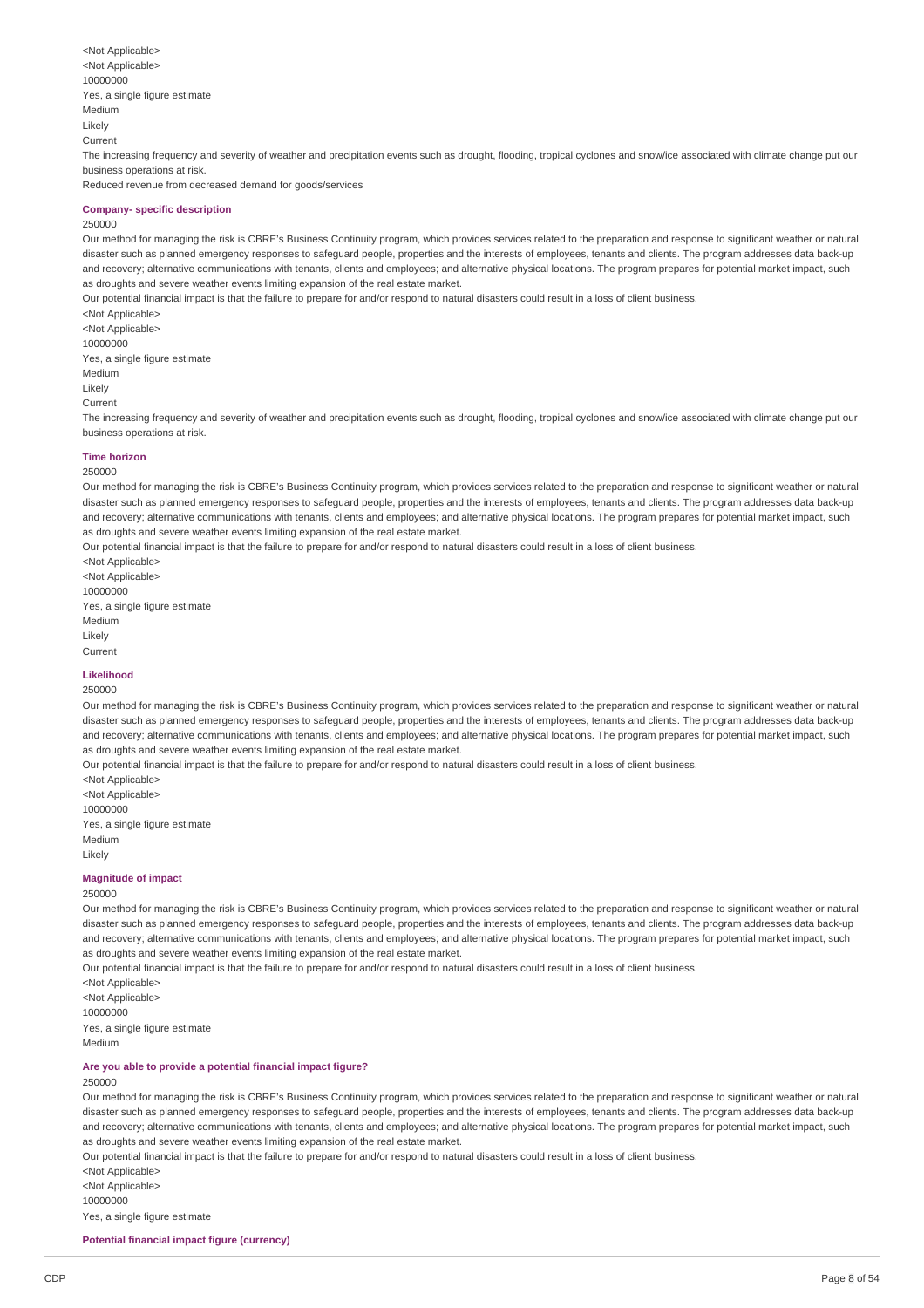#### 250000

Our method for managing the risk is CBRE's Business Continuity program, which provides services related to the preparation and response to significant weather or natural disaster such as planned emergency responses to safeguard people, properties and the interests of employees, tenants and clients. The program addresses data back-up and recovery; alternative communications with tenants, clients and employees; and alternative physical locations. The program prepares for potential market impact, such as droughts and severe weather events limiting expansion of the real estate market.

Our potential financial impact is that the failure to prepare for and/or respond to natural disasters could result in a loss of client business.

<Not Applicable> <Not Annlicahle>

10000000

#### **Potential financial impact figure – minimum (currency)**

#### 250000

Our method for managing the risk is CBRE's Business Continuity program, which provides services related to the preparation and response to significant weather or natural disaster such as planned emergency responses to safeguard people, properties and the interests of employees, tenants and clients. The program addresses data back-up and recovery; alternative communications with tenants, clients and employees; and alternative physical locations. The program prepares for potential market impact, such as droughts and severe weather events limiting expansion of the real estate market.

Our potential financial impact is that the failure to prepare for and/or respond to natural disasters could result in a loss of client business.

<Not Applicable>

<Not Applicable>

#### **Potential financial impact figure – maximum (currency)**

250000

Our method for managing the risk is CBRE's Business Continuity program, which provides services related to the preparation and response to significant weather or natural disaster such as planned emergency responses to safeguard people, properties and the interests of employees, tenants and clients. The program addresses data back-up and recovery; alternative communications with tenants, clients and employees; and alternative physical locations. The program prepares for potential market impact, such as droughts and severe weather events limiting expansion of the real estate market.

Our potential financial impact is that the failure to prepare for and/or respond to natural disasters could result in a loss of client business.

<Not Applicable>

#### **Explanation of financial impact figure**

#### 250000

Our method for managing the risk is CBRE's Business Continuity program, which provides services related to the preparation and response to significant weather or natural disaster such as planned emergency responses to safeguard people, properties and the interests of employees, tenants and clients. The program addresses data back-up and recovery; alternative communications with tenants, clients and employees; and alternative physical locations. The program prepares for potential market impact, such as droughts and severe weather events limiting expansion of the real estate market.

Our potential financial impact is that the failure to prepare for and/or respond to natural disasters could result in a loss of client business.

#### **Management method**

#### 250000

Our method for managing the risk is CBRE's Business Continuity program, which provides services related to the preparation and response to significant weather or natural disaster such as planned emergency responses to safeguard people, properties and the interests of employees, tenants and clients. The program addresses data back-up and recovery; alternative communications with tenants, clients and employees; and alternative physical locations. The program prepares for potential market impact, such as droughts and severe weather events limiting expansion of the real estate market.

**Cost of management**

250000

#### **Comment**

#### **Identifier**

Our current method for managing the risk is to incorporate employee sustainability training as part of CBRE's protocol. CBRE continues to place a strong focus on equipping building staff with the knowledge, proper tools and best practices they need to successfully manage and reduce energy consumption. In partnership with Building Owners and Managers Association International (BOMA), CBRE licenses BOMA Energy Efficiency Program (BEEP) training and offers weekly webinars to employees. Using the EPA ENERGY STAR Portfolio Manager as a foundational tool, BEEP educates industry professionals on how to reduce energy consumption and costs with proven no- and low-cost strategies for optimizing equipment, people and practices. While this training program requirement has been in place for many years for all property management staff, during 2016 the training curriculum was expanded as required learning for all national engineering staff. In total, more than 25,000 attendees had participated in the four-part weekly training series by the end of 2018.

<Not Applicable> <Not Applicable> <Not Applicable> No, we do not have this figure Medium More likely than not Short-term The inability to provide services for climate change-related requirements as a results of staff not being adequately trained is a risk to our business reputation. The inability to provide these services will reduce the demand for our services and impact our service capacity. Reduced revenue from decreased demand for goods/services Reputation: Shifts in consumer preferences Transition risk Direct operations Risk 3

#### **Where in the value chain does the risk driver occur?**

Our current method for managing the risk is to incorporate employee sustainability training as part of CBRE's protocol. CBRE continues to place a strong focus on equipping building staff with the knowledge, proper tools and best practices they need to successfully manage and reduce energy consumption. In partnership with Building Owners and Managers Association International (BOMA), CBRE licenses BOMA Energy Efficiency Program (BEEP) training and offers weekly webinars to employees. Using the EPA ENERGY STAR Portfolio Manager as a foundational tool, BEEP educates industry professionals on how to reduce energy consumption and costs with proven no- and low-cost strategies for optimizing equipment, people and practices. While this training program requirement has been in place for many years for all property management staff, during 2016 the training curriculum was expanded as required learning for all national engineering staff. In total, more than 25,000 attendees had participated in the four-part weekly training series by the end of 2018.

<Not Applicable> <Not Applicable>

<Not Applicable>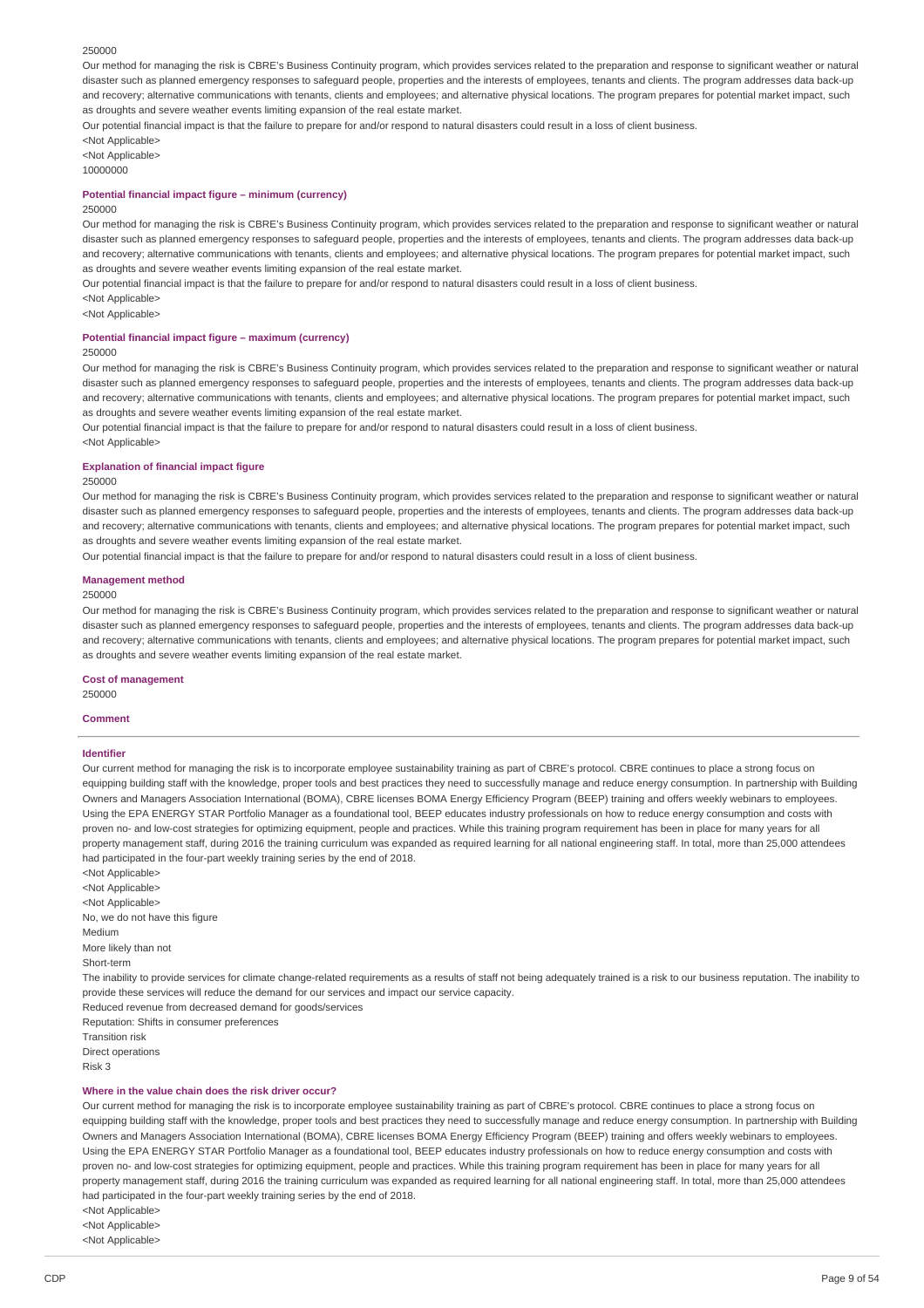No, we do not have this figure Medium More likely than not Short-term The inability to provide services for climate change-related requirements as a results of staff not being adequately trained is a risk to our business reputation. The inability to provide these services will reduce the demand for our services and impact our service capacity. Reduced revenue from decreased demand for goods/services Reputation: Shifts in consumer preferences Transition risk Direct operations

#### **Risk type**

Our current method for managing the risk is to incorporate employee sustainability training as part of CBRE's protocol. CBRE continues to place a strong focus on equipping building staff with the knowledge, proper tools and best practices they need to successfully manage and reduce energy consumption. In partnership with Building Owners and Managers Association International (BOMA), CBRE licenses BOMA Energy Efficiency Program (BEEP) training and offers weekly webinars to employees. Using the EPA ENERGY STAR Portfolio Manager as a foundational tool, BEEP educates industry professionals on how to reduce energy consumption and costs with proven no- and low-cost strategies for optimizing equipment, people and practices. While this training program requirement has been in place for many years for all property management staff, during 2016 the training curriculum was expanded as required learning for all national engineering staff. In total, more than 25,000 attendees had participated in the four-part weekly training series by the end of 2018.

<Not Applicable> <Not Applicable> <Not Applicable> No, we do not have this figure Medium More likely than not Short-term

The inability to provide services for climate change-related requirements as a results of staff not being adequately trained is a risk to our business reputation. The inability to provide these services will reduce the demand for our services and impact our service capacity. Reduced revenue from decreased demand for goods/services

Reputation: Shifts in consumer preferences Transition risk

#### **Primary climate-related risk driver**

Our current method for managing the risk is to incorporate employee sustainability training as part of CBRE's protocol. CBRE continues to place a strong focus on equipping building staff with the knowledge, proper tools and best practices they need to successfully manage and reduce energy consumption. In partnership with Building Owners and Managers Association International (BOMA), CBRE licenses BOMA Energy Efficiency Program (BEEP) training and offers weekly webinars to employees. Using the EPA ENERGY STAR Portfolio Manager as a foundational tool, BEEP educates industry professionals on how to reduce energy consumption and costs with proven no- and low-cost strategies for optimizing equipment, people and practices. While this training program requirement has been in place for many years for all property management staff, during 2016 the training curriculum was expanded as required learning for all national engineering staff. In total, more than 25,000 attendees had participated in the four-part weekly training series by the end of 2018.

<Not Applicable> <Not Applicable> <Not Applicable> No, we do not have this figure Medium

More likely than not

Short-term

The inability to provide services for climate change-related requirements as a results of staff not being adequately trained is a risk to our business reputation. The inability to provide these services will reduce the demand for our services and impact our service capacity.

Reduced revenue from decreased demand for goods/services Reputation: Shifts in consumer preferences

### **Type of financial impact**

Our current method for managing the risk is to incorporate employee sustainability training as part of CBRE's protocol. CBRE continues to place a strong focus on equipping building staff with the knowledge, proper tools and best practices they need to successfully manage and reduce energy consumption. In partnership with Building Owners and Managers Association International (BOMA), CBRE licenses BOMA Energy Efficiency Program (BEEP) training and offers weekly webinars to employees. Using the EPA ENERGY STAR Portfolio Manager as a foundational tool, BEEP educates industry professionals on how to reduce energy consumption and costs with proven no- and low-cost strategies for optimizing equipment, people and practices. While this training program requirement has been in place for many years for all property management staff, during 2016 the training curriculum was expanded as required learning for all national engineering staff. In total, more than 25,000 attendees had participated in the four-part weekly training series by the end of 2018.

<Not Applicable> <Not Applicable> <Not Applicable> No, we do not have this figure Medium More likely than not Short-term

The inability to provide services for climate change-related requirements as a results of staff not being adequately trained is a risk to our business reputation. The inability to provide these services will reduce the demand for our services and impact our service capacity. Reduced revenue from decreased demand for goods/services

### **Company- specific description**

Our current method for managing the risk is to incorporate employee sustainability training as part of CBRE's protocol. CBRE continues to place a strong focus on equipping building staff with the knowledge, proper tools and best practices they need to successfully manage and reduce energy consumption. In partnership with Building Owners and Managers Association International (BOMA), CBRE licenses BOMA Energy Efficiency Program (BEEP) training and offers weekly webinars to employees. Using the EPA ENERGY STAR Portfolio Manager as a foundational tool, BEEP educates industry professionals on how to reduce energy consumption and costs with proven no- and low-cost strategies for optimizing equipment, people and practices. While this training program requirement has been in place for many years for all property management staff, during 2016 the training curriculum was expanded as required learning for all national engineering staff. In total, more than 25,000 attendees had participated in the four-part weekly training series by the end of 2018.

<Not Applicable>

<Not Applicable>

<Not Applicable>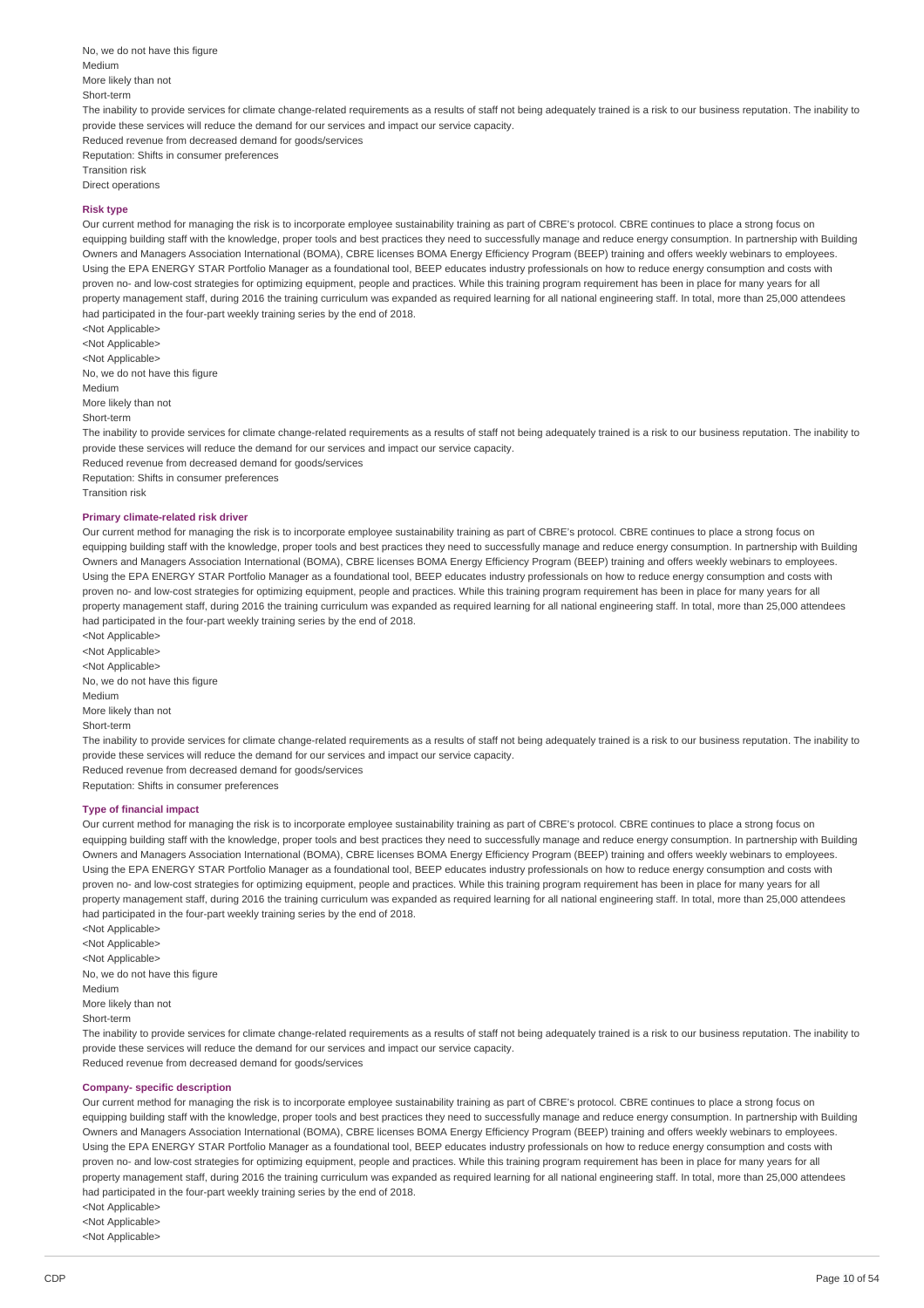No, we do not have this figure Medium More likely than not Short-term The inability to provide services for climate change-related requirements as a results of staff not being adequately trained is a risk to our business reputation. The inability to provide these services will reduce the demand for our services and impact our service capacity.

#### **Time horizon**

Our current method for managing the risk is to incorporate employee sustainability training as part of CBRE's protocol. CBRE continues to place a strong focus on equipping building staff with the knowledge, proper tools and best practices they need to successfully manage and reduce energy consumption. In partnership with Building Owners and Managers Association International (BOMA), CBRE licenses BOMA Energy Efficiency Program (BEEP) training and offers weekly webinars to employees. Using the EPA ENERGY STAR Portfolio Manager as a foundational tool, BEEP educates industry professionals on how to reduce energy consumption and costs with proven no- and low-cost strategies for optimizing equipment, people and practices. While this training program requirement has been in place for many years for all property management staff, during 2016 the training curriculum was expanded as required learning for all national engineering staff. In total, more than 25,000 attendees had participated in the four-part weekly training series by the end of 2018.

<Not Applicable> <Not Applicable> <Not Applicable> No, we do not have this figure Medium More likely than not Short-term

#### **Likelihood**

Our current method for managing the risk is to incorporate employee sustainability training as part of CBRE's protocol. CBRE continues to place a strong focus on equipping building staff with the knowledge, proper tools and best practices they need to successfully manage and reduce energy consumption. In partnership with Building Owners and Managers Association International (BOMA), CBRE licenses BOMA Energy Efficiency Program (BEEP) training and offers weekly webinars to employees. Using the EPA ENERGY STAR Portfolio Manager as a foundational tool, BEEP educates industry professionals on how to reduce energy consumption and costs with proven no- and low-cost strategies for optimizing equipment, people and practices. While this training program requirement has been in place for many years for all property management staff, during 2016 the training curriculum was expanded as required learning for all national engineering staff. In total, more than 25,000 attendees had participated in the four-part weekly training series by the end of 2018.

<Not Applicable> <Not Applicable> <Not Applicable> No, we do not have this figure Medium More likely than not

# **Magnitude of impact**

Our current method for managing the risk is to incorporate employee sustainability training as part of CBRE's protocol. CBRE continues to place a strong focus on equipping building staff with the knowledge, proper tools and best practices they need to successfully manage and reduce energy consumption. In partnership with Building Owners and Managers Association International (BOMA), CBRE licenses BOMA Energy Efficiency Program (BEEP) training and offers weekly webinars to employees. Using the EPA ENERGY STAR Portfolio Manager as a foundational tool, BEEP educates industry professionals on how to reduce energy consumption and costs with proven no- and low-cost strategies for optimizing equipment, people and practices. While this training program requirement has been in place for many years for all property management staff, during 2016 the training curriculum was expanded as required learning for all national engineering staff. In total, more than 25,000 attendees had participated in the four-part weekly training series by the end of 2018.

<Not Applicable> <Not Applicable> <Not Applicable> No, we do not have this figure Medium

#### **Are you able to provide a potential financial impact figure?**

Our current method for managing the risk is to incorporate employee sustainability training as part of CBRE's protocol. CBRE continues to place a strong focus on equipping building staff with the knowledge, proper tools and best practices they need to successfully manage and reduce energy consumption. In partnership with Building Owners and Managers Association International (BOMA), CBRE licenses BOMA Energy Efficiency Program (BEEP) training and offers weekly webinars to employees. Using the EPA ENERGY STAR Portfolio Manager as a foundational tool, BEEP educates industry professionals on how to reduce energy consumption and costs with proven no- and low-cost strategies for optimizing equipment, people and practices. While this training program requirement has been in place for many years for all property management staff, during 2016 the training curriculum was expanded as required learning for all national engineering staff. In total, more than 25,000 attendees had participated in the four-part weekly training series by the end of 2018.

<Not Applicable> <Not Applicable> <Not Applicable> No, we do not have this figure

#### **Potential financial impact figure (currency)**

Our current method for managing the risk is to incorporate employee sustainability training as part of CBRE's protocol. CBRE continues to place a strong focus on equipping building staff with the knowledge, proper tools and best practices they need to successfully manage and reduce energy consumption. In partnership with Building Owners and Managers Association International (BOMA), CBRE licenses BOMA Energy Efficiency Program (BEEP) training and offers weekly webinars to employees. Using the EPA ENERGY STAR Portfolio Manager as a foundational tool, BEEP educates industry professionals on how to reduce energy consumption and costs with proven no- and low-cost strategies for optimizing equipment, people and practices. While this training program requirement has been in place for many years for all property management staff, during 2016 the training curriculum was expanded as required learning for all national engineering staff. In total, more than 25,000 attendees had participated in the four-part weekly training series by the end of 2018.

<Not Applicable>

<Not Applicable>

<Not Applicable>

#### **Potential financial impact figure – minimum (currency)**

Our current method for managing the risk is to incorporate employee sustainability training as part of CBRE's protocol. CBRE continues to place a strong focus on equipping building staff with the knowledge, proper tools and best practices they need to successfully manage and reduce energy consumption. In partnership with Building Owners and Managers Association International (BOMA), CBRE licenses BOMA Energy Efficiency Program (BEEP) training and offers weekly webinars to employees. Using the EPA ENERGY STAR Portfolio Manager as a foundational tool, BEEP educates industry professionals on how to reduce energy consumption and costs with proven no- and low-cost strategies for optimizing equipment, people and practices. While this training program requirement has been in place for many years for all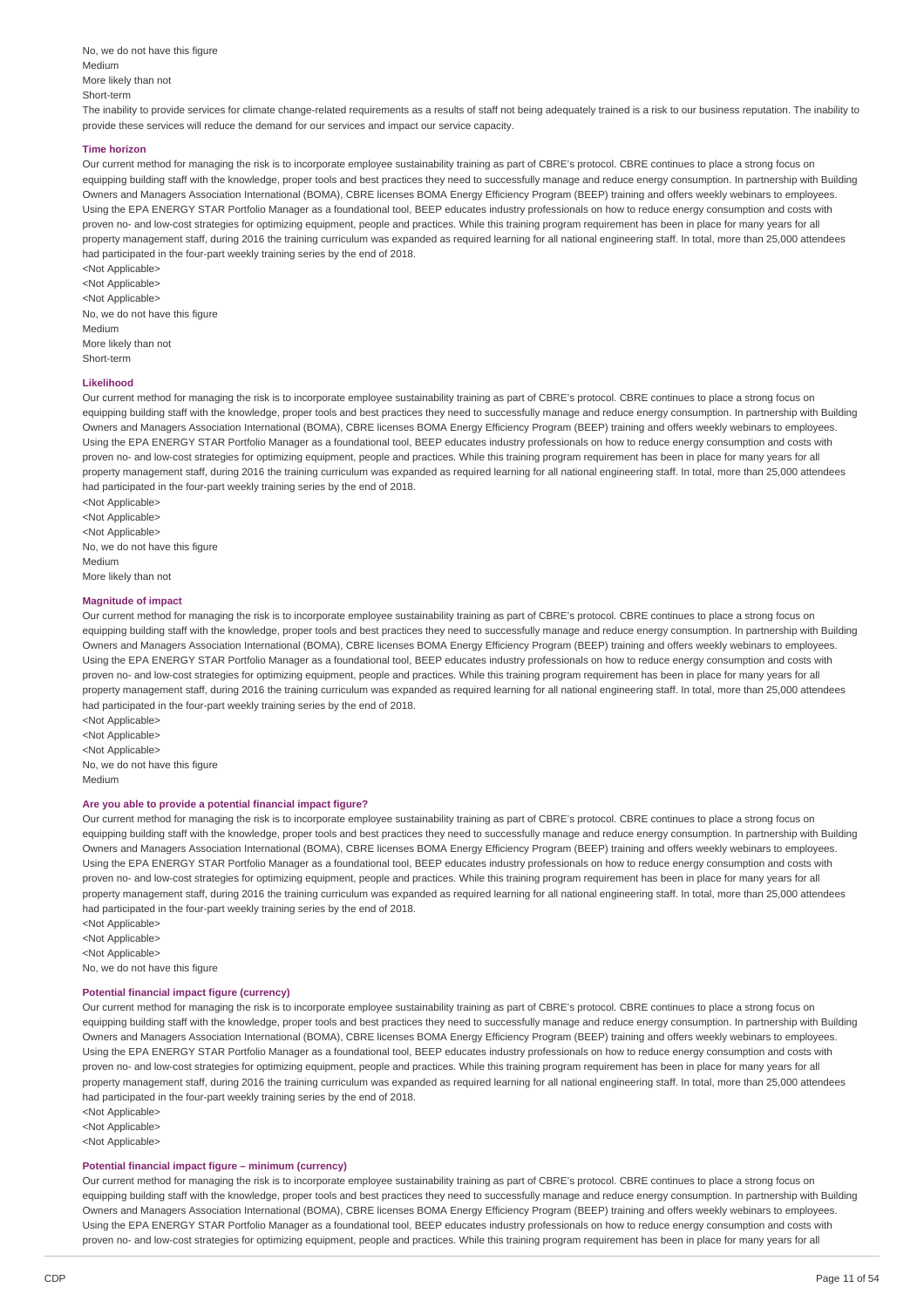property management staff, during 2016 the training curriculum was expanded as required learning for all national engineering staff. In total, more than 25,000 attendees had participated in the four-part weekly training series by the end of 2018. <Not Applicable>

<Not Applicable>

### **Potential financial impact figure – maximum (currency)**

Our current method for managing the risk is to incorporate employee sustainability training as part of CBRE's protocol. CBRE continues to place a strong focus on equipping building staff with the knowledge, proper tools and best practices they need to successfully manage and reduce energy consumption. In partnership with Building Owners and Managers Association International (BOMA), CBRE licenses BOMA Energy Efficiency Program (BEEP) training and offers weekly webinars to employees. Using the EPA ENERGY STAR Portfolio Manager as a foundational tool, BEEP educates industry professionals on how to reduce energy consumption and costs with proven no- and low-cost strategies for optimizing equipment, people and practices. While this training program requirement has been in place for many years for all property management staff, during 2016 the training curriculum was expanded as required learning for all national engineering staff. In total, more than 25,000 attendees had participated in the four-part weekly training series by the end of 2018. <Not Applicable>

#### **Explanation of financial impact figure**

Our current method for managing the risk is to incorporate employee sustainability training as part of CBRE's protocol. CBRE continues to place a strong focus on equipping building staff with the knowledge, proper tools and best practices they need to successfully manage and reduce energy consumption. In partnership with Building Owners and Managers Association International (BOMA), CBRE licenses BOMA Energy Efficiency Program (BEEP) training and offers weekly webinars to employees. Using the EPA ENERGY STAR Portfolio Manager as a foundational tool, BEEP educates industry professionals on how to reduce energy consumption and costs with proven no- and low-cost strategies for optimizing equipment, people and practices. While this training program requirement has been in place for many years for all property management staff, during 2016 the training curriculum was expanded as required learning for all national engineering staff. In total, more than 25,000 attendees had participated in the four-part weekly training series by the end of 2018.

#### **Management method**

Our current method for managing the risk is to incorporate employee sustainability training as part of CBRE's protocol. CBRE continues to place a strong focus on equipping building staff with the knowledge, proper tools and best practices they need to successfully manage and reduce energy consumption. In partnership with Building Owners and Managers Association International (BOMA), CBRE licenses BOMA Energy Efficiency Program (BEEP) training and offers weekly webinars to employees. Using the EPA ENERGY STAR Portfolio Manager as a foundational tool, BEEP educates industry professionals on how to reduce energy consumption and costs with proven no- and low-cost strategies for optimizing equipment, people and practices. While this training program requirement has been in place for many years for all property management staff, during 2016 the training curriculum was expanded as required learning for all national engineering staff. In total, more than 25,000 attendees had participated in the four-part weekly training series by the end of 2018.

**Cost of management**

#### **Comment**

# C2.4

(C2.4) Have you identified any climate-related opportunities with the potential to have a substantive financial or strategic impact on your business? Yes

# C2.4a

(C2.4a) Provide details of opportunities identified with the potential to have a substantive financial or strategic impact on your business.

#### **Identifier**

5000000 During 2018 CBRE provide some level of these services for more than 1.4 billion square feet of client owned and managed space. These services included benchmarking more than 6400 buildings in the EPA ENERGY STAR program and completing 129 green building certifications. Our 2018 revenue from energy and sustainability services was \$28,700,000. We expect these revenues to significantly expand in future years.

<Not Applicable> <Not Applicable> 30000000 Yes, a single figure estimate Medium Likely Current As more governing entities enact energy disclosure regulations, and as more companies respond to the growing need to measure, report, and reduce their energy usage and the related carbon emissions, CBRE's opportunity to provide a range of energy and sustainability services expands. Better competitive position to reflect shifting consumer preferences, resulting in increased revenues Shift in consumer preferences Products and services Customer Opp1 **Where in the value chain does the opportunity occur?** 5000000 During 2018 CBRE provide some level of these services for more than 1.4 billion square feet of client owned and managed space. These services included benchmarking more than 6400 buildings in the EPA ENERGY STAR program and completing 129 green building certifications. Our 2018 revenue from energy and sustainability services was \$28,700,000. We expect these revenues to significantly expand in future years. <Not Applicable> <Not Applicable> 30000000

Yes, a single figure estimate

Medium Likely Current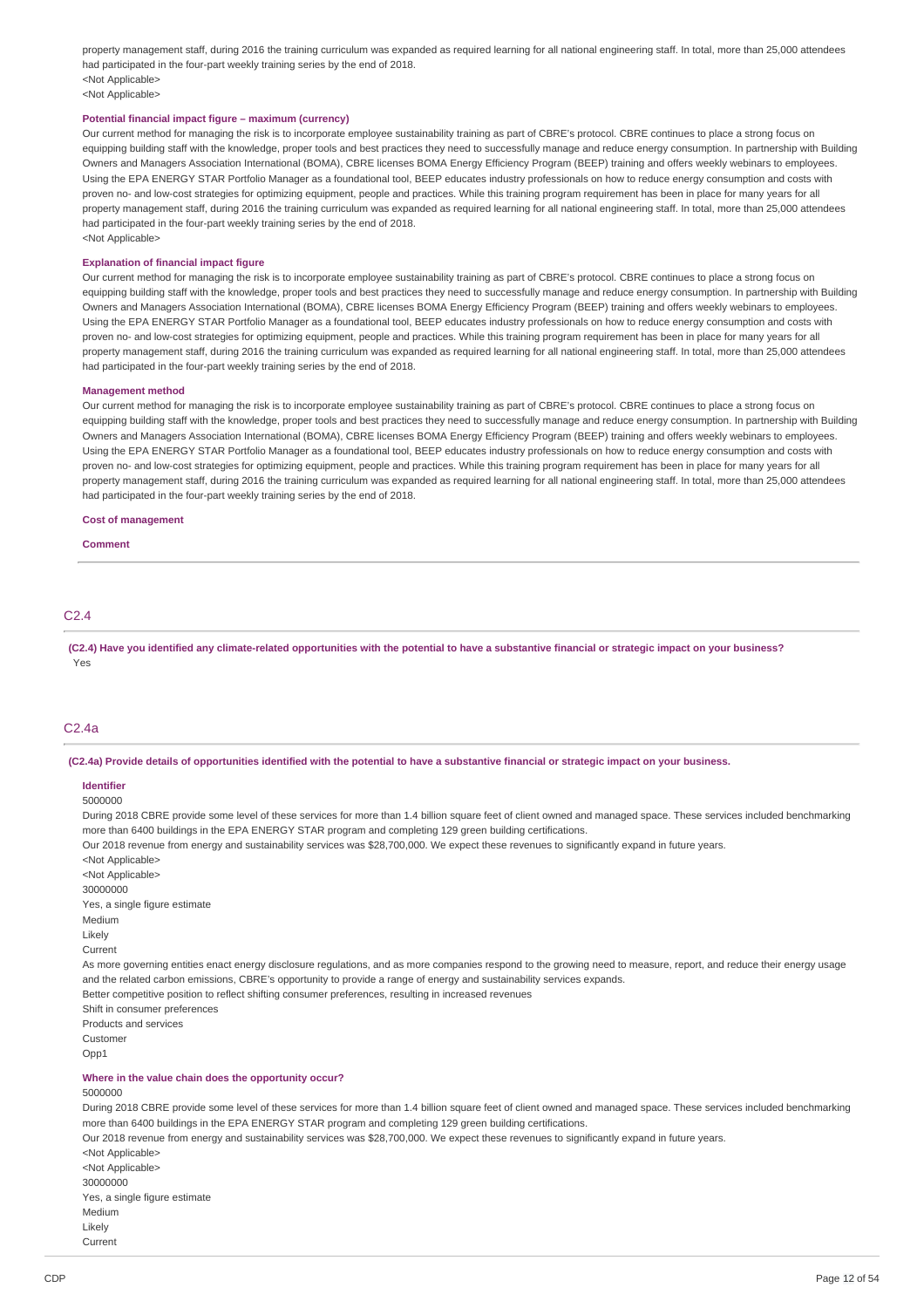As more governing entities enact energy disclosure regulations, and as more companies respond to the growing need to measure, report, and reduce their energy usage and the related carbon emissions, CBRE's opportunity to provide a range of energy and sustainability services expands. Better competitive position to reflect shifting consumer preferences, resulting in increased revenues Shift in consumer preferences Products and services Customer

# **Opportunity type**

5000000

During 2018 CBRE provide some level of these services for more than 1.4 billion square feet of client owned and managed space. These services included benchmarking more than 6400 buildings in the EPA ENERGY STAR program and completing 129 green building certifications.

Our 2018 revenue from energy and sustainability services was \$28,700,000. We expect these revenues to significantly expand in future years. <Not Applicable>

<Not Applicable> 30000000 Yes, a single figure estimate Medium Likely Current As more governing entities enact energy disclosure regulations, and as more companies respond to the growing need to measure, report, and reduce their energy usage and the related carbon emissions, CBRE's opportunity to provide a range of energy and sustainability services expands. Better competitive position to reflect shifting consumer preferences, resulting in increased revenues Shift in consumer preferences

Products and services

# **Primary climate-related opportunity driver**

#### 5000000

During 2018 CBRE provide some level of these services for more than 1.4 billion square feet of client owned and managed space. These services included benchmarking more than 6400 buildings in the EPA ENERGY STAR program and completing 129 green building certifications.

Our 2018 revenue from energy and sustainability services was \$28,700,000. We expect these revenues to significantly expand in future years.

<Not Applicable> <Not Applicable> 30000000 Yes, a single figure estimate Medium Likely Current

As more governing entities enact energy disclosure regulations, and as more companies respond to the growing need to measure, report, and reduce their energy usage and the related carbon emissions, CBRE's opportunity to provide a range of energy and sustainability services expands. Better competitive position to reflect shifting consumer preferences, resulting in increased revenues

Shift in consumer preferences

#### **Type of financial impact**

#### 5000000

During 2018 CBRE provide some level of these services for more than 1.4 billion square feet of client owned and managed space. These services included benchmarking more than 6400 buildings in the EPA ENERGY STAR program and completing 129 green building certifications.

Our 2018 revenue from energy and sustainability services was \$28,700,000. We expect these revenues to significantly expand in future years.

<Not Applicable> <Not Applicable> 30000000

Yes, a single figure estimate

Medium

Likely

Current

As more governing entities enact energy disclosure regulations, and as more companies respond to the growing need to measure, report, and reduce their energy usage and the related carbon emissions, CBRE's opportunity to provide a range of energy and sustainability services expands.

Better competitive position to reflect shifting consumer preferences, resulting in increased revenues

#### **Company-specific description** 5000000

During 2018 CBRE provide some level of these services for more than 1.4 billion square feet of client owned and managed space. These services included benchmarking more than 6400 buildings in the EPA ENERGY STAR program and completing 129 green building certifications.

Our 2018 revenue from energy and sustainability services was \$28,700,000. We expect these revenues to significantly expand in future years.

<Not Applicable> <Not Applicable> 30000000 Yes, a single figure estimate Medium Likely Current As more governing entities enact energy disclosure regulations, and as more companies respond to the growing need to measure, report, and reduce their energy usage and the related carbon emissions, CBRE's opportunity to provide a range of energy and sustainability services expands.

**Time horizon**

5000000

During 2018 CBRE provide some level of these services for more than 1.4 billion square feet of client owned and managed space. These services included benchmarking more than 6400 buildings in the EPA ENERGY STAR program and completing 129 green building certifications.

Our 2018 revenue from energy and sustainability services was \$28,700,000. We expect these revenues to significantly expand in future years.

<Not Applicable> <Not Applicable> 30000000 Yes, a single figure estimate Medium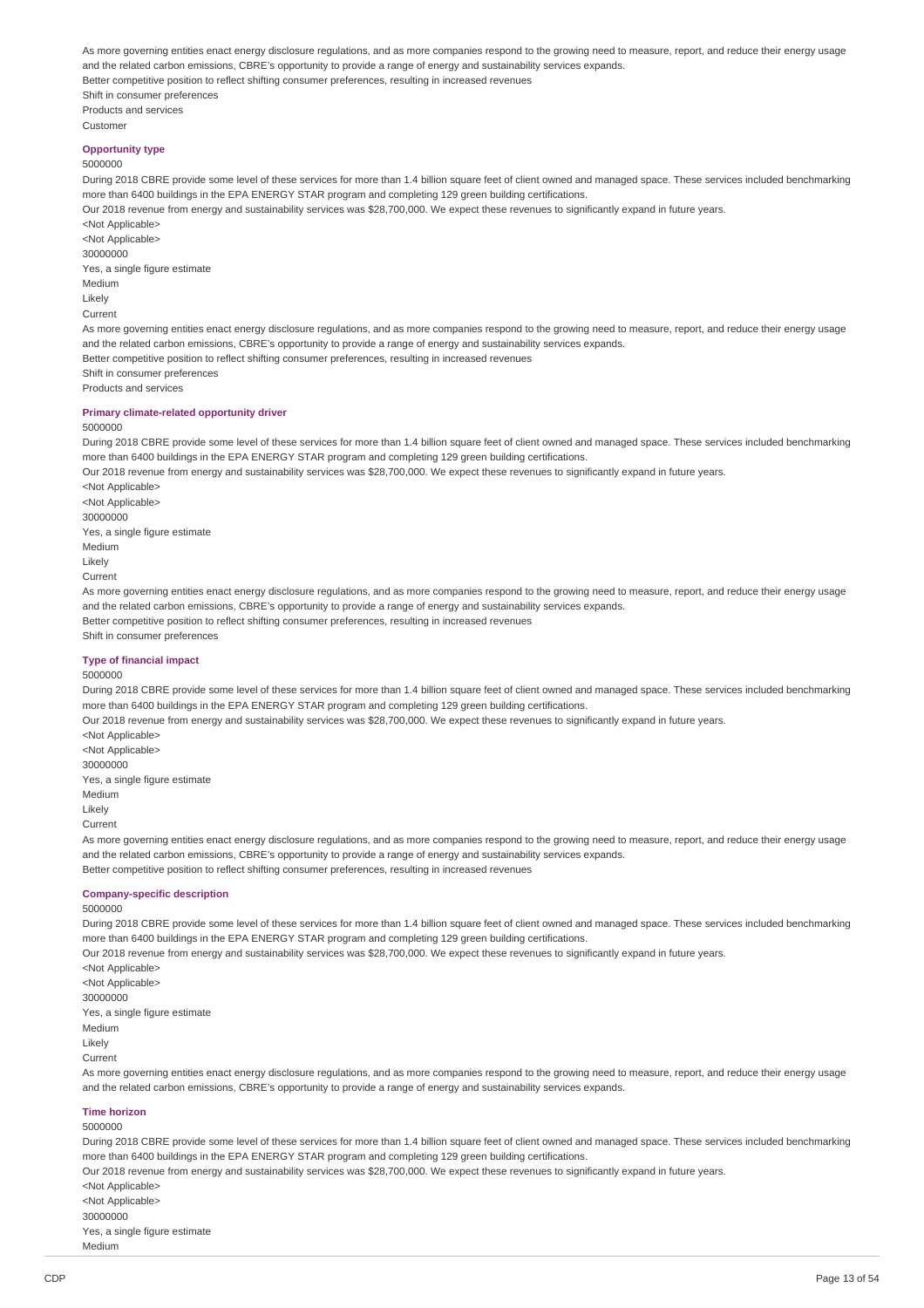#### Likely Current

# **Likelihood**

### 5000000

During 2018 CBRE provide some level of these services for more than 1.4 billion square feet of client owned and managed space. These services included benchmarking more than 6400 buildings in the EPA ENERGY STAR program and completing 129 green building certifications.

Our 2018 revenue from energy and sustainability services was \$28,700,000. We expect these revenues to significantly expand in future years.

<Not Applicable> <Not Applicable> 30000000 Yes, a single figure estimate Medium

# **Magnitude of impact**

#### 5000000

Likely

During 2018 CBRE provide some level of these services for more than 1.4 billion square feet of client owned and managed space. These services included benchmarking more than 6400 buildings in the EPA ENERGY STAR program and completing 129 green building certifications.

Our 2018 revenue from energy and sustainability services was \$28,700,000. We expect these revenues to significantly expand in future years.

<Not Applicable> <Not Applicable> 30000000 Yes, a single figure estimate Medium

#### **Are you able to provide a potential financial impact figure?**

### 5000000

During 2018 CBRE provide some level of these services for more than 1.4 billion square feet of client owned and managed space. These services included benchmarking more than 6400 buildings in the EPA ENERGY STAR program and completing 129 green building certifications.

Our 2018 revenue from energy and sustainability services was \$28,700,000. We expect these revenues to significantly expand in future years.

<Not Applicable> <Not Applicable> 30000000 Yes, a single figure estimate

#### **Potential financial impact figure (currency)**

#### 5000000

During 2018 CBRE provide some level of these services for more than 1.4 billion square feet of client owned and managed space. These services included benchmarking more than 6400 buildings in the EPA ENERGY STAR program and completing 129 green building certifications.

Our 2018 revenue from energy and sustainability services was \$28,700,000. We expect these revenues to significantly expand in future years.

<Not Applicable>

<Not Applicable> 30000000

# **Potential financial impact figure – minimum (currency)**

5000000

During 2018 CBRE provide some level of these services for more than 1.4 billion square feet of client owned and managed space. These services included benchmarking more than 6400 buildings in the EPA ENERGY STAR program and completing 129 green building certifications.

Our 2018 revenue from energy and sustainability services was \$28,700,000. We expect these revenues to significantly expand in future years.

<Not Applicable> <Not Applicable>

**Potential financial impact figure – maximum (currency)**

5000000

During 2018 CBRE provide some level of these services for more than 1.4 billion square feet of client owned and managed space. These services included benchmarking more than 6400 buildings in the EPA ENERGY STAR program and completing 129 green building certifications.

Our 2018 revenue from energy and sustainability services was \$28,700,000. We expect these revenues to significantly expand in future years. <Not Applicable>

## **Explanation of financial impact figure**

# 5000000

During 2018 CBRE provide some level of these services for more than 1.4 billion square feet of client owned and managed space. These services included benchmarking more than 6400 buildings in the EPA ENERGY STAR program and completing 129 green building certifications.

Our 2018 revenue from energy and sustainability services was \$28,700,000. We expect these revenues to significantly expand in future years.

# **Strategy to realize opportunity**

5000000

During 2018 CBRE provide some level of these services for more than 1.4 billion square feet of client owned and managed space. These services included benchmarking more than 6400 buildings in the EPA ENERGY STAR program and completing 129 green building certifications.

**Cost to realize opportunity** 5000000

**Comment**

#### **Identifier**

100000

We are considering developing an "asset resiliency index" to aid our clients in their efforts to determine risk factors and prepare appropriate design and response plans. This index could then be implemented across our managed assets.

<Not Applicable>

<Not Applicable>

<Not Applicable>

No, we do not have this figure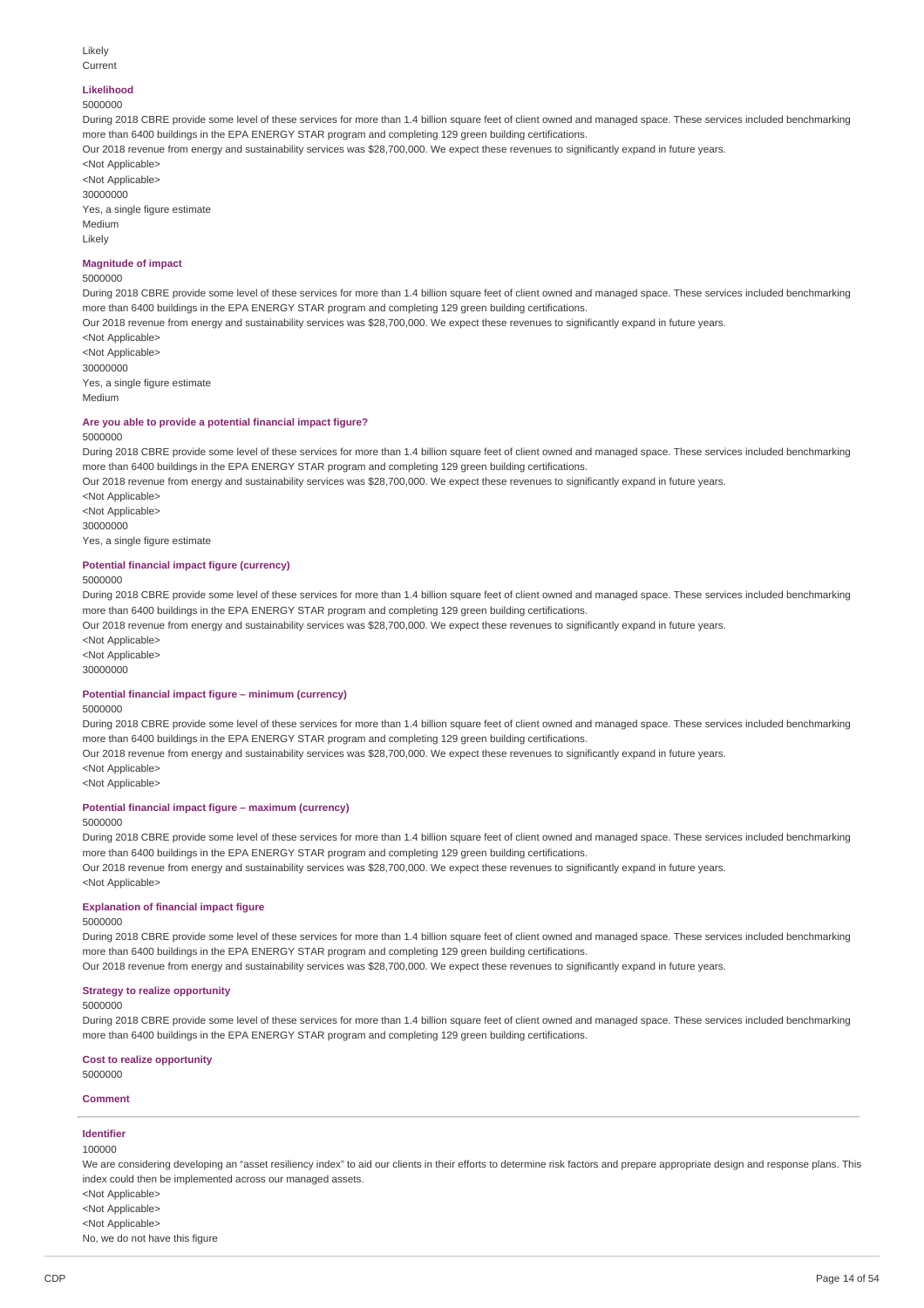Likely Short-term CBRE's occupier and investor clients are considering climate risk and resiliency as an important part of their real estate decision process. We can develop new services to help clients ensure resiliency in their real estate portfolio.

Increased revenue through new products and services related to ensuring resiliency

**Other** Resilience

Medium

Customer Opp<sub>2</sub>

#### **Where in the value chain does the opportunity occur?**

#### 100000

<Not Applicable>

We are considering developing an "asset resiliency index" to aid our clients in their efforts to determine risk factors and prepare appropriate design and response plans. This index could then be implemented across our managed assets.

<Not Applicable> <Not Applicable> No, we do not have this figure Medium Likely Short-term CBRE's occupier and investor clients are considering climate risk and resiliency as an important part of their real estate decision process. We can develop new services to help clients ensure resiliency in their real estate portfolio.

Increased revenue through new products and services related to ensuring resiliency

- **Other**
- Resilience

# Customer

#### **Opportunity type** 100000

We are considering developing an "asset resiliency index" to aid our clients in their efforts to determine risk factors and prepare appropriate design and response plans. This index could then be implemented across our managed assets.

<Not Applicable> <Not Applicable> <Not Applicable> No, we do not have this figure Medium Likely Short-term CBRE's occupier and investor clients are considering climate risk and resiliency as an important part of their real estate decision process. We can develop new services to help clients ensure resiliency in their real estate portfolio. Increased revenue through new products and services related to ensuring resiliency Other

Resilience

### **Primary climate-related opportunity driver**

100000

We are considering developing an "asset resiliency index" to aid our clients in their efforts to determine risk factors and prepare appropriate design and response plans. This index could then be implemented across our managed assets.

<Not Applicable> <Not Applicable> <Not Applicable> No, we do not have this figure Medium

Other

Likely

Short-term

CBRE's occupier and investor clients are considering climate risk and resiliency as an important part of their real estate decision process. We can develop new services to help clients ensure resiliency in their real estate portfolio.

Increased revenue through new products and services related to ensuring resiliency

# **Type of financial impact**

# 100000

We are considering developing an "asset resiliency index" to aid our clients in their efforts to determine risk factors and prepare appropriate design and response plans. This index could then be implemented across our managed assets.

- <Not Applicable> <Not Applicable>
- <Not Applicable>

No, we do not have this figure

Medium

Likely

Short-term

CBRE's occupier and investor clients are considering climate risk and resiliency as an important part of their real estate decision process. We can develop new services to help clients ensure resiliency in their real estate portfolio.

Increased revenue through new products and services related to ensuring resiliency

#### **Company-specific description**

100000

We are considering developing an "asset resiliency index" to aid our clients in their efforts to determine risk factors and prepare appropriate design and response plans. This index could then be implemented across our managed assets.

<Not Applicable> <Not Applicable>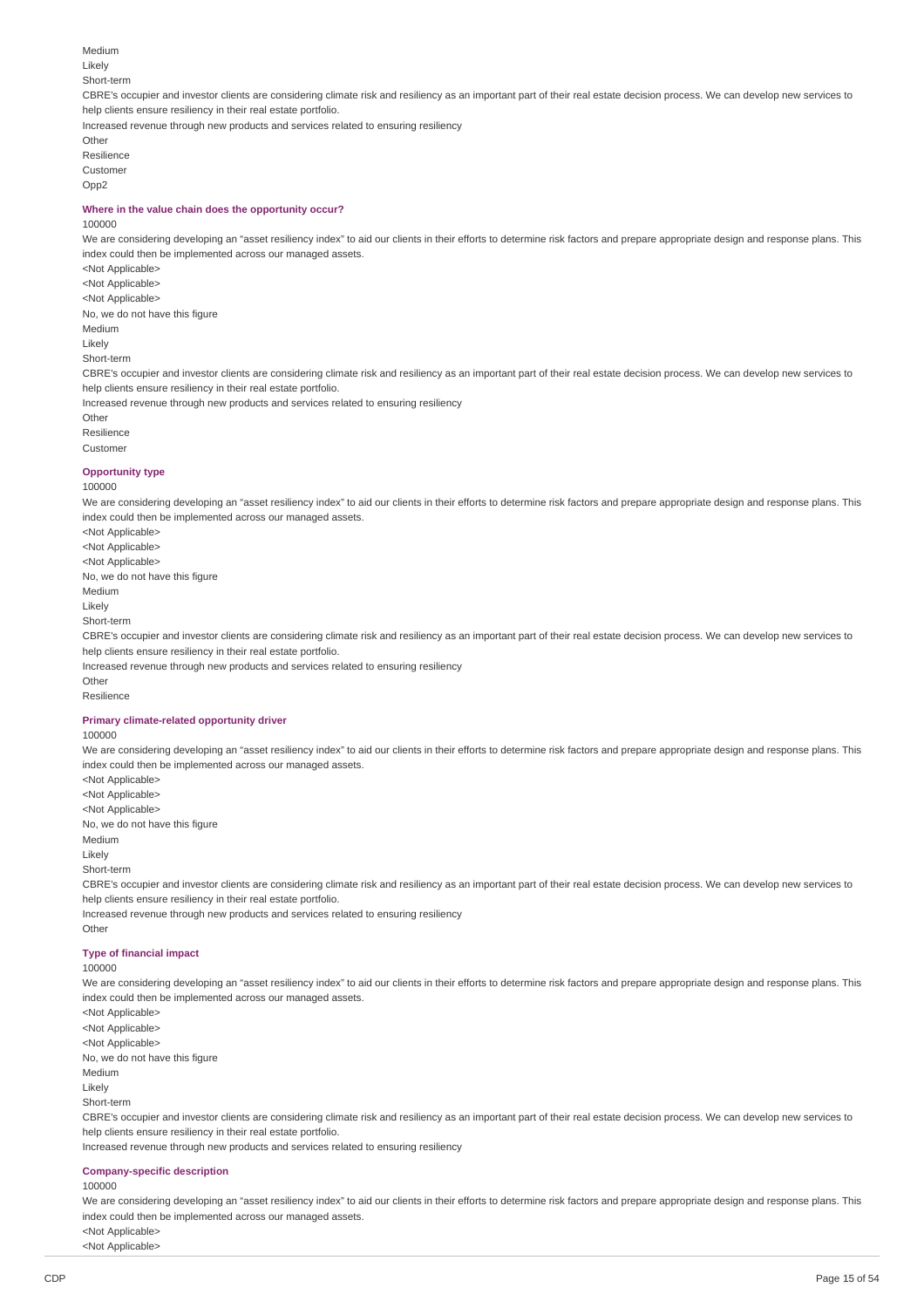<Not Applicable> No, we do not have this figure Medium Likely Short-term

CBRE's occupier and investor clients are considering climate risk and resiliency as an important part of their real estate decision process. We can develop new services to help clients ensure resiliency in their real estate portfolio.

#### **Time horizon** 100000

We are considering developing an "asset resiliency index" to aid our clients in their efforts to determine risk factors and prepare appropriate design and response plans. This index could then be implemented across our managed assets.

<Not Applicable> <Not Applicable> <Not Applicable> No, we do not have this figure Medium Likely Short-term

# **Likelihood**

100000

We are considering developing an "asset resiliency index" to aid our clients in their efforts to determine risk factors and prepare appropriate design and response plans. This index could then be implemented across our managed assets.

<Not Applicable> <Not Annlicable> <Not Applicable> No, we do not have this figure Medium Likely

#### **Magnitude of impact**

100000

We are considering developing an "asset resiliency index" to aid our clients in their efforts to determine risk factors and prepare appropriate design and response plans. This index could then be implemented across our managed assets.

<Not Applicable> <Not Applicable> <Not Applicable> No, we do not have this figure Medium

#### **Are you able to provide a potential financial impact figure?**

#### 100000

We are considering developing an "asset resiliency index" to aid our clients in their efforts to determine risk factors and prepare appropriate design and response plans. This index could then be implemented across our managed assets.

<Not Applicable> <Not Applicable> <Not Applicable> No, we do not have this figure

#### **Potential financial impact figure (currency)**

#### 100000

We are considering developing an "asset resiliency index" to aid our clients in their efforts to determine risk factors and prepare appropriate design and response plans. This index could then be implemented across our managed assets.

<Not Applicable>

<Not Applicable> <Not Applicable>

# **Potential financial impact figure – minimum (currency)**

#### 100000

We are considering developing an "asset resiliency index" to aid our clients in their efforts to determine risk factors and prepare appropriate design and response plans. This index could then be implemented across our managed assets.

<Not Applicable> <Not Applicable>

# **Potential financial impact figure – maximum (currency)**

# 100000

We are considering developing an "asset resiliency index" to aid our clients in their efforts to determine risk factors and prepare appropriate design and response plans. This index could then be implemented across our managed assets. <Not Applicable>

# **Explanation of financial impact figure**

#### 100000

We are considering developing an "asset resiliency index" to aid our clients in their efforts to determine risk factors and prepare appropriate design and response plans. This index could then be implemented across our managed assets.

# **Strategy to realize opportunity**

# 100000

We are considering developing an "asset resiliency index" to aid our clients in their efforts to determine risk factors and prepare appropriate design and response plans. This index could then be implemented across our managed assets.

#### **Cost to realize opportunity** 100000

**Comment**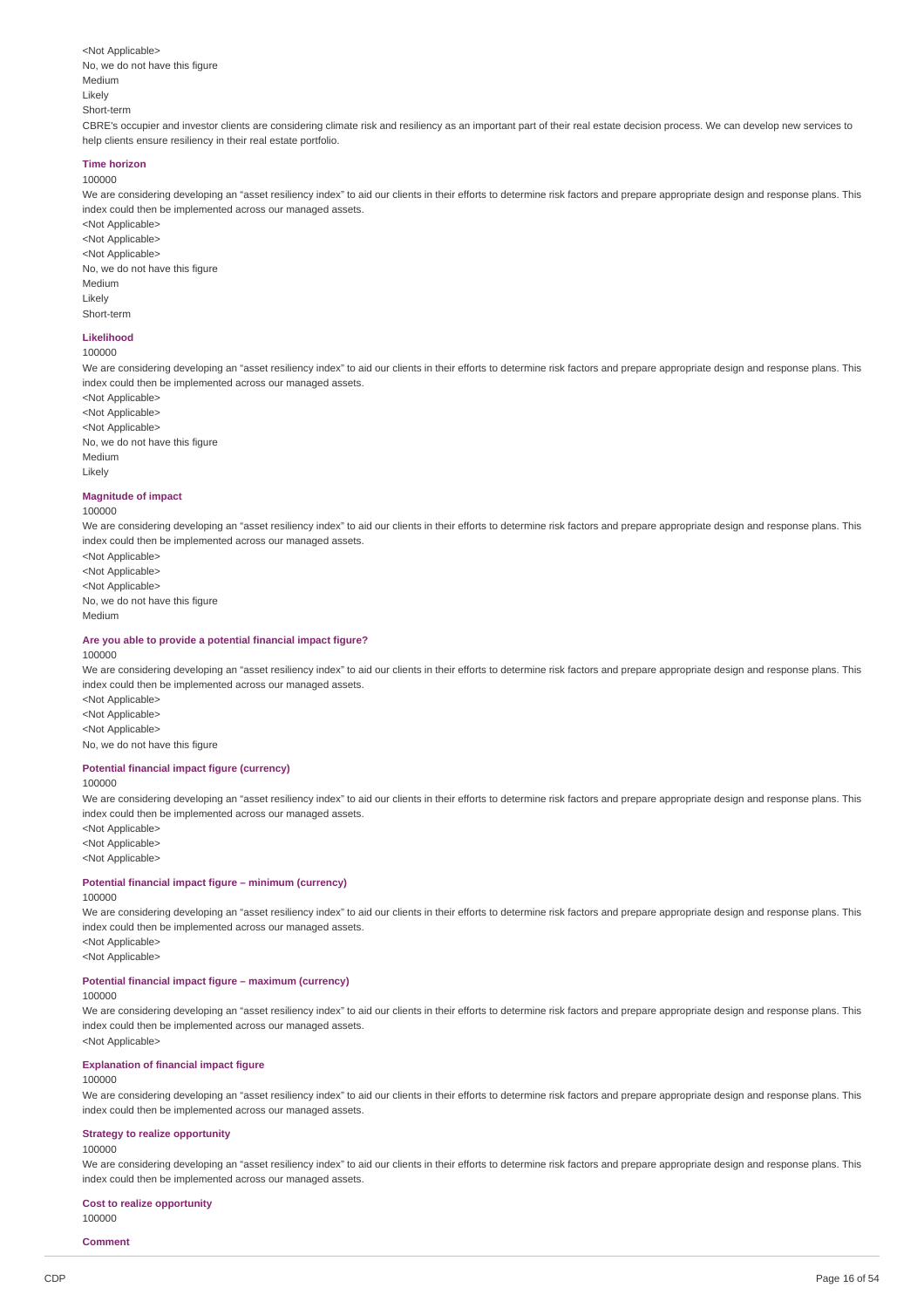## **Identifier**

Our current method for managing the effects of severe weather events is through CBRE's Business Continuity program, which provides planned emergency responses to safeguard people, properties and the interests of employees, tenants and clients. The program addresses such vital areas as data back-up and recovery; alternative communications with tenants, clients and employees; and alternative physical locations. CBRE's managers also include weather changes in business planning. For example, managers take into consideration the potential for market impact arising from persistent droughts and severe weather events limiting expansion of the real estate markets in some areas while encouraging expansion in less weather-stricken areas.

<Not Applicable> <Not Applicable> <Not Applicable> No, we do not have this figure Medium Likely Short-term

As part of our business continuity program, we provide remediation and recovery efforts due to severe weather events. As climate change increases the likelihood of droughts, flooding, tropical cyclones, snow, and ice, there is an opportunity for us to increase our business in remediation and recovery. Other, please specify (Increased revenue: continuity services) Other

Products and services Customer Opp3

### **Where in the value chain does the opportunity occur?**

Our current method for managing the effects of severe weather events is through CBRE's Business Continuity program, which provides planned emergency responses to safeguard people, properties and the interests of employees, tenants and clients. The program addresses such vital areas as data back-up and recovery; alternative communications with tenants, clients and employees; and alternative physical locations. CBRE's managers also include weather changes in business planning. For example, managers take into consideration the potential for market impact arising from persistent droughts and severe weather events limiting expansion of the real estate markets in some areas while encouraging expansion in less weather-stricken areas.

<Not Applicable> <Not Applicable> <Not Applicable> No, we do not have this figure Medium Likely Short-term

As part of our business continuity program, we provide remediation and recovery efforts due to severe weather events. As climate change increases the likelihood of droughts, flooding, tropical cyclones, snow, and ice, there is an opportunity for us to increase our business in remediation and recovery. Other, please specify (Increased revenue: continuity services)

Other Products and services Customer

#### **Opportunity type**

Our current method for managing the effects of severe weather events is through CBRE's Business Continuity program, which provides planned emergency responses to safeguard people, properties and the interests of employees, tenants and clients. The program addresses such vital areas as data back-up and recovery; alternative communications with tenants, clients and employees; and alternative physical locations. CBRE's managers also include weather changes in business planning. For example, managers take into consideration the potential for market impact arising from persistent droughts and severe weather events limiting expansion of the real estate markets in some areas while encouraging expansion in less weather-stricken areas.

<Not Applicable> <Not Applicable> <Not Applicable> No, we do not have this figure Medium Likely Short-term

As part of our business continuity program, we provide remediation and recovery efforts due to severe weather events. As climate change increases the likelihood of droughts, flooding, tropical cyclones, snow, and ice, there is an opportunity for us to increase our business in remediation and recovery. Other, please specify (Increased revenue: continuity services)

Products and services

**Other** 

#### **Primary climate-related opportunity driver**

Our current method for managing the effects of severe weather events is through CBRE's Business Continuity program, which provides planned emergency responses to safeguard people, properties and the interests of employees, tenants and clients. The program addresses such vital areas as data back-up and recovery; alternative communications with tenants, clients and employees; and alternative physical locations. CBRE's managers also include weather changes in business planning. For example, managers take into consideration the potential for market impact arising from persistent droughts and severe weather events limiting expansion of the real estate markets in some areas while encouraging expansion in less weather-stricken areas.

<Not Applicable> <Not Applicable> <Not Applicable> No, we do not have this figure Medium Likely Short-term As part of our business continuity program, we provide remediation and recovery efforts due to severe weather events. As climate change increases the likelihood of

droughts, flooding, tropical cyclones, snow, and ice, there is an opportunity for us to increase our business in remediation and recovery. Other, please specify (Increased revenue: continuity services) Other

#### **Type of financial impact**

Our current method for managing the effects of severe weather events is through CBRE's Business Continuity program, which provides planned emergency responses to safeguard people, properties and the interests of employees, tenants and clients. The program addresses such vital areas as data back-up and recovery; alternative communications with tenants, clients and employees; and alternative physical locations. CBRE's managers also include weather changes in business planning. For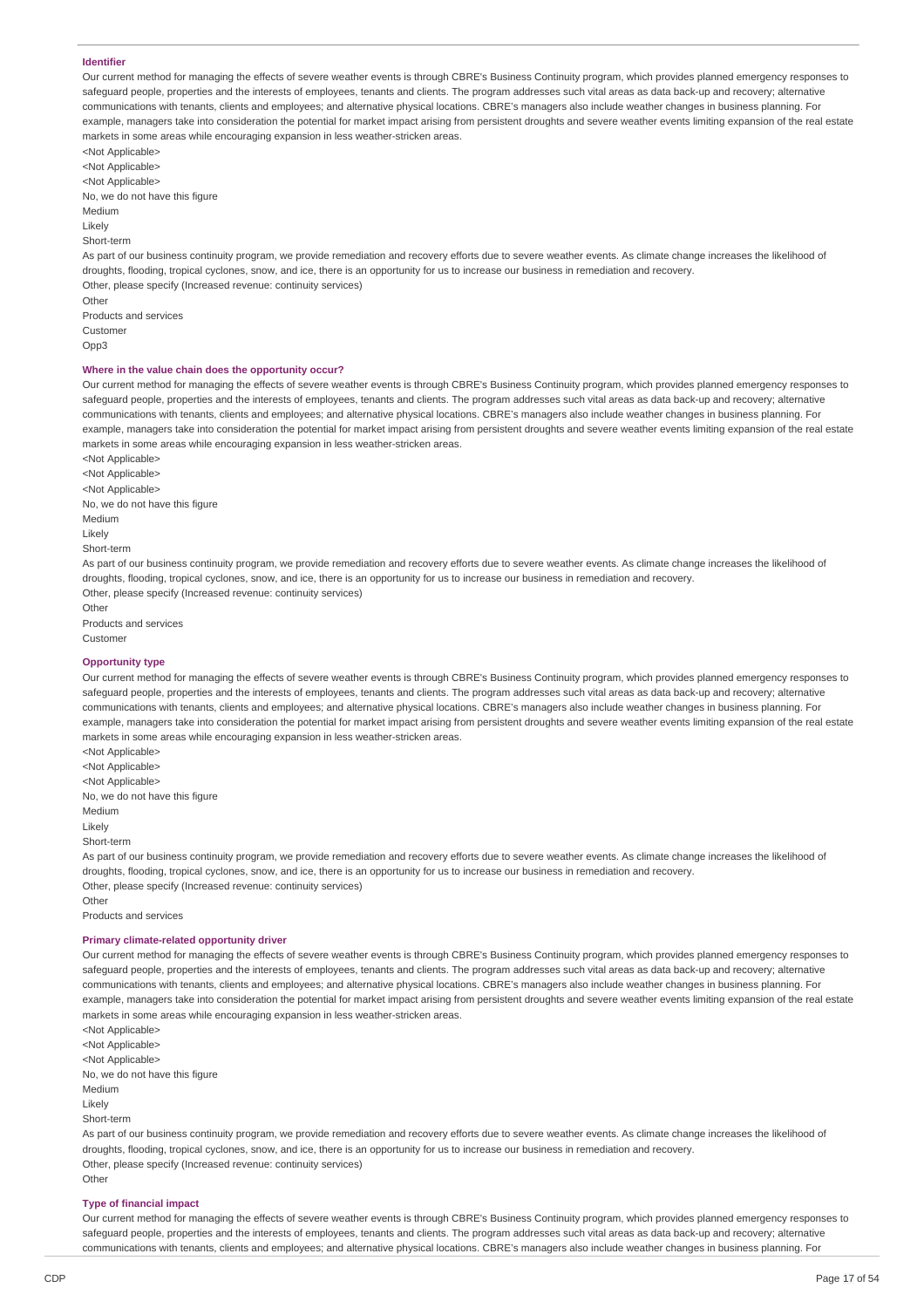example, managers take into consideration the potential for market impact arising from persistent droughts and severe weather events limiting expansion of the real estate markets in some areas while encouraging expansion in less weather-stricken areas.

<Not Applicable> <Not Applicable> <Not Applicable> No, we do not have this figure Medium Likely Short-term

As part of our business continuity program, we provide remediation and recovery efforts due to severe weather events. As climate change increases the likelihood of droughts, flooding, tropical cyclones, snow, and ice, there is an opportunity for us to increase our business in remediation and recovery. Other, please specify (Increased revenue: continuity services)

#### **Company-specific description**

Our current method for managing the effects of severe weather events is through CBRE's Business Continuity program, which provides planned emergency responses to safeguard people, properties and the interests of employees, tenants and clients. The program addresses such vital areas as data back-up and recovery; alternative communications with tenants, clients and employees; and alternative physical locations. CBRE's managers also include weather changes in business planning. For example, managers take into consideration the potential for market impact arising from persistent droughts and severe weather events limiting expansion of the real estate markets in some areas while encouraging expansion in less weather-stricken areas.

<Not Applicable> <Not Applicable> <Not Applicable> No, we do not have this figure Medium Likely Short-term

As part of our business continuity program, we provide remediation and recovery efforts due to severe weather events. As climate change increases the likelihood of droughts, flooding, tropical cyclones, snow, and ice, there is an opportunity for us to increase our business in remediation and recovery.

#### **Time horizon**

Our current method for managing the effects of severe weather events is through CBRE's Business Continuity program, which provides planned emergency responses to safeguard people, properties and the interests of employees, tenants and clients. The program addresses such vital areas as data back-up and recovery; alternative communications with tenants, clients and employees; and alternative physical locations. CBRE's managers also include weather changes in business planning. For example, managers take into consideration the potential for market impact arising from persistent droughts and severe weather events limiting expansion of the real estate markets in some areas while encouraging expansion in less weather-stricken areas.

<Not Applicable> <Not Applicable> <Not Applicable> No, we do not have this figure Medium Likely Short-term

#### **Likelihood**

Our current method for managing the effects of severe weather events is through CBRE's Business Continuity program, which provides planned emergency responses to safeguard people, properties and the interests of employees, tenants and clients. The program addresses such vital areas as data back-up and recovery; alternative communications with tenants, clients and employees; and alternative physical locations. CBRE's managers also include weather changes in business planning. For example, managers take into consideration the potential for market impact arising from persistent droughts and severe weather events limiting expansion of the real estate markets in some areas while encouraging expansion in less weather-stricken areas.

<Not Applicable> <Not Applicable> <Not Applicable> No, we do not have this figure Medium Likely

#### **Magnitude of impact**

Our current method for managing the effects of severe weather events is through CBRE's Business Continuity program, which provides planned emergency responses to safeguard people, properties and the interests of employees, tenants and clients. The program addresses such vital areas as data back-up and recovery; alternative communications with tenants, clients and employees; and alternative physical locations. CBRE's managers also include weather changes in business planning. For example, managers take into consideration the potential for market impact arising from persistent droughts and severe weather events limiting expansion of the real estate markets in some areas while encouraging expansion in less weather-stricken areas.

<Not Applicable> <Not Applicable> <Not Applicable> No, we do not have this figure Medium

#### **Are you able to provide a potential financial impact figure?**

Our current method for managing the effects of severe weather events is through CBRE's Business Continuity program, which provides planned emergency responses to safeguard people, properties and the interests of employees, tenants and clients. The program addresses such vital areas as data back-up and recovery; alternative communications with tenants, clients and employees; and alternative physical locations. CBRE's managers also include weather changes in business planning. For example, managers take into consideration the potential for market impact arising from persistent droughts and severe weather events limiting expansion of the real estate markets in some areas while encouraging expansion in less weather-stricken areas.

<Not Applicable> <Not Applicable> <Not Applicable> No, we do not have this figure

#### **Potential financial impact figure (currency)**

Our current method for managing the effects of severe weather events is through CBRE's Business Continuity program, which provides planned emergency responses to safeguard people, properties and the interests of employees, tenants and clients. The program addresses such vital areas as data back-up and recovery; alternative communications with tenants, clients and employees; and alternative physical locations. CBRE's managers also include weather changes in business planning. For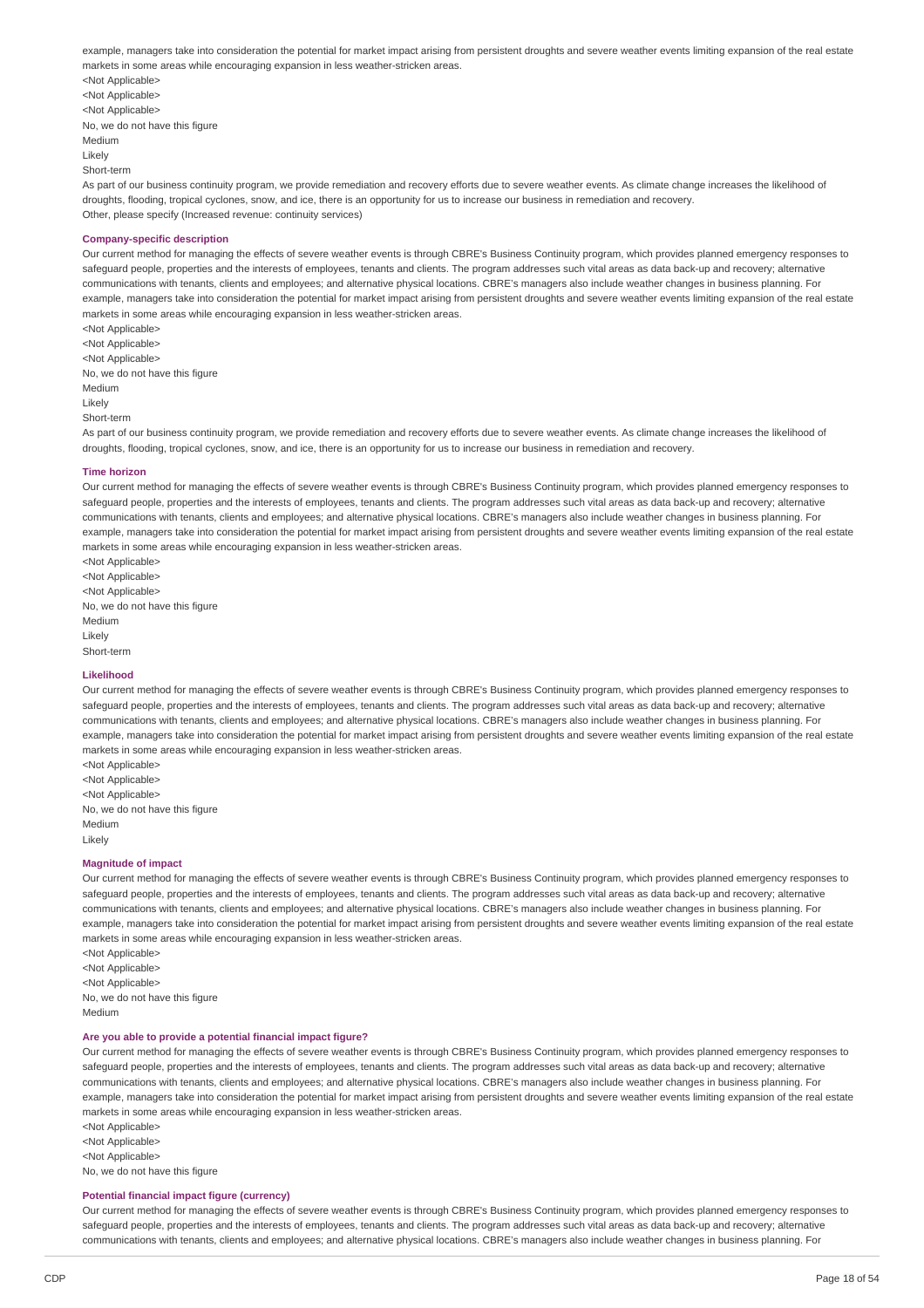example, managers take into consideration the potential for market impact arising from persistent droughts and severe weather events limiting expansion of the real estate markets in some areas while encouraging expansion in less weather-stricken areas. <Not Applicable>

<Not Applicable> <Not Applicable>

#### **Potential financial impact figure – minimum (currency)**

Our current method for managing the effects of severe weather events is through CBRE's Business Continuity program, which provides planned emergency responses to safeguard people, properties and the interests of employees, tenants and clients. The program addresses such vital areas as data back-up and recovery; alternative communications with tenants, clients and employees; and alternative physical locations. CBRE's managers also include weather changes in business planning. For example, managers take into consideration the potential for market impact arising from persistent droughts and severe weather events limiting expansion of the real estate markets in some areas while encouraging expansion in less weather-stricken areas. <Not Applicable>

<Not Applicable>

### **Potential financial impact figure – maximum (currency)**

Our current method for managing the effects of severe weather events is through CBRE's Business Continuity program, which provides planned emergency responses to safeguard people, properties and the interests of employees, tenants and clients. The program addresses such vital areas as data back-up and recovery; alternative communications with tenants, clients and employees; and alternative physical locations. CBRE's managers also include weather changes in business planning. For example, managers take into consideration the potential for market impact arising from persistent droughts and severe weather events limiting expansion of the real estate markets in some areas while encouraging expansion in less weather-stricken areas. <Not Applicable>

#### **Explanation of financial impact figure**

Our current method for managing the effects of severe weather events is through CBRE's Business Continuity program, which provides planned emergency responses to safeguard people, properties and the interests of employees, tenants and clients. The program addresses such vital areas as data back-up and recovery; alternative communications with tenants, clients and employees; and alternative physical locations. CBRE's managers also include weather changes in business planning. For example, managers take into consideration the potential for market impact arising from persistent droughts and severe weather events limiting expansion of the real estate markets in some areas while encouraging expansion in less weather-stricken areas.

#### **Strategy to realize opportunity**

Our current method for managing the effects of severe weather events is through CBRE's Business Continuity program, which provides planned emergency responses to safeguard people, properties and the interests of employees, tenants and clients. The program addresses such vital areas as data back-up and recovery; alternative communications with tenants, clients and employees; and alternative physical locations. CBRE's managers also include weather changes in business planning. For example, managers take into consideration the potential for market impact arising from persistent droughts and severe weather events limiting expansion of the real estate markets in some areas while encouraging expansion in less weather-stricken areas.

#### **Cost to realize opportunity**

**Comment**

# C2.5

#### **(C2.5) Describe where and how the identified risks and opportunities have impacted your business.**

|                                            | Impact                                                  | <b>Description</b>                                                                                                                                                                                                                                                                                                                                   |
|--------------------------------------------|---------------------------------------------------------|------------------------------------------------------------------------------------------------------------------------------------------------------------------------------------------------------------------------------------------------------------------------------------------------------------------------------------------------------|
| Products and<br>services                   | Impacted                                                | CBRE offers energy and sustainability services such as data management, smart buildings systems integration, energy consulting, energy procurement solutions,<br>certification services and sustainability consulting. As part of our business continuity program, we also provide remediation and recovery efforts due to severe weather<br>events. |
| Supply chain<br>and/or value<br>chain      | Impacted                                                | Our clients have been impacted by energy disclosure regulations in a number of markets. They are also addressing stakeholder requests to measure, report, and reduce<br>their energy usage and GHG emissions.                                                                                                                                        |
| Adaptation and<br>mitigation<br>activities | Not evaluated                                           |                                                                                                                                                                                                                                                                                                                                                      |
| Investment in<br>R&D                       | Not yet impacted                                        | We are considering developing an "asset resiliency index" to aid our clients in their efforts to determine risk factors and prepare appropriate design and response plans.                                                                                                                                                                           |
| Operations                                 | Impacted                                                | In 2017, our operations were impacted by severe weather events, including Hurricane Harvey (Texas), Hurricane Irma (Florida), Hurricane Maria (Puerto Rico &<br>Caribbean), Earthquake (Mexico City), and Wildfires (Northern and Southern California).                                                                                              |
| Other, please<br>specify                   | We have not identified<br>any risks or<br>opportunities |                                                                                                                                                                                                                                                                                                                                                      |

# C2.6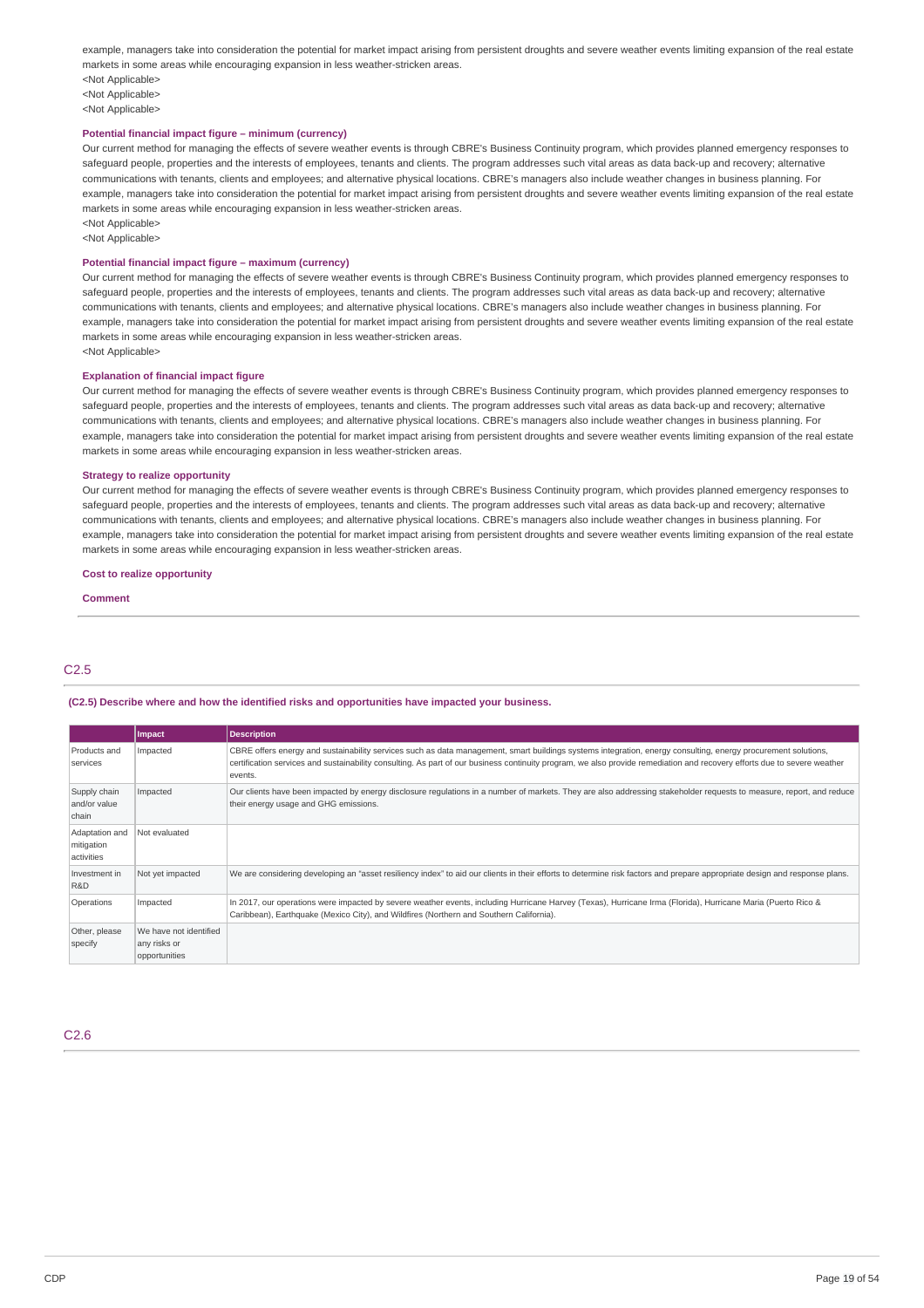#### (C2.6) Describe where and how the identified risks and opportunities have been factored into your financial planning process.

|                                              | Relevance                                            | <b>Description</b>                                                                                                                                                                                                                                                                               |
|----------------------------------------------|------------------------------------------------------|--------------------------------------------------------------------------------------------------------------------------------------------------------------------------------------------------------------------------------------------------------------------------------------------------|
| Revenues                                     | Impacted                                             | Our 2018 revenue from energy and sustainability services was \$28,700,000. We expect these revenues to significantly expand in future years.                                                                                                                                                     |
| Operating costs                              | Impacted                                             | If revenues from energy and sustainability services increase, we will likely need to hire additional staff to provide these services.                                                                                                                                                            |
| Capital expenditures<br>/ capital allocation | Not evaluated                                        |                                                                                                                                                                                                                                                                                                  |
| Acquisitions and<br>divestments              | Impacted                                             | We may need to acquire companies that offer specialized energy and sustainability services. For example, in 2018, we invested in Redaptive, an energy<br>efficiency as a service firm, that measurably increased our ability to diagnose, manage, audit, and finance energy efficiency projects. |
| Access to capital                            | Not evaluated                                        |                                                                                                                                                                                                                                                                                                  |
| Assets                                       | Not evaluated                                        |                                                                                                                                                                                                                                                                                                  |
| Liabilities                                  | Not evaluated                                        |                                                                                                                                                                                                                                                                                                  |
| Other                                        | We have not identified any<br>risks or opportunities |                                                                                                                                                                                                                                                                                                  |

# C3. Business Strategy

# C3.1

**(C3.1) Are climate-related issues integrated into your business strategy?** Yes

# C3.1a

**(C3.1a) Does your organization use climate-related scenario analysis to inform your business strategy?** No, but we anticipate doing so in the next two years

#### C3.1c

#### **(C3.1c) Explain how climate-related issues are integrated into your business objectives and strategy.**

i. Our business objectives and strategy have been influenced by client demands for solutions to help them address the impacts of climate change in their real estate portfolio. We formed our Global Energy and Sustainability team more than a decade ago to provide our clients with fact-based outcomes that lessen environmental impact – generating both immediate results and long-term financial benefits through key integrated strategies. Our team includes more than 220 energy and sustainability experts and experienced professionals. Services provided include data management, smart buildings systems integration, energy consulting, energy procurement solutions, certification services and sustainability consulting. In 2018, revenue from energy and sustainability services totaled more than \$28.7 million globally, and buildings under management totaling 1.562 billion square feet were provided with energy and sustainability services.

ii. While we have absolute emissions reduction targets for our Scope 1 and Scope 2 emissions, these targets are not linked to our business strategy at this time.

iii. The most substantial business decision made during 2018 that was influenced by client demands for solutions to help them address climate change was the company's strategic investment in energy services firm Redaptive, Inc in April 2018. Headquartered in San Francisco, Redaptive is a fast-growing provider of integrated energy efficiency solutions and energy financing for building owners and occupiers. "Redaptive offers a new and compelling service for CBRE clients," said Matt Werner, Global President, Facilities Management. "CBRE's strategic partnership and investment will enable Redaptive to expand its capacity into more portfolios worldwide, while helping our clients reduce costs and improve sustainability." Mr. Werner will join the Redaptive Board of Directors, representing CBRE and other external investors. Redaptive differs from traditional energy services firms in that it offers portfolio-wide, turnkey efficiency solutions, backed by transparent measurement and verification reporting. Redaptive finances and manages building efficiency projects, recovering costs from savings delivered. Redaptive's solutions allow clients to implement projects in a risk-mitigated manner. leveraging third-party technology and installation partners. "Every one of our client portfolios has latent energy inefficiencies, presenting an opportunity for improvement," says John Hagen, CBRE's Managing Director, Energy and Sustainability. "The challenge for many of our clients is securing capital and project resources to implement energy conservation measures when their organization has so many other priorities. We are excited to support Redaptive and bring forward a compelling option for our clients." "We are thrilled to have this strategic support from CBRE" said Arvin Vohra, Co-CEO of Redaptive. "It will enable us to accelerate our product offerings and continue to break down the barriers to large-scale efficiency deployments." "CBRE and Redaptive are already collaborating to solve complex client problems and design unique solutions to accelerate and scale energy efficiency," added John Rhow, Redaptive Co-CEO. "This investment and partnership bodes well for the future of the industry."

# C3.1g

#### **(C3.1g) Why does your organization not use climate-related scenario analysis to inform your business strategy?**

We have not used climate-related scenario analysis to inform our business strategy to date. As a B2B services firm, our Scope 1 and Scope 2 emissions are relatively small compared to other companies of similar revenue and headcount, and our stakeholders have not asked us to pursue climate-related scenario analysis. However, in 2018, we formally supported the TCFD recommendations and we recognize that climate-related scenario analysis is an important component of the recommendations. We plan to implement climate-related scenario analysis in the next two years by first educating senior management on what climate-related scenario analysis is and how it will aid us in strategic planning. We will then incorporate climate-related scenario analysis into our enterprise risk management processes.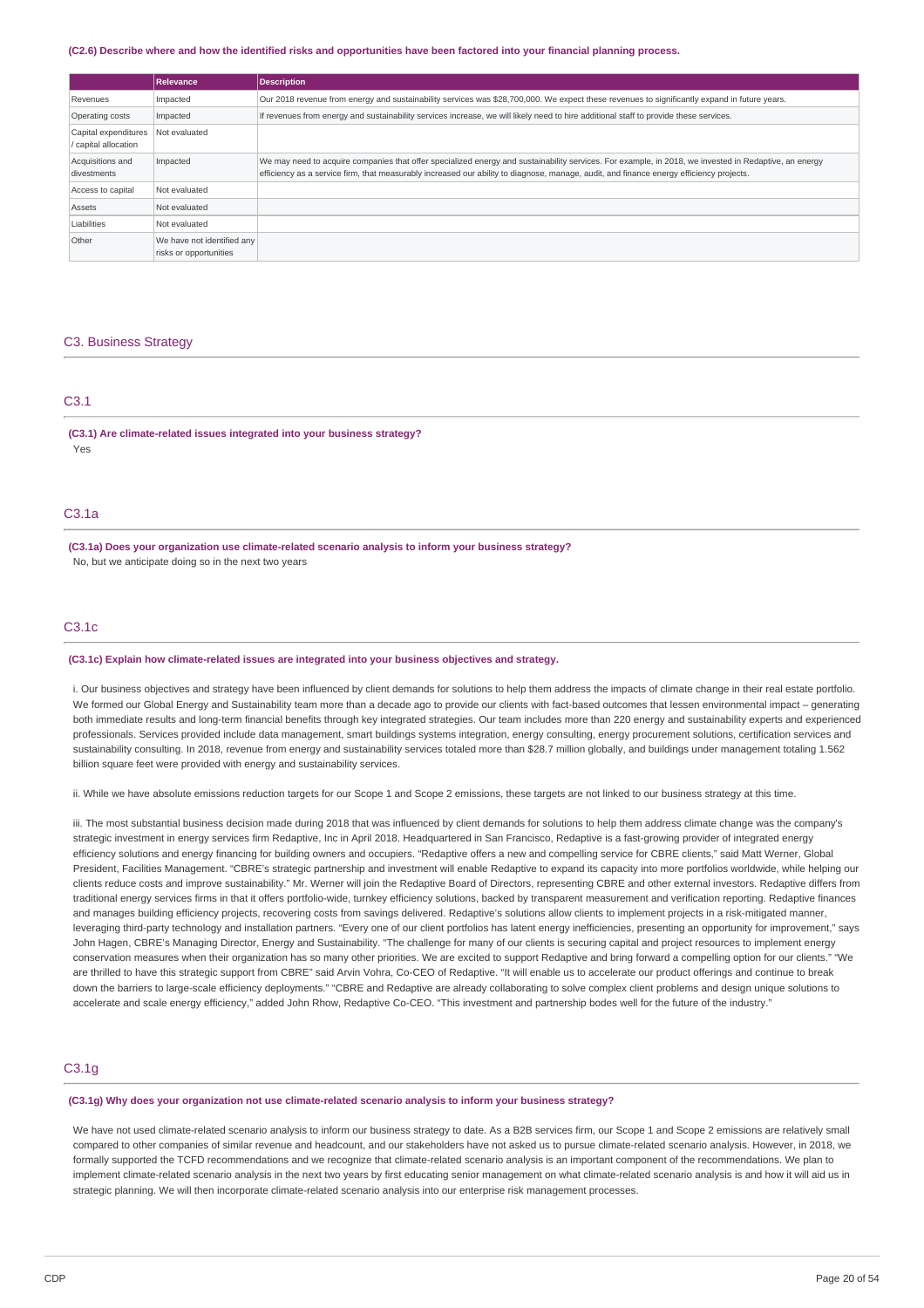# $C4.1$

**(C4.1) Did you have an emissions target that was active in the reporting year?** Absolute target

# C4.1a

#### **(C4.1a) Provide details of your absolute emissions target(s) and progress made against those targets.**

### **Target reference number**

While we have ostensibly achieved the 2026 goal, our Scope 1 emissions can fluctuate significantly from year to year depending on the size of our vehicle fleet - which is primarily used to serve client facilities – so we remain highly vigilant in managing these emissions.

Achieved 100

Yes, we consider this a science-based target, but this target has not been approved as science-based by the Science-Based Targets initiative

Scope 1

Abs 1

#### **Scope**

While we have ostensibly achieved the 2026 goal, our Scope 1 emissions can fluctuate significantly from year to year depending on the size of our vehicle fleet – which is primarily used to serve client facilities – so we remain highly vigilant in managing these emissions.

Achieved 100

Yes, we consider this a science-based target, but this target has not been approved as science-based by the Science-Based Targets initiative

20

100

Scope 1

#### **% emissions in Scope**

While we have ostensibly achieved the 2026 goal, our Scope 1 emissions can fluctuate significantly from year to year depending on the size of our vehicle fleet – which is primarily used to serve client facilities – so we remain highly vigilant in managing these emissions.

Achieved 100

Yes, we consider this a science-based target, but this target has not been approved as science-based by the Science-Based Targets initiative

2026 63414 2017

2016

20

100

#### **Targeted % reduction from base year**

While we have ostensibly achieved the 2026 goal, our Scope 1 emissions can fluctuate significantly from year to year depending on the size of our vehicle fleet - which is primarily used to serve client facilities – so we remain highly vigilant in managing these emissions. Achieved

100

Yes, we consider this a science-based target, but this target has not been approved as science-based by the Science-Based Targets initiative

2026

63414 2017

2016

20

#### **Base year**

While we have ostensibly achieved the 2026 goal, our Scope 1 emissions can fluctuate significantly from year to year depending on the size of our vehicle fleet - which is primarily used to serve client facilities – so we remain highly vigilant in managing these emissions. Achieved

100

Yes, we consider this a science-based target, but this target has not been approved as science-based by the Science-Based Targets initiative

- 2026
- 63414
- 2017

2016

# **Start year**

While we have ostensibly achieved the 2026 goal, our Scope 1 emissions can fluctuate significantly from year to year depending on the size of our vehicle fleet - which is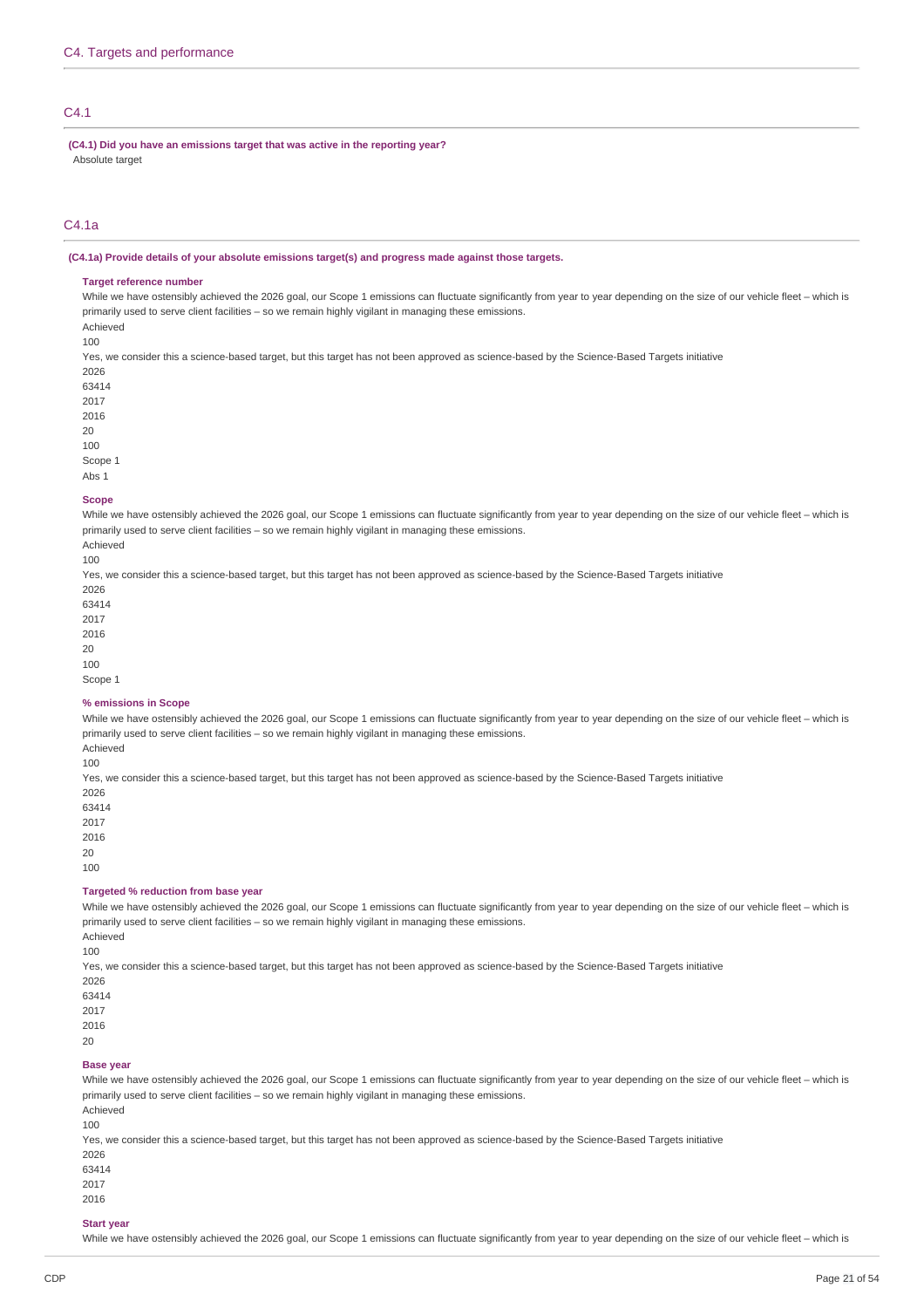primarily used to serve client facilities – so we remain highly vigilant in managing these emissions. Achieved 100 Yes, we consider this a science-based target, but this target has not been approved as science-based by the Science-Based Targets initiative 2026 63414

2017

## **Base year emissions covered by target (metric tons CO2e)**

While we have ostensibly achieved the 2026 goal, our Scope 1 emissions can fluctuate significantly from year to year depending on the size of our vehicle fleet – which is primarily used to serve client facilities – so we remain highly vigilant in managing these emissions.

Achieved

100

Yes, we consider this a science-based target, but this target has not been approved as science-based by the Science-Based Targets initiative 2026

63414

#### **Target year**

While we have ostensibly achieved the 2026 goal, our Scope 1 emissions can fluctuate significantly from year to year depending on the size of our vehicle fleet - which is primarily used to serve client facilities – so we remain highly vigilant in managing these emissions. Achieved

 $100$ 

Yes, we consider this a science-based target, but this target has not been approved as science-based by the Science-Based Targets initiative 2026

#### **Is this a science-based target?**

While we have ostensibly achieved the 2026 goal, our Scope 1 emissions can fluctuate significantly from year to year depending on the size of our vehicle fleet - which is primarily used to serve client facilities – so we remain highly vigilant in managing these emissions. Achieved

100

Yes, we consider this a science-based target, but this target has not been approved as science-based by the Science-Based Targets initiative

#### **% of target achieved**

While we have ostensibly achieved the 2026 goal, our Scope 1 emissions can fluctuate significantly from year to year depending on the size of our vehicle fleet – which is primarily used to serve client facilities – so we remain highly vigilant in managing these emissions. Achieved

100

#### **Target status**

While we have ostensibly achieved the 2026 goal, our Scope 1 emissions can fluctuate significantly from year to year depending on the size of our vehicle fleet – which is primarily used to serve client facilities – so we remain highly vigilant in managing these emissions. Achieved

#### **Please explain**

While we have ostensibly achieved the 2026 goal, our Scope 1 emissions can fluctuate significantly from year to year depending on the size of our vehicle fleet – which is primarily used to serve client facilities - so we remain highly vigilant in managing these emissions

#### **Target reference number**

Scope 2 reductions were primarily achieved through space attrition and efficiencies gained through our Workplace360 initiative. Each Workplace360 office is a "free address" environment, supported by leading-edge technology tools and platforms. Assigned offices and workstations are eliminated; instead, up to 15 different types of workspaces are offered based on carefully calculated employee usage patterns. In these new spaces, we have reduced our space footprint significantly while offering greater functionality and flexibility. This has resulted in lower energy use and greenhouse gas emissions. We are well on our way to achieving our 2025 goal. Underway

93

Yes, we consider this a science-based target, but this target has not been approved as science-based by the Science-Based Targets initiative

Scope 2 (location-based) Abs 2

#### **Scope**

Scope 2 reductions were primarily achieved through space attrition and efficiencies gained through our Workplace360 initiative. Each Workplace360 office is a "free address" environment, supported by leading-edge technology tools and platforms. Assigned offices and workstations are eliminated; instead, up to 15 different types of workspaces are offered based on carefully calculated employee usage patterns. In these new spaces, we have reduced our space footprint significantly while offering greater functionality and flexibility. This has resulted in lower energy use and greenhouse gas emissions. We are well on our way to achieving our 2025 goal. Underway

93

Yes, we consider this a science-based target, but this target has not been approved as science-based by the Science-Based Targets initiative

2025 33949 2016 2015 30 100 Scope 2 (location-based)

#### **% emissions in Scope**

Scope 2 reductions were primarily achieved through space attrition and efficiencies gained through our Workplace360 initiative. Each Workplace360 office is a "free address" environment, supported by leading-edge technology tools and platforms. Assigned offices and workstations are eliminated; instead, up to 15 different types of workspaces are offered based on carefully calculated employee usage patterns. In these new spaces, we have reduced our space footprint significantly while offering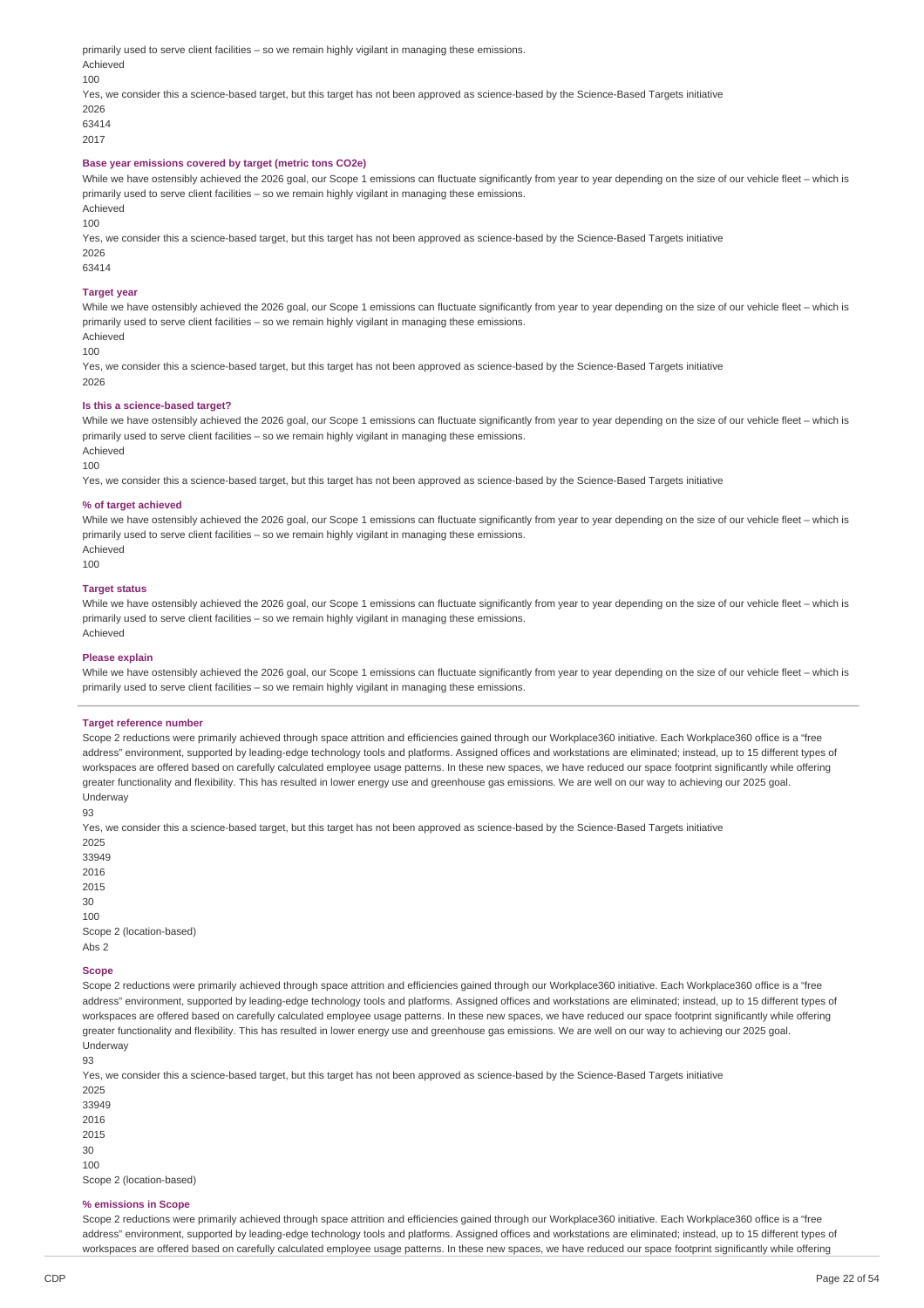greater functionality and flexibility. This has resulted in lower energy use and greenhouse gas emissions. We are well on our way to achieving our 2025 goal. Underway

93

- Yes, we consider this a science-based target, but this target has not been approved as science-based by the Science-Based Targets initiative 2025
- 33949 2016 2015 30  $100$

#### **Targeted % reduction from base year**

Scope 2 reductions were primarily achieved through space attrition and efficiencies gained through our Workplace360 initiative. Each Workplace360 office is a "free address" environment, supported by leading-edge technology tools and platforms. Assigned offices and workstations are eliminated; instead, up to 15 different types of workspaces are offered based on carefully calculated employee usage patterns. In these new spaces, we have reduced our space footprint significantly while offering greater functionality and flexibility. This has resulted in lower energy use and greenhouse gas emissions. We are well on our way to achieving our 2025 goal. Underway

93

Yes, we consider this a science-based target, but this target has not been approved as science-based by the Science-Based Targets initiative

2025 33949 2016

2015

30

#### **Base** year

Scope 2 reductions were primarily achieved through space attrition and efficiencies gained through our Workplace360 initiative. Each Workplace360 office is a "free address" environment, supported by leading-edge technology tools and platforms. Assigned offices and workstations are eliminated; instead, up to 15 different types of workspaces are offered based on carefully calculated employee usage patterns. In these new spaces, we have reduced our space footprint significantly while offering greater functionality and flexibility. This has resulted in lower energy use and greenhouse gas emissions. We are well on our way to achieving our 2025 goal. Underway

93

Yes, we consider this a science-based target, but this target has not been approved as science-based by the Science-Based Targets initiative

2025

33949

2016

2015

### **Start year**

Scope 2 reductions were primarily achieved through space attrition and efficiencies gained through our Workplace360 initiative. Each Workplace360 office is a "free address" environment, supported by leading-edge technology tools and platforms. Assigned offices and workstations are eliminated; instead, up to 15 different types of workspaces are offered based on carefully calculated employee usage patterns. In these new spaces, we have reduced our space footprint significantly while offering greater functionality and flexibility. This has resulted in lower energy use and greenhouse gas emissions. We are well on our way to achieving our 2025 goal. Underway

93

Yes, we consider this a science-based target, but this target has not been approved as science-based by the Science-Based Targets initiative 2025

33949

2016

# **Base year emissions covered by target (metric tons CO2e)**

Scope 2 reductions were primarily achieved through space attrition and efficiencies gained through our Workplace360 initiative. Each Workplace360 office is a "free address" environment, supported by leading-edge technology tools and platforms. Assigned offices and workstations are eliminated; instead, up to 15 different types of workspaces are offered based on carefully calculated employee usage patterns. In these new spaces, we have reduced our space footprint significantly while offering greater functionality and flexibility. This has resulted in lower energy use and greenhouse gas emissions. We are well on our way to achieving our 2025 goal. Underway

93

Yes, we consider this a science-based target, but this target has not been approved as science-based by the Science-Based Targets initiative 2025

#### 33949

# **Target year**

Scope 2 reductions were primarily achieved through space attrition and efficiencies gained through our Workplace360 initiative. Each Workplace360 office is a "free address" environment, supported by leading-edge technology tools and platforms. Assigned offices and workstations are eliminated; instead, up to 15 different types of workspaces are offered based on carefully calculated employee usage patterns. In these new spaces, we have reduced our space footprint significantly while offering greater functionality and flexibility. This has resulted in lower energy use and greenhouse gas emissions. We are well on our way to achieving our 2025 goal. Underway

93

Yes, we consider this a science-based target, but this target has not been approved as science-based by the Science-Based Targets initiative 2025

# **Is this a science-based target?**

Scope 2 reductions were primarily achieved through space attrition and efficiencies gained through our Workplace360 initiative. Each Workplace360 office is a "free address" environment, supported by leading-edge technology tools and platforms. Assigned offices and workstations are eliminated; instead, up to 15 different types of workspaces are offered based on carefully calculated employee usage patterns. In these new spaces, we have reduced our space footprint significantly while offering greater functionality and flexibility. This has resulted in lower energy use and greenhouse gas emissions. We are well on our way to achieving our 2025 goal. Underway

93

Yes, we consider this a science-based target, but this target has not been approved as science-based by the Science-Based Targets initiative

#### **% of target achieved**

Scope 2 reductions were primarily achieved through space attrition and efficiencies gained through our Workplace360 initiative. Each Workplace360 office is a "free address" environment, supported by leading-edge technology tools and platforms. Assigned offices and workstations are eliminated; instead, up to 15 different types of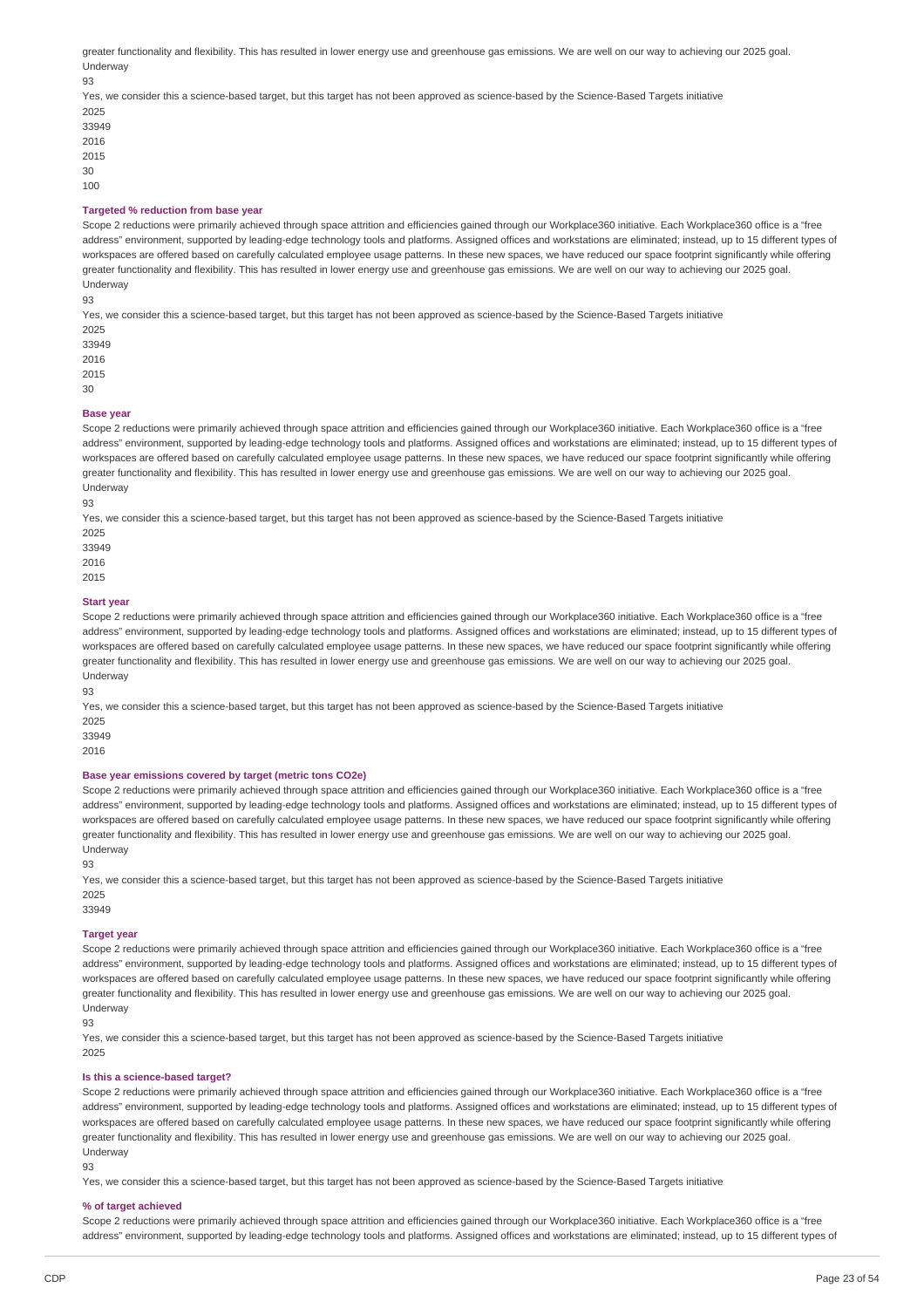workspaces are offered based on carefully calculated employee usage patterns. In these new spaces, we have reduced our space footprint significantly while offering greater functionality and flexibility. This has resulted in lower energy use and greenhouse gas emissions. We are well on our way to achieving our 2025 goal. Underway

 $03$ 

### **Target status**

Scope 2 reductions were primarily achieved through space attrition and efficiencies gained through our Workplace360 initiative. Each Workplace360 office is a "free address" environment, supported by leading-edge technology tools and platforms. Assigned offices and workstations are eliminated; instead, up to 15 different types of workspaces are offered based on carefully calculated employee usage patterns. In these new spaces, we have reduced our space footprint significantly while offering greater functionality and flexibility. This has resulted in lower energy use and greenhouse gas emissions. We are well on our way to achieving our 2025 goal. Underway

#### **Please explain**

Scope 2 reductions were primarily achieved through space attrition and efficiencies gained through our Workplace360 initiative. Each Workplace360 office is a "free address" environment, supported by leading-edge technology tools and platforms. Assigned offices and workstations are eliminated; instead, up to 15 different types of workspaces are offered based on carefully calculated employee usage patterns. In these new spaces, we have reduced our space footprint significantly while offering greater functionality and flexibility. This has resulted in lower energy use and greenhouse gas emissions. We are well on our way to achieving our 2025 goal.

#### **Target reference number**

Scope 2 reductions were primarily achieved through space attrition and efficiencies gained through our Workplace360 initiative. Each Workplace360 office is a "free address" environment, supported by leading-edge technology tools and platforms. Assigned offices and workstations are eliminated; instead, up to 15 different types of workspaces are offered based on carefully calculated employee usage patterns. In these new spaces, we have reduced our space footprint significantly while offering greater functionality and flexibility. This has resulted in lower energy use and greenhouse gas emissions. We are well on our way to achieving our 2035 goal. Underway

56

Yes, we consider this a science-based target, but this target has not been approved as science-based by the Science-Based Targets initiative

2035 33949 2016 2015  $50$ 100 Scope 2 (location-based) Abs 3

#### **Scope**

Scope 2 reductions were primarily achieved through space attrition and efficiencies gained through our Workplace360 initiative. Each Workplace360 office is a "free address" environment, supported by leading-edge technology tools and platforms. Assigned offices and workstations are eliminated; instead, up to 15 different types of workspaces are offered based on carefully calculated employee usage patterns. In these new spaces, we have reduced our space footprint significantly while offering greater functionality and flexibility. This has resulted in lower energy use and greenhouse gas emissions. We are well on our way to achieving our 2035 goal. Underway

56

Yes, we consider this a science-based target, but this target has not been approved as science-based by the Science-Based Targets initiative 2035

Scope 2 (location-based)

#### **% emissions in Scope**

Scope 2 reductions were primarily achieved through space attrition and efficiencies gained through our Workplace360 initiative. Each Workplace360 office is a "free address" environment, supported by leading-edge technology tools and platforms. Assigned offices and workstations are eliminated; instead, up to 15 different types of workspaces are offered based on carefully calculated employee usage patterns. In these new spaces, we have reduced our space footprint significantly while offering greater functionality and flexibility. This has resulted in lower energy use and greenhouse gas emissions. We are well on our way to achieving our 2035 goal. Underway

56

Yes, we consider this a science-based target, but this target has not been approved as science-based by the Science-Based Targets initiative 2035

#### **Targeted % reduction from base year**

Scope 2 reductions were primarily achieved through space attrition and efficiencies gained through our Workplace360 initiative. Each Workplace360 office is a "free address" environment, supported by leading-edge technology tools and platforms. Assigned offices and workstations are eliminated; instead, up to 15 different types of workspaces are offered based on carefully calculated employee usage patterns. In these new spaces, we have reduced our space footprint significantly while offering greater functionality and flexibility. This has resulted in lower energy use and greenhouse gas emissions. We are well on our way to achieving our 2035 goal. Underway

56

Yes, we consider this a science-based target, but this target has not been approved as science-based by the Science-Based Targets initiative 2035

33949 2016 2015

50

**Base year**

Scope 2 reductions were primarily achieved through space attrition and efficiencies gained through our Workplace360 initiative. Each Workplace360 office is a "free address" environment, supported by leading-edge technology tools and platforms. Assigned offices and workstations are eliminated; instead, up to 15 different types of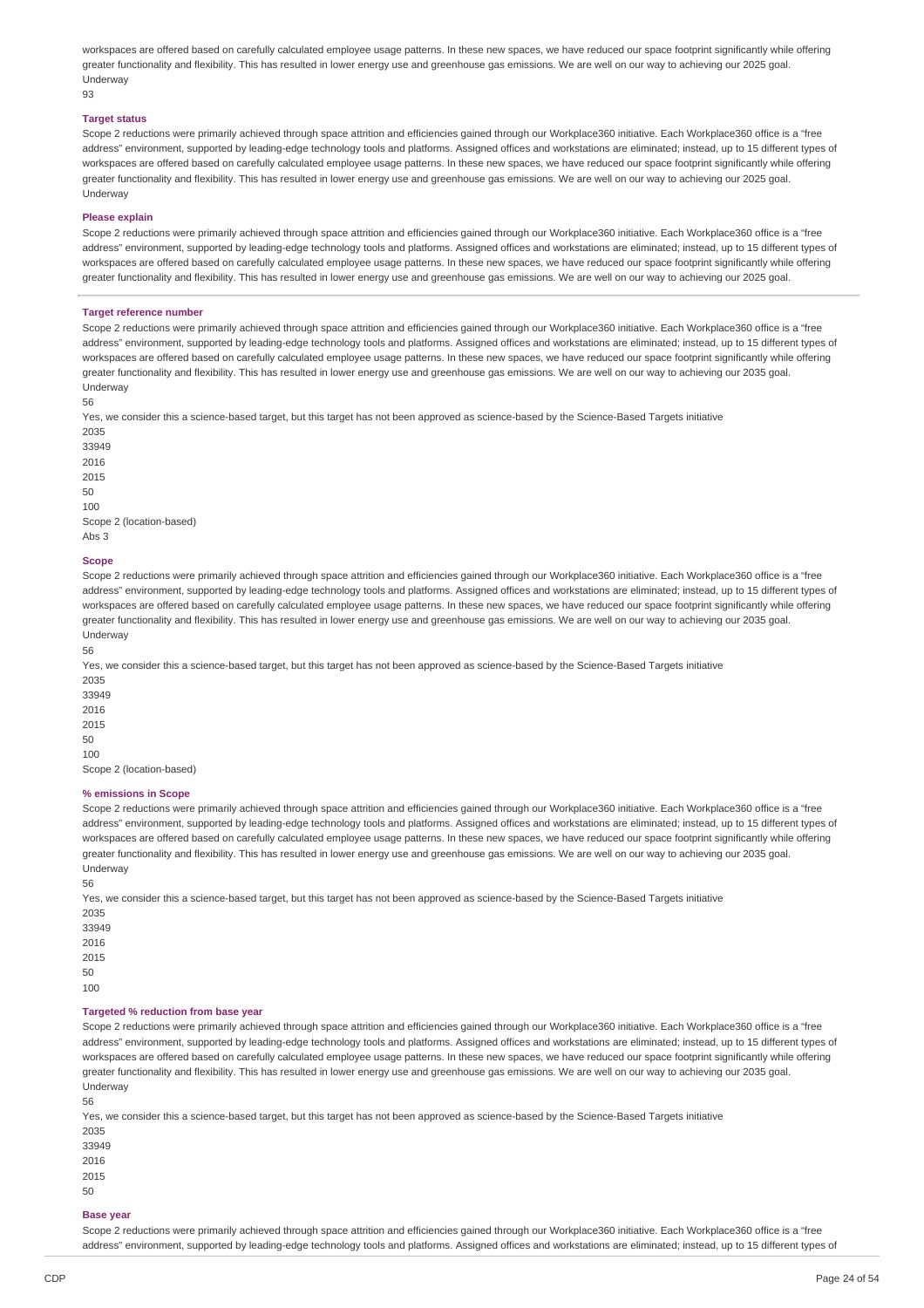workspaces are offered based on carefully calculated employee usage patterns. In these new spaces, we have reduced our space footprint significantly while offering greater functionality and flexibility. This has resulted in lower energy use and greenhouse gas emissions. We are well on our way to achieving our 2035 goal. Underway 56

Yes, we consider this a science-based target, but this target has not been approved as science-based by the Science-Based Targets initiative 2035

- 33949
- 2016 2015

### **Start year**

Scope 2 reductions were primarily achieved through space attrition and efficiencies gained through our Workplace360 initiative. Each Workplace360 office is a "free address" environment, supported by leading-edge technology tools and platforms. Assigned offices and workstations are eliminated; instead, up to 15 different types of workspaces are offered based on carefully calculated employee usage patterns. In these new spaces, we have reduced our space footprint significantly while offering greater functionality and flexibility. This has resulted in lower energy use and greenhouse gas emissions. We are well on our way to achieving our 2035 goal. Underway

56

Yes, we consider this a science-based target, but this target has not been approved as science-based by the Science-Based Targets initiative 2035

33949 2016

# **Base year emissions covered by target (metric tons CO2e)**

Scope 2 reductions were primarily achieved through space attrition and efficiencies gained through our Workplace360 initiative. Each Workplace360 office is a "free address" environment, supported by leading-edge technology tools and platforms. Assigned offices and workstations are eliminated; instead, up to 15 different types of workspaces are offered based on carefully calculated employee usage patterns. In these new spaces, we have reduced our space footprint significantly while offering greater functionality and flexibility. This has resulted in lower energy use and greenhouse gas emissions. We are well on our way to achieving our 2035 goal. Underway

56

Yes, we consider this a science-based target, but this target has not been approved as science-based by the Science-Based Targets initiative 2035

33949

### **Target year**

Scope 2 reductions were primarily achieved through space attrition and efficiencies gained through our Workplace360 initiative. Each Workplace360 office is a "free address" environment, supported by leading-edge technology tools and platforms. Assigned offices and workstations are eliminated; instead, up to 15 different types of workspaces are offered based on carefully calculated employee usage patterns. In these new spaces, we have reduced our space footprint significantly while offering greater functionality and flexibility. This has resulted in lower energy use and greenhouse gas emissions. We are well on our way to achieving our 2035 goal. Underway

56

Yes, we consider this a science-based target, but this target has not been approved as science-based by the Science-Based Targets initiative 2035

#### **Is this a science-based target?**

Scope 2 reductions were primarily achieved through space attrition and efficiencies gained through our Workplace360 initiative. Each Workplace360 office is a "free address" environment, supported by leading-edge technology tools and platforms. Assigned offices and workstations are eliminated; instead, up to 15 different types of workspaces are offered based on carefully calculated employee usage patterns. In these new spaces, we have reduced our space footprint significantly while offering greater functionality and flexibility. This has resulted in lower energy use and greenhouse gas emissions. We are well on our way to achieving our 2035 goal. Underway

56

Yes, we consider this a science-based target, but this target has not been approved as science-based by the Science-Based Targets initiative

#### **% of target achieved**

Scope 2 reductions were primarily achieved through space attrition and efficiencies gained through our Workplace360 initiative. Each Workplace360 office is a "free address" environment, supported by leading-edge technology tools and platforms. Assigned offices and workstations are eliminated; instead, up to 15 different types of workspaces are offered based on carefully calculated employee usage patterns. In these new spaces, we have reduced our space footprint significantly while offering greater functionality and flexibility. This has resulted in lower energy use and greenhouse gas emissions. We are well on our way to achieving our 2035 goal. Underway 56

#### **Target status**

Scope 2 reductions were primarily achieved through space attrition and efficiencies gained through our Workplace360 initiative. Each Workplace360 office is a "free address" environment, supported by leading-edge technology tools and platforms. Assigned offices and workstations are eliminated; instead, up to 15 different types of workspaces are offered based on carefully calculated employee usage patterns. In these new spaces, we have reduced our space footprint significantly while offering greater functionality and flexibility. This has resulted in lower energy use and greenhouse gas emissions. We are well on our way to achieving our 2035 goal. Underway

#### **Please explain**

Scope 2 reductions were primarily achieved through space attrition and efficiencies gained through our Workplace360 initiative. Each Workplace360 office is a "free address" environment, supported by leading-edge technology tools and platforms. Assigned offices and workstations are eliminated; instead, up to 15 different types of workspaces are offered based on carefully calculated employee usage patterns. In these new spaces, we have reduced our space footprint significantly while offering greater functionality and flexibility. This has resulted in lower energy use and greenhouse gas emissions. We are well on our way to achieving our 2035 goal.

# C4.2

**(C4.2) Provide details of other key climate-related targets not already reported in question C4.1/a/b.**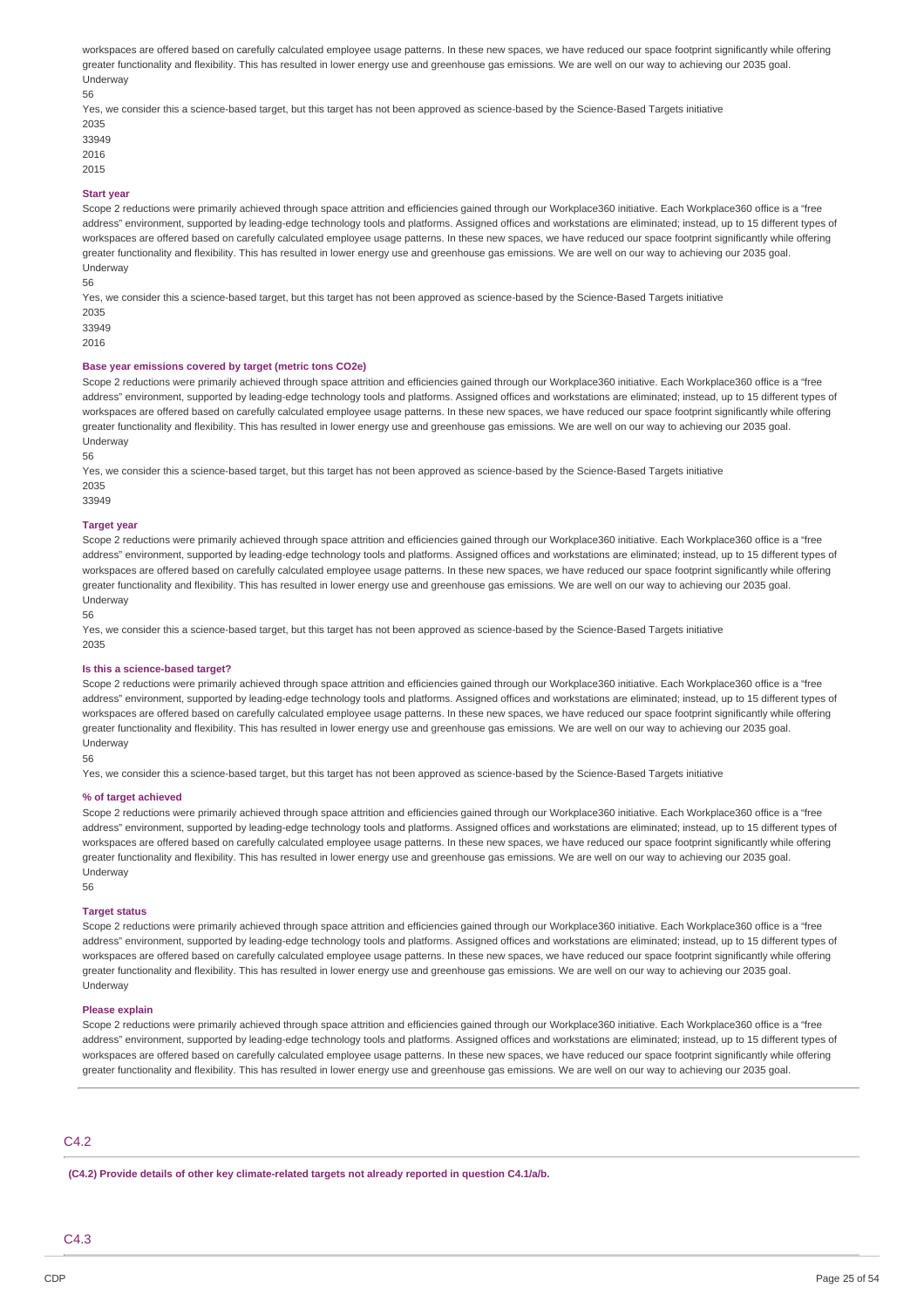#### (C4.3) Did you have emissions reduction initiatives that were active within the reporting year? Note that this can include those in the planning and/or **implementation phases.**

Yes

# C4.3a

### (C4.3a) Identify the total number of initiatives at each stage of development, and for those in the implementation stages, the estimated CO2e savings.

|                           | Number of initiatives | Total estimated annual CO2e savings in metric tonnes CO2e (only for rows marked *) |
|---------------------------|-----------------------|------------------------------------------------------------------------------------|
| Under investigation       |                       |                                                                                    |
| To be implemented*        |                       | 626000                                                                             |
| Implementation commenced* |                       | 500                                                                                |
| Implemented*              |                       |                                                                                    |
| Not to be implemented     |                       |                                                                                    |

### C4.3b

### **(C4.3b) Provide details on the initiatives implemented in the reporting year in the table below.**

#### **Initiative type**

During 2018, CBRE provided energy and sustainability services for more than 1.56 billion square feet of client space and identified more than \$88 million in energy savings. When fully accomplished, these projects will eliminate more than 626,000 metric tons of CO2e.

Please select Please select 88000000 Voluntary Scope 3 626000 Building controls Energy efficiency: Building services

#### **Description of initiative**

During 2018, CBRE provided energy and sustainability services for more than 1.56 billion square feet of client space and identified more than \$88 million in energy savings. When fully accomplished, these projects will eliminate more than 626,000 metric tons of CO2e.

Please select Please select 88000000 Voluntary Scope 3 626000 Building controls

#### **Estimated annual CO2e savings (metric tonnes CO2e)**

During 2018, CBRE provided energy and sustainability services for more than 1.56 billion square feet of client space and identified more than \$88 million in energy savings. When fully accomplished, these projects will eliminate more than 626,000 metric tons of CO2e.

Please select Please select 88000000 Voluntary Scope 3 626000

#### **Scope**

During 2018, CBRE provided energy and sustainability services for more than 1.56 billion square feet of client space and identified more than \$88 million in energy savings. When fully accomplished, these projects will eliminate more than 626,000 metric tons of CO2e.

Please select Please select 88000000 Voluntary Scope 3

### **Voluntary/Mandatory**

During 2018, CBRE provided energy and sustainability services for more than 1.56 billion square feet of client space and identified more than \$88 million in energy savings. When fully accomplished, these projects will eliminate more than 626,000 metric tons of CO2e.

Please select Please select 88000000 Voluntary

# **Annual monetary savings (unit currency – as specified in C0.4)**

During 2018, CBRE provided energy and sustainability services for more than 1.56 billion square feet of client space and identified more than \$88 million in energy savings. When fully accomplished, these projects will eliminate more than 626,000 metric tons of CO2e. Please select

Please select

88000000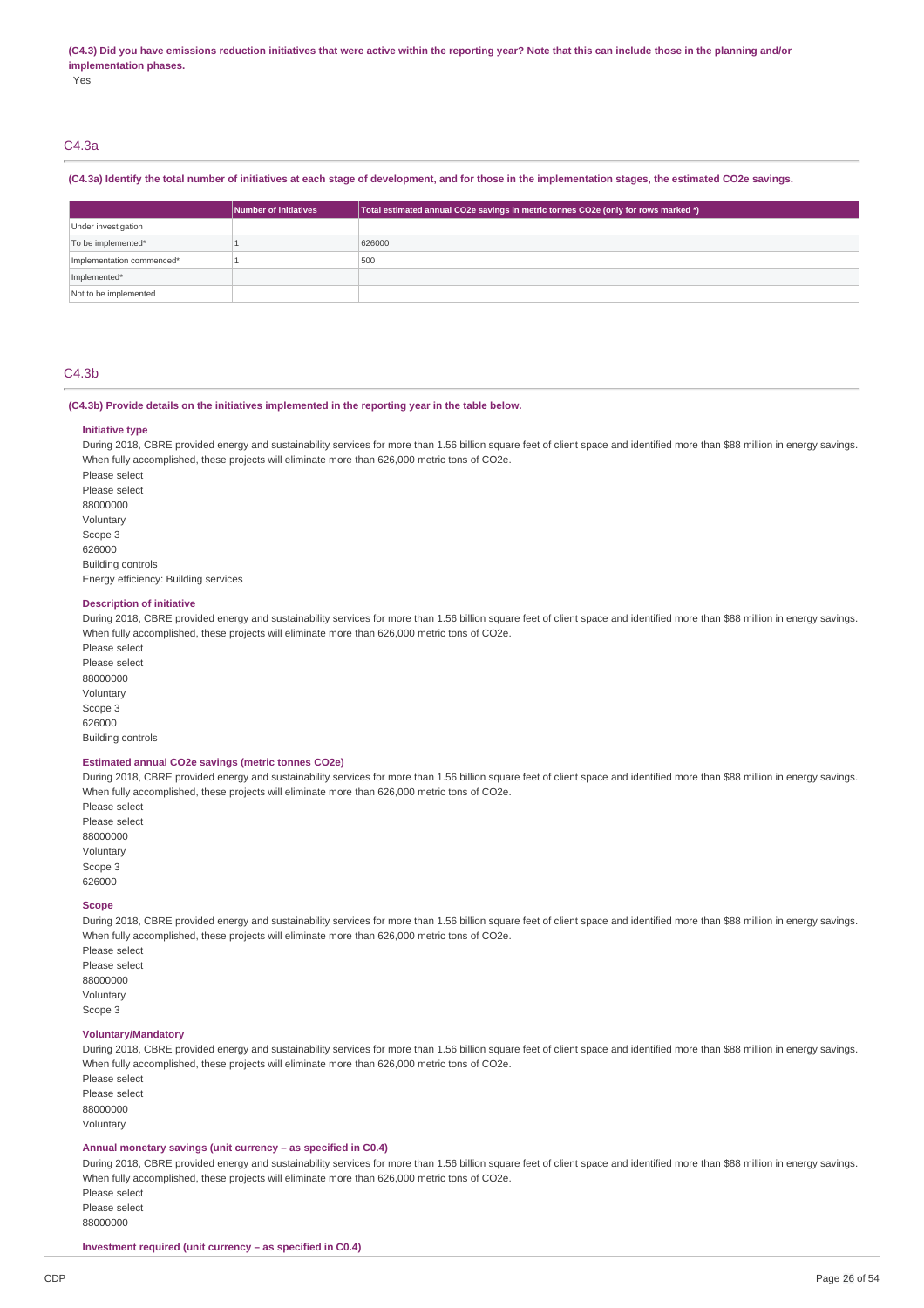During 2018, CBRE provided energy and sustainability services for more than 1.56 billion square feet of client space and identified more than \$88 million in energy savings. When fully accomplished, these projects will eliminate more than 626,000 metric tons of CO2e. Please select Please select

# **Payback period**

During 2018, CBRE provided energy and sustainability services for more than 1.56 billion square feet of client space and identified more than \$88 million in energy savings. When fully accomplished, these projects will eliminate more than 626,000 metric tons of CO2e. Please select

Please select

#### **Estimated lifetime of the initiative**

During 2018, CBRE provided energy and sustainability services for more than 1.56 billion square feet of client space and identified more than \$88 million in energy savings. When fully accomplished, these projects will eliminate more than 626,000 metric tons of CO2e. Please select

#### **Comment**

During 2018, CBRE provided energy and sustainability services for more than 1.56 billion square feet of client space and identified more than \$88 million in energy savings. When fully accomplished, these projects will eliminate more than 626,000 metric tons of CO2e.

#### **Initiative type**

By the end of 2018, we had opened 84 Workplace360 offices worldwide, representing 30% of our global occupied square footage. An additional 15 Workplace360 offices are underway in 2019 and beyond. Each Workplace360 office is a "free address" environment, supported by leading-edge technology tools and platforms. Assigned offices and workstations are eliminated; instead, up to 15 different types of workspaces are offered based on carefully calculated employee usage patterns. In these new spaces, we have reduced our footprint significantly while offering greater functionality and flexibility. This has resulted in lower energy use and carbon emissions.

Please select Please select Voluntary Scope 2 (location-based) 500 <Not Applicable> Other, please specify (space attrition)

#### **Description of initiative**

By the end of 2018, we had opened 84 Workplace360 offices worldwide, representing 30% of our global occupied square footage. An additional 15 Workplace360 offices are underway in 2019 and beyond. Each Workplace360 office is a "free address" environment, supported by leading-edge technology tools and platforms. Assigned offices and workstations are eliminated; instead, up to 15 different types of workspaces are offered based on carefully calculated employee usage patterns. In these new spaces, we have reduced our footprint significantly while offering greater functionality and flexibility. This has resulted in lower energy use and carbon emissions. Please select

Please select Voluntary Scope 2 (location-based) 500 <Not Applicable>

#### **Estimated annual CO2e savings (metric tonnes CO2e)**

By the end of 2018, we had opened 84 Workplace360 offices worldwide, representing 30% of our global occupied square footage. An additional 15 Workplace360 offices are underway in 2019 and beyond. Each Workplace360 office is a "free address" environment, supported by leading-edge technology tools and platforms. Assigned offices and workstations are eliminated; instead, up to 15 different types of workspaces are offered based on carefully calculated employee usage patterns. In these new spaces, we have reduced our footprint significantly while offering greater functionality and flexibility. This has resulted in lower energy use and carbon emissions. Please select

Please select Voluntary Scope 2 (location-based) 500

#### **Scope**

By the end of 2018, we had opened 84 Workplace360 offices worldwide, representing 30% of our global occupied square footage. An additional 15 Workplace360 offices are underway in 2019 and beyond. Each Workplace360 office is a "free address" environment, supported by leading-edge technology tools and platforms. Assigned offices and workstations are eliminated; instead, up to 15 different types of workspaces are offered based on carefully calculated employee usage patterns. In these new spaces, we have reduced our footprint significantly while offering greater functionality and flexibility. This has resulted in lower energy use and carbon emissions. Please select

Please select Voluntary Scope 2 (location-based)

#### **Voluntary/Mandatory**

By the end of 2018, we had opened 84 Workplace360 offices worldwide, representing 30% of our global occupied square footage. An additional 15 Workplace360 offices are underway in 2019 and beyond. Each Workplace360 office is a "free address" environment, supported by leading-edge technology tools and platforms. Assigned offices and workstations are eliminated; instead, up to 15 different types of workspaces are offered based on carefully calculated employee usage patterns. In these new spaces, we have reduced our footprint significantly while offering greater functionality and flexibility. This has resulted in lower energy use and carbon emissions. Please select

Please select

Voluntary

#### **Annual monetary savings (unit currency – as specified in C0.4)**

By the end of 2018, we had opened 84 Workplace360 offices worldwide, representing 30% of our global occupied square footage. An additional 15 Workplace360 offices are underway in 2019 and beyond. Each Workplace360 office is a "free address" environment, supported by leading-edge technology tools and platforms. Assigned offices and workstations are eliminated; instead, up to 15 different types of workspaces are offered based on carefully calculated employee usage patterns. In these new spaces we have reduced our footprint significantly while offering greater functionality and flexibility. This has resulted in lower energy use and carbon emissions. Please select

Please select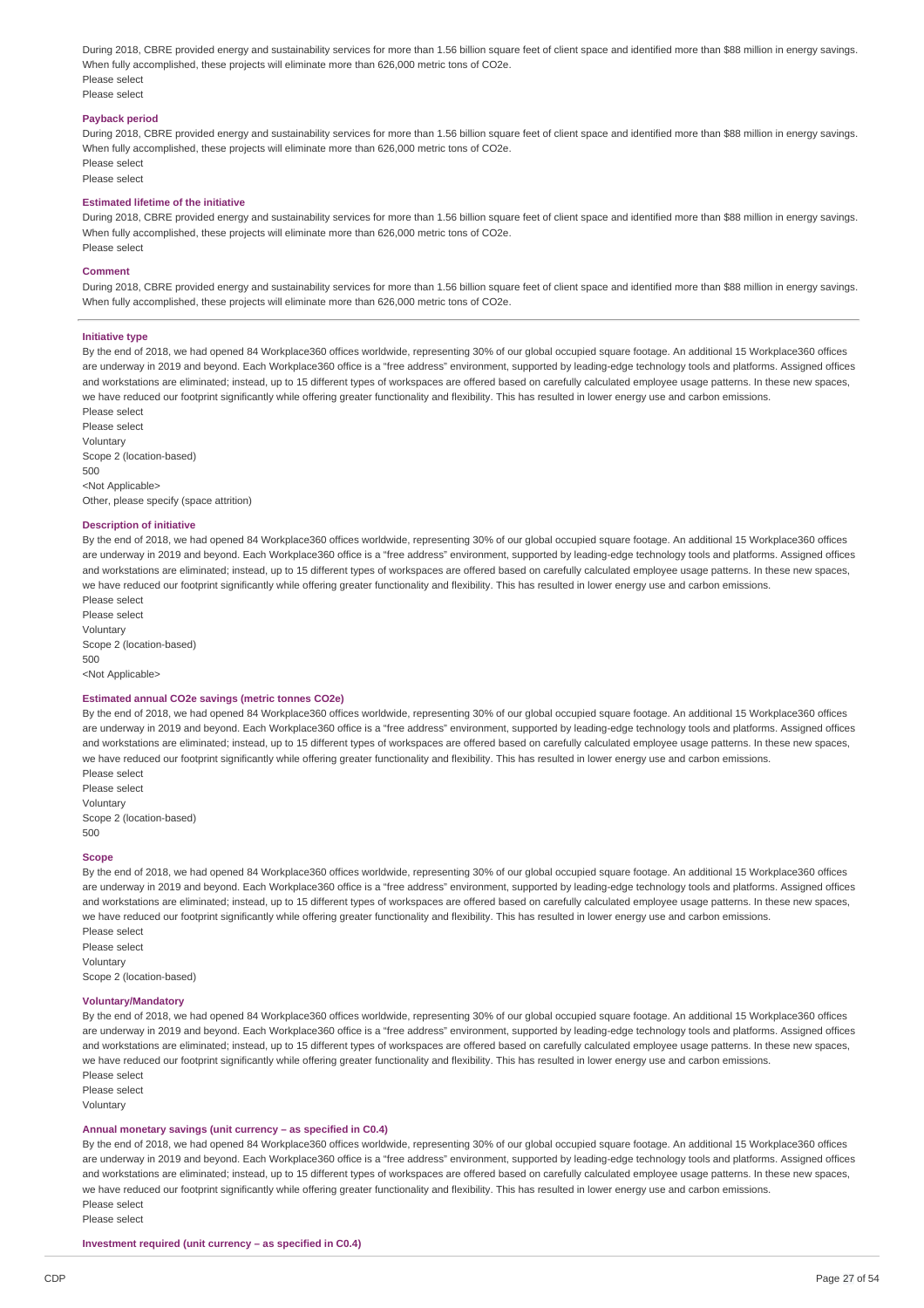By the end of 2018, we had opened 84 Workplace360 offices worldwide, representing 30% of our global occupied square footage. An additional 15 Workplace360 offices are underway in 2019 and beyond. Each Workplace360 office is a "free address" environment, supported by leading-edge technology tools and platforms. Assigned offices and workstations are eliminated; instead, up to 15 different types of workspaces are offered based on carefully calculated employee usage patterns. In these new spaces, we have reduced our footprint significantly while offering greater functionality and flexibility. This has resulted in lower energy use and carbon emissions. Please select

Please select

# **Payback period**

By the end of 2018, we had opened 84 Workplace360 offices worldwide, representing 30% of our global occupied square footage. An additional 15 Workplace360 offices are underway in 2019 and beyond. Each Workplace360 office is a "free address" environment, supported by leading-edge technology tools and platforms. Assigned offices and workstations are eliminated; instead, up to 15 different types of workspaces are offered based on carefully calculated employee usage patterns. In these new spaces, we have reduced our footprint significantly while offering greater functionality and flexibility. This has resulted in lower energy use and carbon emissions. Please select

Please select

#### **Estimated lifetime of the initiative**

By the end of 2018, we had opened 84 Workplace360 offices worldwide, representing 30% of our global occupied square footage. An additional 15 Workplace360 offices are underway in 2019 and beyond. Each Workplace360 office is a "free address" environment, supported by leading-edge technology tools and platforms. Assigned offices and workstations are eliminated; instead, up to 15 different types of workspaces are offered based on carefully calculated employee usage patterns. In these new spaces, we have reduced our footprint significantly while offering greater functionality and flexibility. This has resulted in lower energy use and carbon emissions. Please select

#### **Comment**

By the end of 2018, we had opened 84 Workplace360 offices worldwide, representing 30% of our global occupied square footage. An additional 15 Workplace360 offices are underway in 2019 and beyond. Each Workplace360 office is a "free address" environment, supported by leading-edge technology tools and platforms. Assigned offices and workstations are eliminated; instead, up to 15 different types of workspaces are offered based on carefully calculated employee usage patterns. In these new spaces, we have reduced our footprint significantly while offering greater functionality and flexibility. This has resulted in lower energy use and carbon emissions.

# C4.3c

#### **(C4.3c) What methods do you use to drive investment in emissions reduction activities?**

| <b>Method</b>                                        | <b>Comment</b>                                                                                                                                                                               |
|------------------------------------------------------|----------------------------------------------------------------------------------------------------------------------------------------------------------------------------------------------|
| Compliance with regulatory<br>requirements/standards | This applies to investments in reducing our own emissions.                                                                                                                                   |
| Dedicated budget for low-carbon product<br>R&D       | This applies to investments in reducing emissions in the properties we manage for our clients.                                                                                               |
| Internal incentives/recognition programs             | Our CBRE Climate Change Champion Award is presented to Asset Services teams for CBRE-managed properties that achieve a 10% or greater year-over-year<br>increase in their ENERGY STAR score. |

# C4.5

(C4.5) Do you classify any of your existing goods and/or services as low-carbon products or do they enable a third party to avoid GHG emissions? Yes

#### C4.5a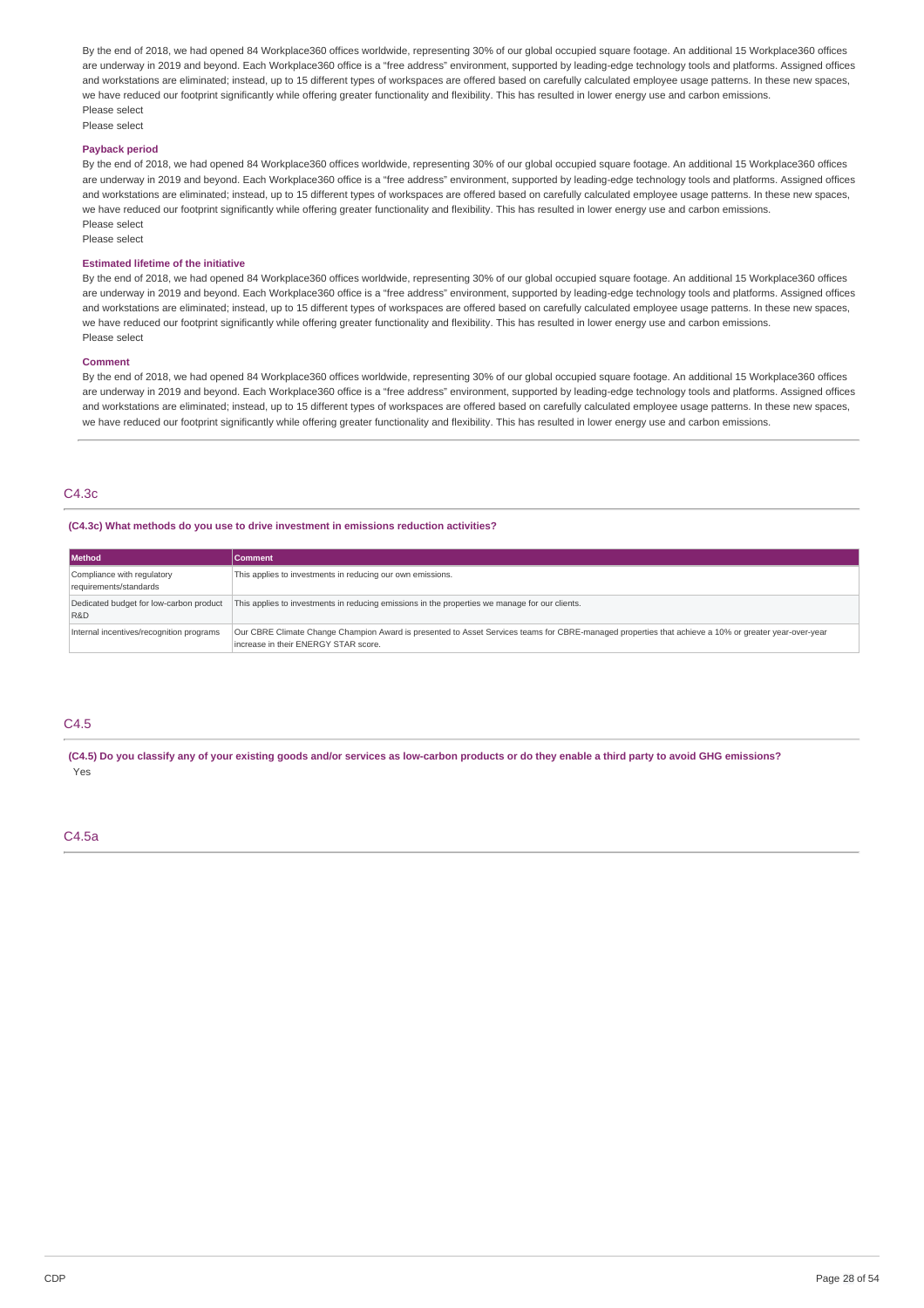#### (C4.5a) Provide details of your products and/or services that you classify as low-carbon products or that enable a third party to avoid GHG emissions.

#### **Level of aggregation**

Revenue from energy and sustainability services totaled more than \$28.7 million globally.

0.13

# Please select

Avoided emissions

Our environmental sustainability services directly enable third parties to avoid Scope 1 and Scope 2 emissions associated with energy use. These services include: a) Energy Program Management - CBRE has built a network of energy program professionals to manage our clients' energy consumption. Utilizing best practices, these energy managers offer CBRE-developed solutions to help clients gain a competitive advantage while driving towards peak energy performance. Strategies include: Strategic Program Planning, Utility Data and Carbon Footprint Management, Demand/Supply- Side Energy Management, Performance Reporting, Training and Awareness Programs. b) Certification Programs – CBRE helps clients improve operating efficiencies and document cost savings to provide owners and occupiers of commercial property with a market-leading economic advantage. CBRE provides expert support in green building certification standards for BREEAM, NABERS, ISO 14001, LEED and others.

Group of products

### **Description of product/Group of products**

Revenue from energy and sustainability services totaled more than \$28.7 million globally.

0.13

Please select

Avoided emissions

Our environmental sustainability services directly enable third parties to avoid Scope 1 and Scope 2 emissions associated with energy use. These services include: a) Energy Program Management - CBRE has built a network of energy program professionals to manage our clients' energy consumption. Utilizing best practices, these energy managers offer CBRE-developed solutions to help clients gain a competitive advantage while driving towards peak energy performance. Strategies include: Strategic Program Planning, Utility Data and Carbon Footprint Management, Demand/Supply- Side Energy Management, Performance Reporting, Training and Awareness Programs. b) Certification Programs – CBRE helps clients improve operating efficiencies and document cost savings to provide owners and occupiers of commercial property with a market-leading economic advantage. CBRE provides expert support in green building certification standards for BREEAM, NABERS, ISO 14001, LEED and others.

### **Are these low-carbon product(s) or do they enable avoided emissions?**

Revenue from energy and sustainability services totaled more than \$28.7 million globally. 0.13

Please select Avoided emissions

## **Taxonomy, project or methodology used to classify product(s) as low-carbon or to calculate avoided emissions**

Revenue from energy and sustainability services totaled more than \$28.7 million globally. 0.13

Please select

# **% revenue from low carbon product(s) in the reporting year**

Revenue from energy and sustainability services totaled more than \$28.7 million globally. 0.13

#### **Comment**

Revenue from energy and sustainability services totaled more than \$28.7 million globally.

# C5. Emissions methodology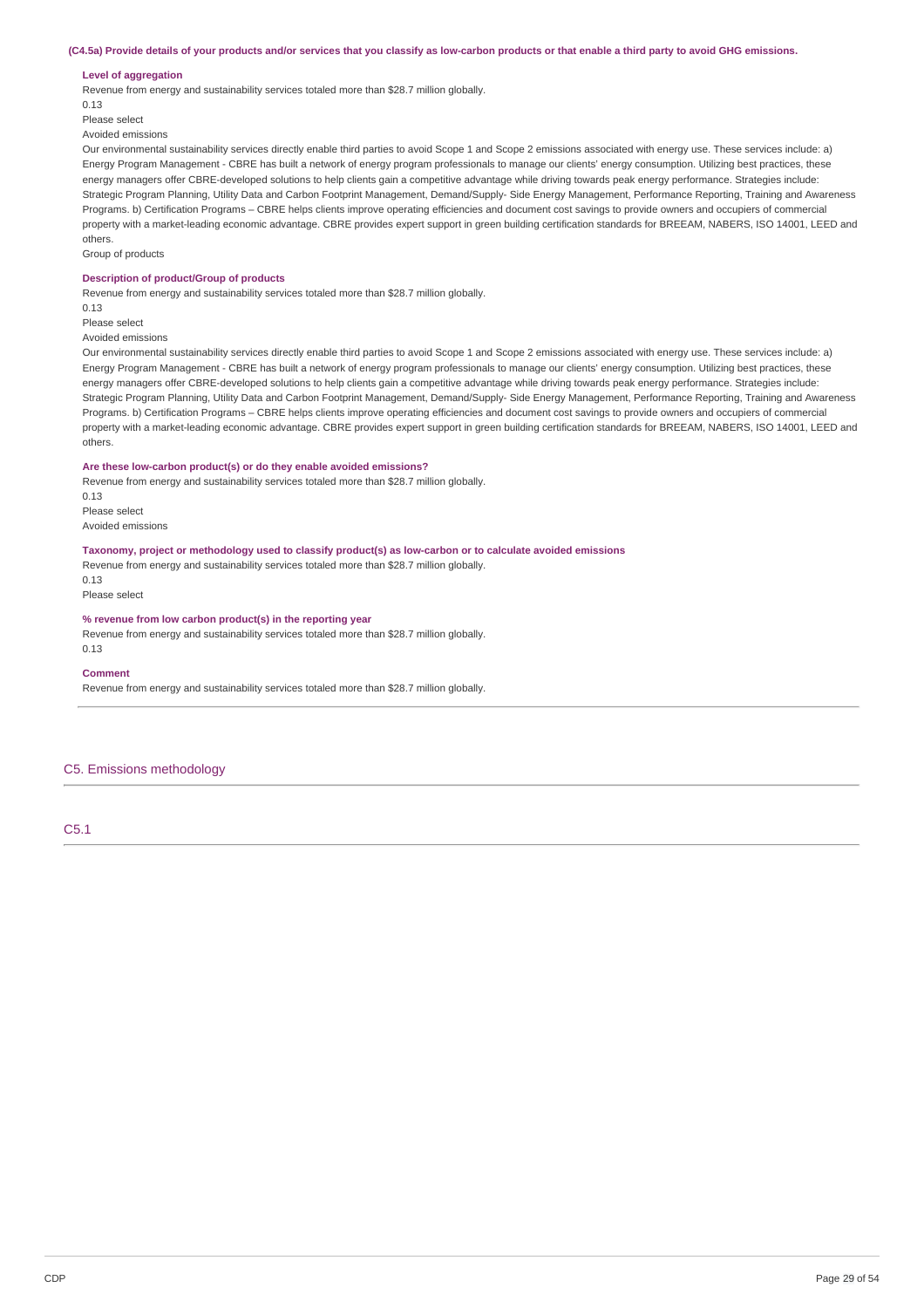#### **(C5.1) Provide your base year and base year emissions (Scopes 1 and 2).**

#### **Scope 1**

**Base year start**

January 1 2016

**Base year end** December 31 2016

**Base year emissions (metric tons CO2e)** 63414

**Comment**

**Scope 2 (location-based)**

**Base year start** January 1 2015

**Base year end** December 31 2015

**Base year emissions (metric tons CO2e)** 33949

**Comment**

**Scope 2 (market-based)**

**Base year start**

**Base year end**

**Base year emissions (metric tons CO2e)**

**Comment**

# C5.2

(C5.2) Select the name of the standard, protocol, or methodology you have used to collect activity data and calculate Scope 1 and Scope 2 emissions. The Greenhouse Gas Protocol: A Corporate Accounting and Reporting Standard (Revised Edition)

# C6. Emissions data

# C6.1

**(C6.1) What were your organization's gross global Scope 1 emissions in metric tons CO2e?**

**Reporting year**

**Gross global Scope 1 emissions (metric tons CO2e)** 46069

**Start date** January 1 2018

**End date**

December 31 2018

**Comment**

# C6.2

**(C6.2) Describe your organization's approach to reporting Scope 2 emissions.**

#### **Row 1**

**Scope 2, location-based**

We are reporting a Scope 2, location-based figure

#### **Scope 2, market-based**

We have operations where we are able to access electricity supplier emission factors or residual emissions factors, but are unable to report a Scope 2, market-based figure

# **Comment**

C6.3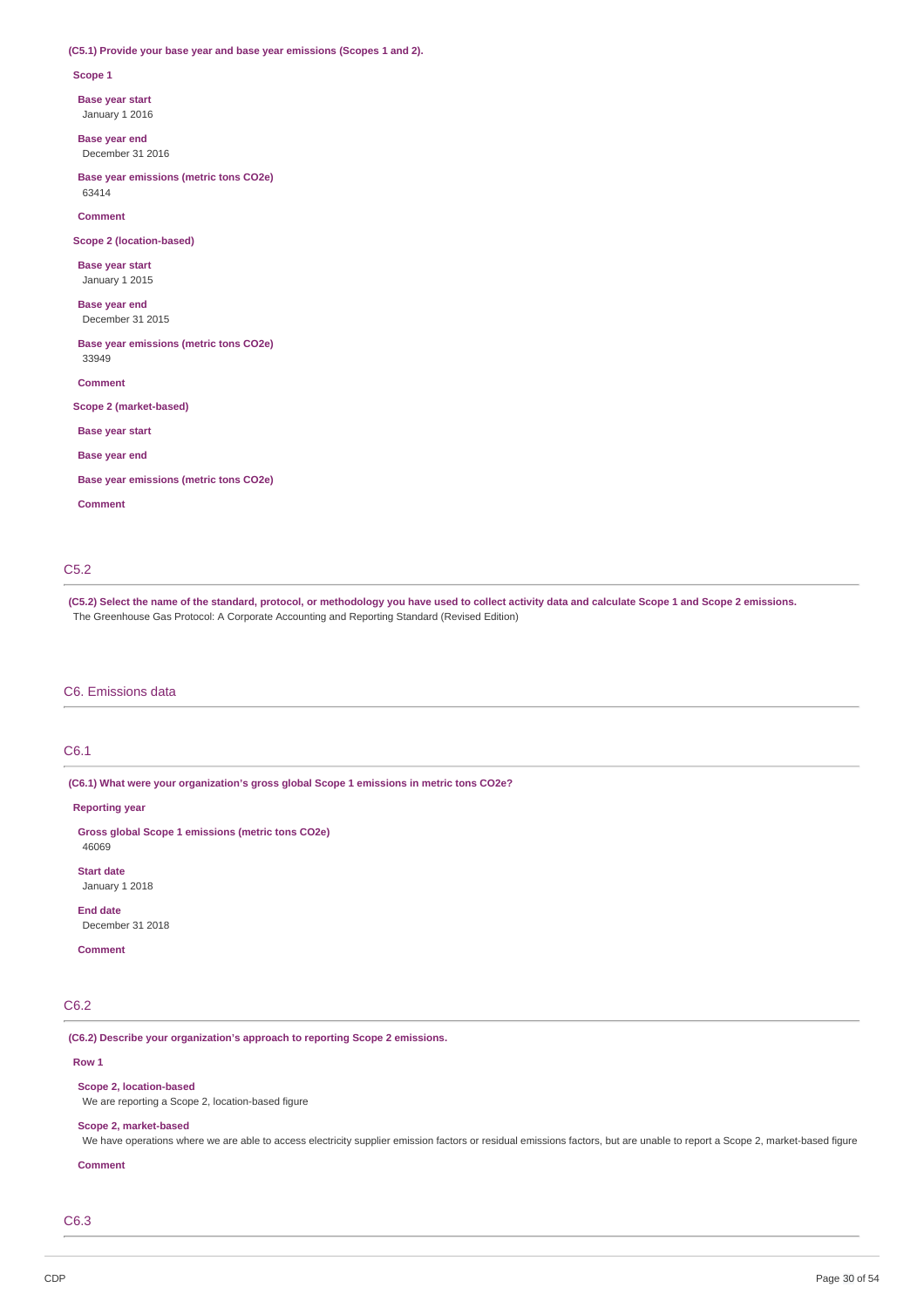#### **(C6.3) What were your organization's gross global Scope 2 emissions in metric tons CO2e?**

#### **Reporting year**

**Scope 2, location-based** 24439

**Scope 2, market-based (if applicable)** <Not Applicable>

**Start date**

January 1 2018

**End date** December 31 2018

**Comment**

# C6.4

(C6.4) Are there any sources (e.g. facilities, specific GHGs, activities, geographies, etc.) of Scope 1 and Scope 2 emissions that are within your selected reporting **boundary which are not included in your disclosure?**

No

# C6.5

**(C6.5) Account for your organization's Scope 3 emissions, disclosing and explaining any exclusions.**

**Purchased goods and services**

**Evaluation status** Relevant, not yet calculated

**Metric tonnes CO2e** <Not Applicable>

**Emissions calculation methodology** <Not Applicable>

**Percentage of emissions calculated using data obtained from suppliers or value chain partners** <Not Applicable>

#### **Explanation**

We have not obtained this data from our suppliers.

# **Capital goods**

**Evaluation status**

Not relevant, explanation provided

**Metric tonnes CO2e** <Not Applicable>

**Emissions calculation methodology** <Not Applicable>

**Percentage of emissions calculated using data obtained from suppliers or value chain partners**

<Not Applicable>

#### **Explanation**

No significant capital goods purchased during reporting period.

**Fuel-and-energy-related activities (not included in Scope 1 or 2)**

**Evaluation status** Relevant, not yet calculated

**Metric tonnes CO2e** <Not Applicable>

### **Emissions calculation methodology** <Not Applicable>

**Percentage of emissions calculated using data obtained from suppliers or value chain partners**

<Not Applicable>

#### **Explanation**

This category is relevant to us since we are an end user of electricity but we have not yet calculated emissions for this source.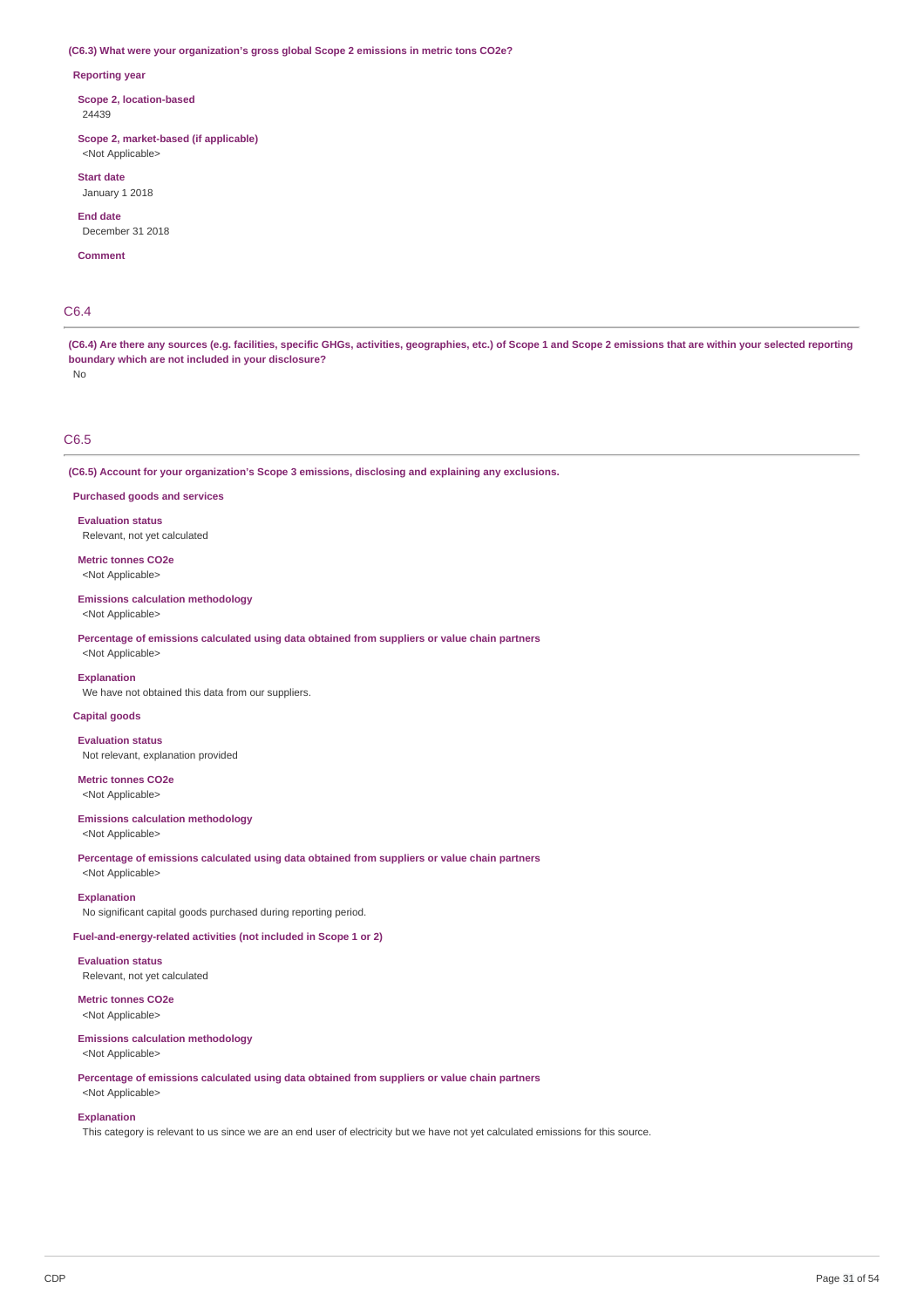#### **Upstream transportation and distribution**

**Evaluation status** Not relevant, explanation provided

**Metric tonnes CO2e** <Not Applicable>

# **Emissions calculation methodology**

<Not Applicable>

# **Percentage of emissions calculated using data obtained from suppliers or value chain partners**

<Not Applicable>

**Explanation** No significant transport of purchased goods.

#### **Waste generated in operations**

**Evaluation status** Relevant, not yet calculated

# **Metric tonnes CO2e**

<Not Applicable>

### **Emissions calculation methodology**

<Not Applicable>

#### **Percentage of emissions calculated using data obtained from suppliers or value chain partners**

<Not Applicable>

**Explanation** Emissions from waste data not collected.

#### **Business travel**

**Evaluation status** Relevant, calculated

**Metric tonnes CO2e** 19984

#### **Emissions calculation methodology**

NON-AMERICAS REGIONS DEFRA: 2017 UK Government GHG Conversion Factors v1.0, published July 2017 (www.gov.uk/government/publications/greenhousegasreporting-conversionfactors-2017) AMERICAS REGION US EPA GHG Emission Factors for Greenhouse Inventories, November 19th 2015, v2 (Table 8) [http://www.epa.gov/sites/production/files/2015-12/documents/emissionfactors\_nov\_2015.pdf] using IPCC AR4 100-year GWP Factors

**Percentage of emissions calculated using data obtained from suppliers or value chain partners**

### **Explanation**

100

CBRE employees travel to client meetings, industry conferences, internal meetings and training sessions.

**Employee commuting**

#### **Evaluation status**

Relevant, not yet calculated

**Metric tonnes CO2e** <Not Applicable>

# **Emissions calculation methodology** <Not Applicable>

**Percentage of emissions calculated using data obtained from suppliers or value chain partners** <Not Applicable>

#### **Explanation**

Emissions related to employee commuting have not yet been calculated.

# **Upstream leased assets**

**Evaluation status**

Not relevant, explanation provided

**Metric tonnes CO2e** <Not Applicable>

# **Emissions calculation methodology**

# <Not Applicable>

**Percentage of emissions calculated using data obtained from suppliers or value chain partners** <Not Applicable>

#### **Explanation**

Emissions associated with upstream leased assets are accounted for in our Scope 1 and 2 emissions.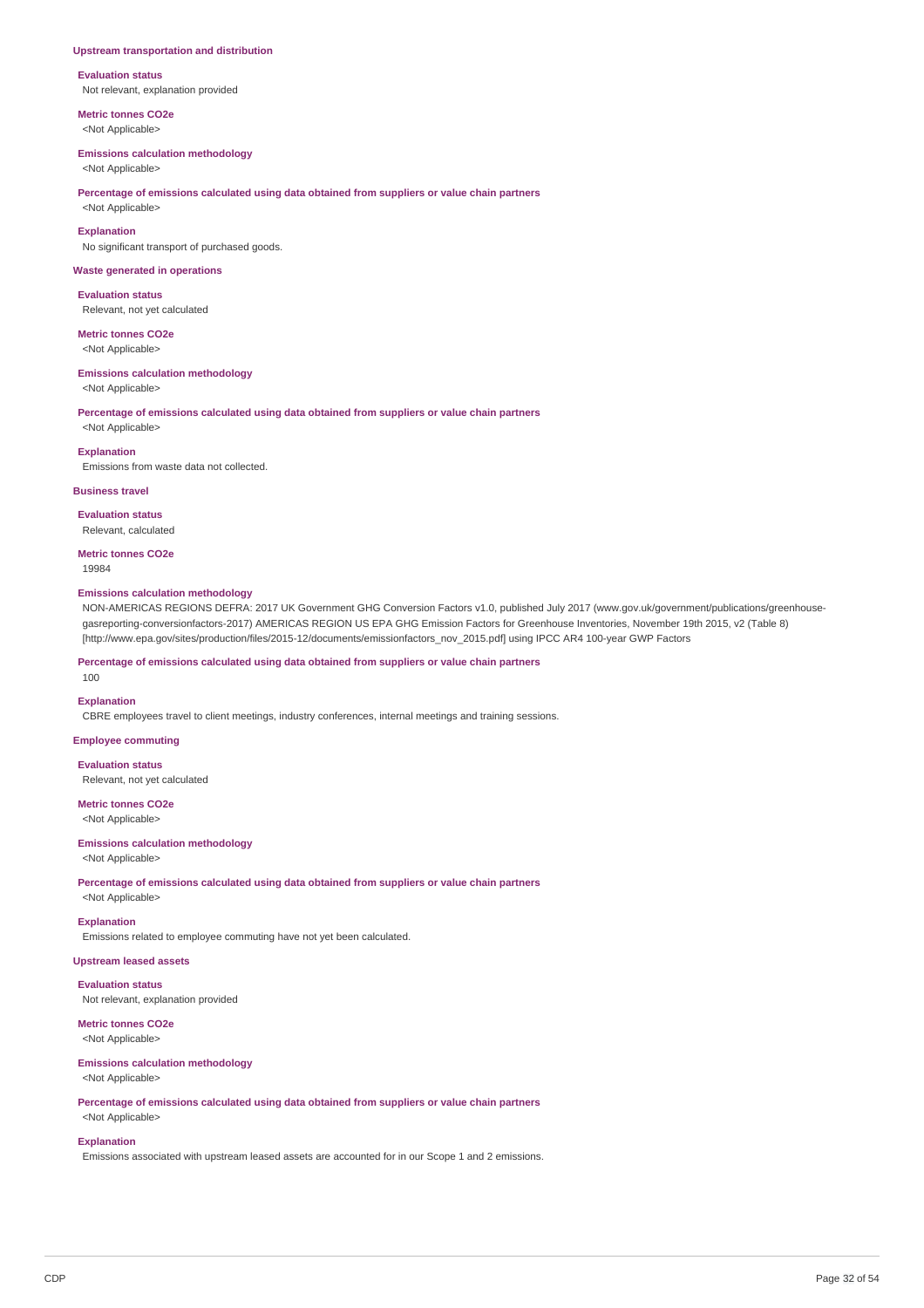#### **Downstream transportation and distribution**

**Evaluation status** Not relevant, explanation provided

**Metric tonnes CO2e** <Not Applicable>

#### **Emissions calculation methodology**

<Not Applicable>

# **Percentage of emissions calculated using data obtained from suppliers or value chain partners**

<Not Applicable> **Explanation**

Not applicable to our business as a service company.

#### **Processing of sold products**

**Evaluation status** Not relevant, explanation provided

**Metric tonnes CO2e** <Not Applicable>

### **Emissions calculation methodology**

<Not Applicable>

# **Percentage of emissions calculated using data obtained from suppliers or value chain partners** <Not Applicable>

**Explanation** Not applicable to our business as a service company.

# **Use of sold products**

**Evaluation status**

Not relevant, explanation provided

**Metric tonnes CO2e** <Not Applicable>

# **Emissions calculation methodology**

<Not Applicable>

**Percentage of emissions calculated using data obtained from suppliers or value chain partners** <Not Applicable>

# **Explanation**

Not applicable to our business as a service company.

# **End of life treatment of sold products**

**Evaluation status** Not relevant, explanation provided

**Metric tonnes CO2e** <Not Applicable>

# **Emissions calculation methodology**

<Not Applicable>

**Percentage of emissions calculated using data obtained from suppliers or value chain partners** <Not Applicable>

# **Explanation**

Not applicable to our business as a service company.

# **Downstream leased assets**

**Evaluation status** Not relevant, explanation provided

**Metric tonnes CO2e** <Not Applicable>

#### **Emissions calculation methodology** <Not Applicable>

**Percentage of emissions calculated using data obtained from suppliers or value chain partners**

# **Explanation**

<Not Applicable>

Not applicable to our business as a service company.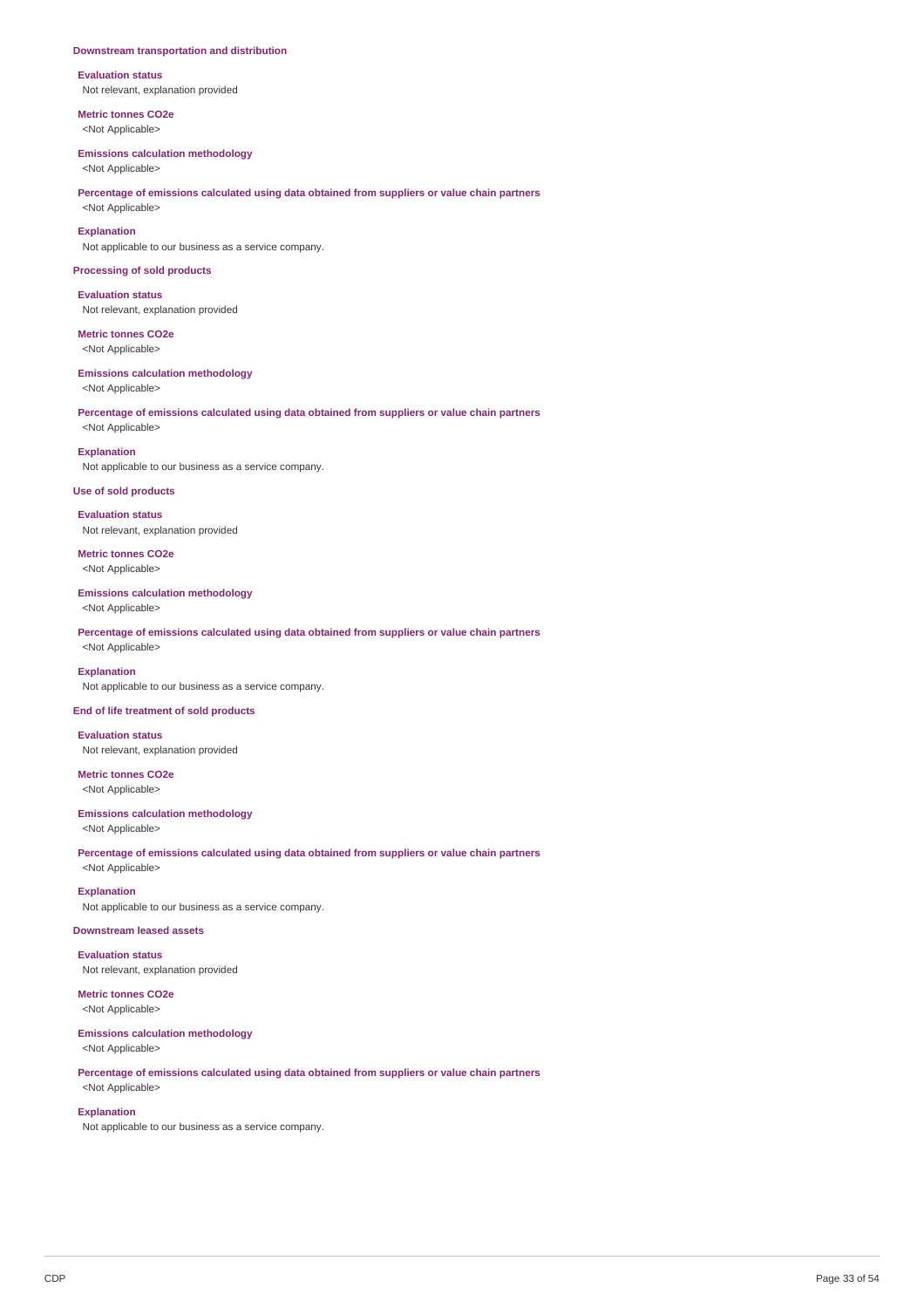#### **Franchises**

**Evaluation status** Not relevant, explanation provided

**Metric tonnes CO2e** <Not Applicable>

#### **Emissions calculation methodology**

<Not Applicable>

#### **Percentage of emissions calculated using data obtained from suppliers or value chain partners** <Not Applicable>

**Explanation**

We do not operate under a franchise model.

#### **Investments**

**Evaluation status** Relevant, not yet calculated

**Metric tonnes CO2e** <Not Applicable>

#### **Emissions calculation methodology**

<Not Applicable>

**Percentage of emissions calculated using data obtained from suppliers or value chain partners**

<Not Applicable>

# **Explanation**

Emissions from investments managed by our wholly-owned subsidiary CBRE Global Investors have not been calculated.

#### **Other (upstream)**

**Evaluation status** Please select

**Metric tonnes CO2e** <Not Applicable>

#### **Emissions calculation methodology**

<Not Applicable>

<Not Applicable>

**Percentage of emissions calculated using data obtained from suppliers or value chain partners**

#### **Explanation**

#### **Other (downstream)**

**Evaluation status** Please select

**Metric tonnes CO2e** <Not Applicable>

# **Emissions calculation methodology**

<Not Applicable>

**Percentage of emissions calculated using data obtained from suppliers or value chain partners** <Not Applicable>

**Explanation**

# C6.7

**(C6.7) Are carbon dioxide emissions from biologically sequestered carbon relevant to your organization?** No

# C6.10

(C6.10) Describe your gross global combined Scope 1 and 2 emissions for the reporting year in metric tons CO2e per unit currency total revenue and provide any **additional intensity metrics that are appropriate to your business operations.**

#### **Intensity figure**

While CBRE's revenue increased from 2017 to 2018, Scope 1 emissions remained flat and Scope 2 emissions decreased. Scope 2 reductions were primarily achieved through space attrition and efficiencies gained through our Workplace360 initiative. Each Workplace360 office is a "free address" environment, supported by leading-edge technology tools and platforms. Assigned offices and workstations are eliminated; instead, up to 15 different types of workspaces are offered based on carefully calculated employee usage patterns. In these new spaces, we have reduced our space footprint significantly while offering greater functionality and flexibility. This has resulted in lower energy use and greenhouse gas emissions. Please note that the prior year intensity was recalculated using an adjusted 2017 revenue figure. As noted in our 2018 Form 10-K, we adopted new revenue recognition guidance in the first quarter of 2018, and 2017 revenue was restated to conform with the 2018 revenue presentation. As noted in our 2018 Form 10-K, 2017 revenue was adjusted to \$18,628,787,000. Decreased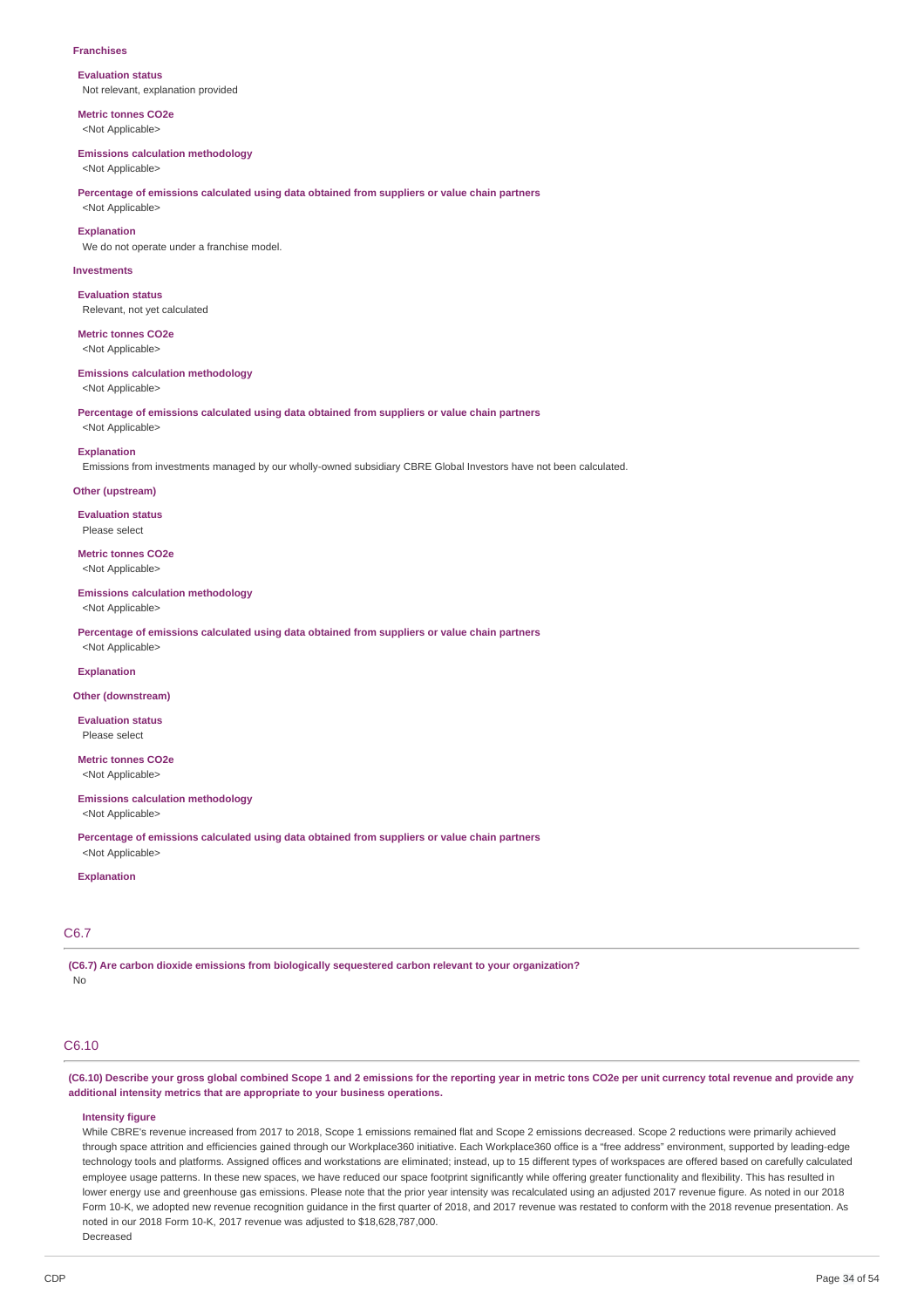13.4 Location-based 21340088000 unit total revenue 70508 0.0000033

#### **Metric numerator (Gross global combined Scope 1 and 2 emissions)**

While CBRE's revenue increased from 2017 to 2018, Scope 1 emissions remained flat and Scope 2 emissions decreased. Scope 2 reductions were primarily achieved through space attrition and efficiencies gained through our Workplace360 initiative. Each Workplace360 office is a "free address" environment, supported by leading-edge technology tools and platforms. Assigned offices and workstations are eliminated; instead, up to 15 different types of workspaces are offered based on carefully calculated employee usage patterns. In these new spaces, we have reduced our space footprint significantly while offering greater functionality and flexibility. This has resulted in lower energy use and greenhouse gas emissions. Please note that the prior year intensity was recalculated using an adjusted 2017 revenue figure. As noted in our 2018 Form 10-K, we adopted new revenue recognition guidance in the first quarter of 2018, and 2017 revenue was restated to conform with the 2018 revenue presentation. As noted in our 2018 Form 10-K, 2017 revenue was adjusted to \$18,628,787,000.

Decreased 13.4 Location-based 21340088000 unit total revenue 70508

#### **Metric denominator**

While CBRE's revenue increased from 2017 to 2018, Scope 1 emissions remained flat and Scope 2 emissions decreased. Scope 2 reductions were primarily achieved through space attrition and efficiencies gained through our Workplace360 initiative. Each Workplace360 office is a "free address" environment, supported by leading-edge technology tools and platforms. Assigned offices and workstations are eliminated; instead, up to 15 different types of workspaces are offered based on carefully calculated employee usage patterns. In these new spaces, we have reduced our space footprint significantly while offering greater functionality and flexibility. This has resulted in lower energy use and greenhouse gas emissions. Please note that the prior year intensity was recalculated using an adjusted 2017 revenue figure. As noted in our 2018 Form 10-K, we adopted new revenue recognition guidance in the first quarter of 2018, and 2017 revenue was restated to conform with the 2018 revenue presentation. As noted in our 2018 Form 10-K, 2017 revenue was adjusted to \$18,628,787,000. Decreased

13.4 Location-based 21340088000 unit total revenue

# **Metric denominator: Unit total**

While CBRE's revenue increased from 2017 to 2018. Scope 1 emissions remained flat and Scope 2 emissions decreased. Scope 2 reductions were primarily achieved through space attrition and efficiencies gained through our Workplace360 initiative. Each Workplace360 office is a "free address" environment, supported by leading-edge technology tools and platforms. Assigned offices and workstations are eliminated; instead, up to 15 different types of workspaces are offered based on carefully calculated employee usage patterns. In these new spaces, we have reduced our space footprint significantly while offering greater functionality and flexibility. This has resulted in lower energy use and greenhouse gas emissions. Please note that the prior year intensity was recalculated using an adjusted 2017 revenue figure. As noted in our 2018 Form 10-K, we adopted new revenue recognition guidance in the first quarter of 2018, and 2017 revenue was restated to conform with the 2018 revenue presentation. As noted in our 2018 Form 10-K, 2017 revenue was adjusted to \$18,628,787,000. Decreased

13.4 Location-based 21340088000

#### **Scope 2 figure used**

While CBRE's revenue increased from 2017 to 2018, Scope 1 emissions remained flat and Scope 2 emissions decreased. Scope 2 reductions were primarily achieved through space attrition and efficiencies gained through our Workplace360 initiative. Each Workplace360 office is a "free address" environment, supported by leading-edge technology tools and platforms. Assigned offices and workstations are eliminated; instead, up to 15 different types of workspaces are offered based on carefully calculated employee usage patterns. In these new spaces, we have reduced our space footprint significantly while offering greater functionality and flexibility. This has resulted in lower energy use and greenhouse gas emissions. Please note that the prior year intensity was recalculated using an adjusted 2017 revenue figure. As noted in our 2018 Form 10-K, we adopted new revenue recognition guidance in the first quarter of 2018, and 2017 revenue was restated to conform with the 2018 revenue presentation. As noted in our 2018 Form 10-K, 2017 revenue was adjusted to \$18,628,787,000.

Decreased 13.4 Location-based

#### **% change from previous year**

While CBRE's revenue increased from 2017 to 2018. Scope 1 emissions remained flat and Scope 2 emissions decreased. Scope 2 reductions were primarily achieved through space attrition and efficiencies gained through our Workplace360 initiative. Each Workplace360 office is a "free address" environment, supported by leading-edge technology tools and platforms. Assigned offices and workstations are eliminated; instead, up to 15 different types of workspaces are offered based on carefully calculated employee usage patterns. In these new spaces, we have reduced our space footprint significantly while offering greater functionality and flexibility. This has resulted in lower energy use and greenhouse gas emissions. Please note that the prior year intensity was recalculated using an adjusted 2017 revenue figure. As noted in our 2018 Form 10-K, we adopted new revenue recognition guidance in the first quarter of 2018, and 2017 revenue was restated to conform with the 2018 revenue presentation. As noted in our 2018 Form 10-K, 2017 revenue was adjusted to \$18,628,787,000. Decreased

13.4

#### **Direction of change**

While CBRE's revenue increased from 2017 to 2018, Scope 1 emissions remained flat and Scope 2 emissions decreased. Scope 2 reductions were primarily achieved through space attrition and efficiencies gained through our Workplace360 initiative. Each Workplace360 office is a "free address" environment, supported by leading-edge technology tools and platforms. Assigned offices and workstations are eliminated; instead, up to 15 different types of workspaces are offered based on carefully calculated employee usage patterns. In these new spaces, we have reduced our space footprint significantly while offering greater functionality and flexibility. This has resulted in lower energy use and greenhouse gas emissions. Please note that the prior year intensity was recalculated using an adjusted 2017 revenue figure. As noted in our 2018 Form 10-K, we adopted new revenue recognition guidance in the first quarter of 2018, and 2017 revenue was restated to conform with the 2018 revenue presentation. As noted in our 2018 Form 10-K, 2017 revenue was adjusted to \$18,628,787,000. Decreased

#### **Reason for change**

While CBRE's revenue increased from 2017 to 2018, Scope 1 emissions remained flat and Scope 2 emissions decreased. Scope 2 reductions were primarily achieved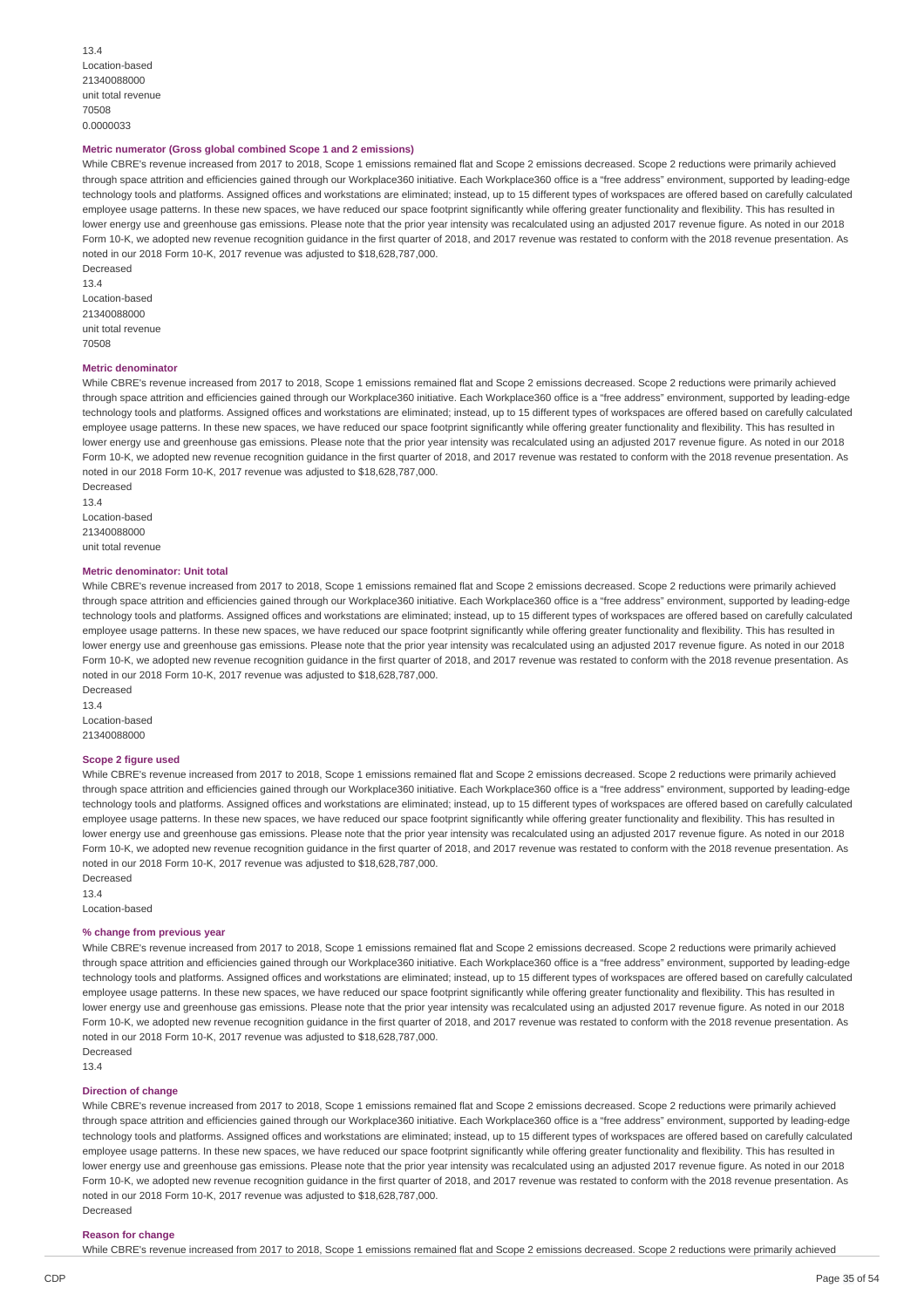through space attrition and efficiencies gained through our Workplace360 initiative. Each Workplace360 office is a "free address" environment, supported by leading-edge technology tools and platforms. Assigned offices and workstations are eliminated; instead, up to 15 different types of workspaces are offered based on carefully calculated employee usage patterns. In these new spaces, we have reduced our space footprint significantly while offering greater functionality and flexibility. This has resulted in lower energy use and greenhouse gas emissions. Please note that the prior year intensity was recalculated using an adjusted 2017 revenue figure. As noted in our 2018 Form 10-K, we adopted new revenue recognition guidance in the first quarter of 2018, and 2017 revenue was restated to conform with the 2018 revenue presentation. As noted in our 2018 Form 10-K, 2017 revenue was adjusted to \$18,628,787,000.

# **Intensity figure**

While CBRE's employee headcount increased from 2017 to 2018, Scope 1 emissions remained flat and Scope 2 emissions decreased. Scope 2 reductions were primarily achieved through space attrition and efficiencies gained through our Workplace360 initiative. Each Workplace360 office is a "free address" environment, supported by leading-edge technology tools and platforms. Assigned offices and workstations are eliminated; instead, up to 15 different types of workspaces are offered based on carefully calculated employee usage patterns. In these new spaces, we have reduced our space footprint significantly while offering greater functionality and flexibility. This has resulted in lower energy use and greenhouse gas emissions.

Decreased 11.8 Location-based 90000 full time equivalent (FTE) employee 70508 0.78

# **Metric numerator (Gross global combined Scope 1 and 2 emissions)**

While CBRE's employee headcount increased from 2017 to 2018, Scope 1 emissions remained flat and Scope 2 emissions decreased. Scope 2 reductions were primarily achieved through space attrition and efficiencies gained through our Workplace360 initiative. Each Workplace360 office is a "free address" environment, supported by leading-edge technology tools and platforms. Assigned offices and workstations are eliminated; instead, up to 15 different types of workspaces are offered based on carefully calculated employee usage patterns. In these new spaces, we have reduced our space footprint significantly while offering greater functionality and flexibility. This has resulted in lower energy use and greenhouse gas emissions.

Decreased 11.8 Location-based 90000 full time equivalent (FTE) employee 70508

#### **Metric denominator**

Decreased

While CBRE's employee headcount increased from 2017 to 2018, Scope 1 emissions remained flat and Scope 2 emissions decreased. Scope 2 reductions were primarily achieved through space attrition and efficiencies gained through our Workplace360 initiative. Each Workplace360 office is a "free address" environment, supported by leading-edge technology tools and platforms. Assigned offices and workstations are eliminated; instead, up to 15 different types of workspaces are offered based on carefully calculated employee usage patterns. In these new spaces, we have reduced our space footprint significantly while offering greater functionality and flexibility. This has resulted in lower energy use and greenhouse gas emissions.

11.8 Location-based 90000 full time equivalent (FTE) employee

#### **Metric denominator: Unit total**

While CBRE's employee headcount increased from 2017 to 2018. Scope 1 emissions remained flat and Scope 2 emissions decreased. Scope 2 reductions were primarily achieved through space attrition and efficiencies gained through our Workplace360 initiative. Each Workplace360 office is a "free address" environment, supported by leading-edge technology tools and platforms. Assigned offices and workstations are eliminated; instead, up to 15 different types of workspaces are offered based on carefully calculated employee usage patterns. In these new spaces, we have reduced our space footprint significantly while offering greater functionality and flexibility. This has resulted in lower energy use and greenhouse gas emissions.

Decreased 11.8 Location-based 90000

#### **Scope 2 figure used**

While CBRE's employee headcount increased from 2017 to 2018, Scope 1 emissions remained flat and Scope 2 emissions decreased. Scope 2 reductions were primarily achieved through space attrition and efficiencies gained through our Workplace360 initiative. Each Workplace360 office is a "free address" environment, supported by leading-edge technology tools and platforms. Assigned offices and workstations are eliminated; instead, up to 15 different types of workspaces are offered based on carefully calculated employee usage patterns. In these new spaces, we have reduced our space footprint significantly while offering greater functionality and flexibility. This has resulted in lower energy use and greenhouse gas emissions.

Decreased

11.8 Location-based

#### **% change from previous year**

While CBRE's employee headcount increased from 2017 to 2018, Scope 1 emissions remained flat and Scope 2 emissions decreased. Scope 2 reductions were primarily achieved through space attrition and efficiencies gained through our Workplace360 initiative. Each Workplace360 office is a "free address" environment, supported by leading-edge technology tools and platforms. Assigned offices and workstations are eliminated; instead, up to 15 different types of workspaces are offered based on carefully calculated employee usage patterns. In these new spaces, we have reduced our space footprint significantly while offering greater functionality and flexibility. This has resulted in lower energy use and greenhouse gas emissions. Decreased

11.8

#### **Direction of change**

While CBRE's employee headcount increased from 2017 to 2018. Scope 1 emissions remained flat and Scope 2 emissions decreased. Scope 2 reductions were primarily achieved through space attrition and efficiencies gained through our Workplace360 initiative. Each Workplace360 office is a "free address" environment, supported by leading-edge technology tools and platforms. Assigned offices and workstations are eliminated; instead, up to 15 different types of workspaces are offered based on carefully calculated employee usage patterns. In these new spaces, we have reduced our space footprint significantly while offering greater functionality and flexibility. This has resulted in lower energy use and greenhouse gas emissions.

Decreased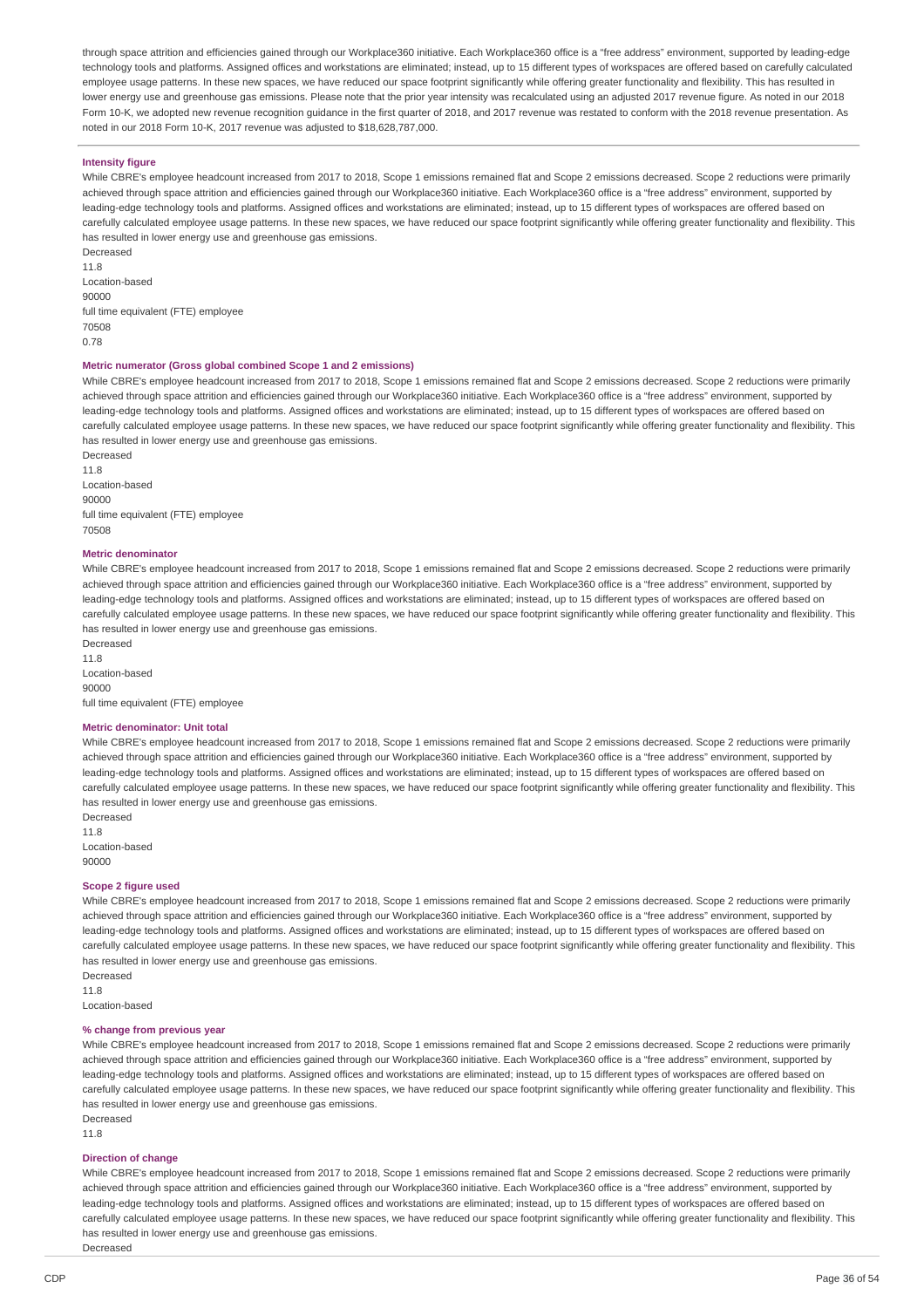#### **Reason for change**

While CBRE's employee headcount increased from 2017 to 2018, Scope 1 emissions remained flat and Scope 2 emissions decreased. Scope 2 reductions were primarily achieved through space attrition and efficiencies gained through our Workplace360 initiative. Each Workplace360 office is a "free address" environment, supported by leading-edge technology tools and platforms. Assigned offices and workstations are eliminated; instead, up to 15 different types of workspaces are offered based on carefully calculated employee usage patterns. In these new spaces, we have reduced our space footprint significantly while offering greater functionality and flexibility. This has resulted in lower energy use and greenhouse gas emissions.

# C7. Emissions breakdowns

# C7.1

**(C7.1) Does your organization break down its Scope 1 emissions by greenhouse gas type?** Yes

#### C7.1a

(C7.1a) Break down your total gross global Scope 1 emissions by greenhouse gas type and provide the source of each used greenhouse warming potential **(GWP).**

| Greenhouse gas | Scope 1 emissions (metric tons of CO2e) | <b>IGWP Reference</b>                          |
|----------------|-----------------------------------------|------------------------------------------------|
| CO2            | 45812                                   | IPCC Fourth Assessment Report (AR4 - 100 year) |
| CH4            | . 36                                    | IPCC Fourth Assessment Report (AR4 - 100 year) |
| N2O            | 221                                     | IPCC Fourth Assessment Report (AR4 - 100 year) |

### C7.2

# **(C7.2) Break down your total gross global Scope 1 emissions by country/region.**

| Country/Region                        | Scope 1 emissions (metric tons CO2e) |
|---------------------------------------|--------------------------------------|
| Americas                              | 31175                                |
| Asia Pacific (or JAPA)                | 351                                  |
| Europe, Middle East and Africa (EMEA) | 14543                                |

# C7.3

**(C7.3) Indicate which gross global Scope 1 emissions breakdowns you are able to provide.** By activity

# C7.3c

**(C7.3c) Break down your total gross global Scope 1 emissions by business activity.**

| <b>Activity</b>                       | 1 emissions (metric tons CO2e) |
|---------------------------------------|--------------------------------|
| Emissions from mobile fuel combustion | 46069                          |

# C7.5

#### **(C7.5) Break down your total gross global Scope 2 emissions by country/region.**

| Country/Region                           | Scope 2, location-based<br>(metric tons CO2e) | Scope 2, market-based<br>(metric tons CO2e) | Purchased and consumed electricity,<br>heat, steam or cooling (MWh) | Purchased and consumed low-carbon electricity, heat, steam or cooling<br>accounted in market-based approach (MWh) |
|------------------------------------------|-----------------------------------------------|---------------------------------------------|---------------------------------------------------------------------|-------------------------------------------------------------------------------------------------------------------|
| Americas                                 | 10244                                         |                                             | 33160                                                               |                                                                                                                   |
| Europe, Middle East<br>and Africa (EMEA) | 6946                                          |                                             | 21127                                                               |                                                                                                                   |
| Asia Pacific (or JAPA)                   | 7249                                          |                                             | 12567                                                               |                                                                                                                   |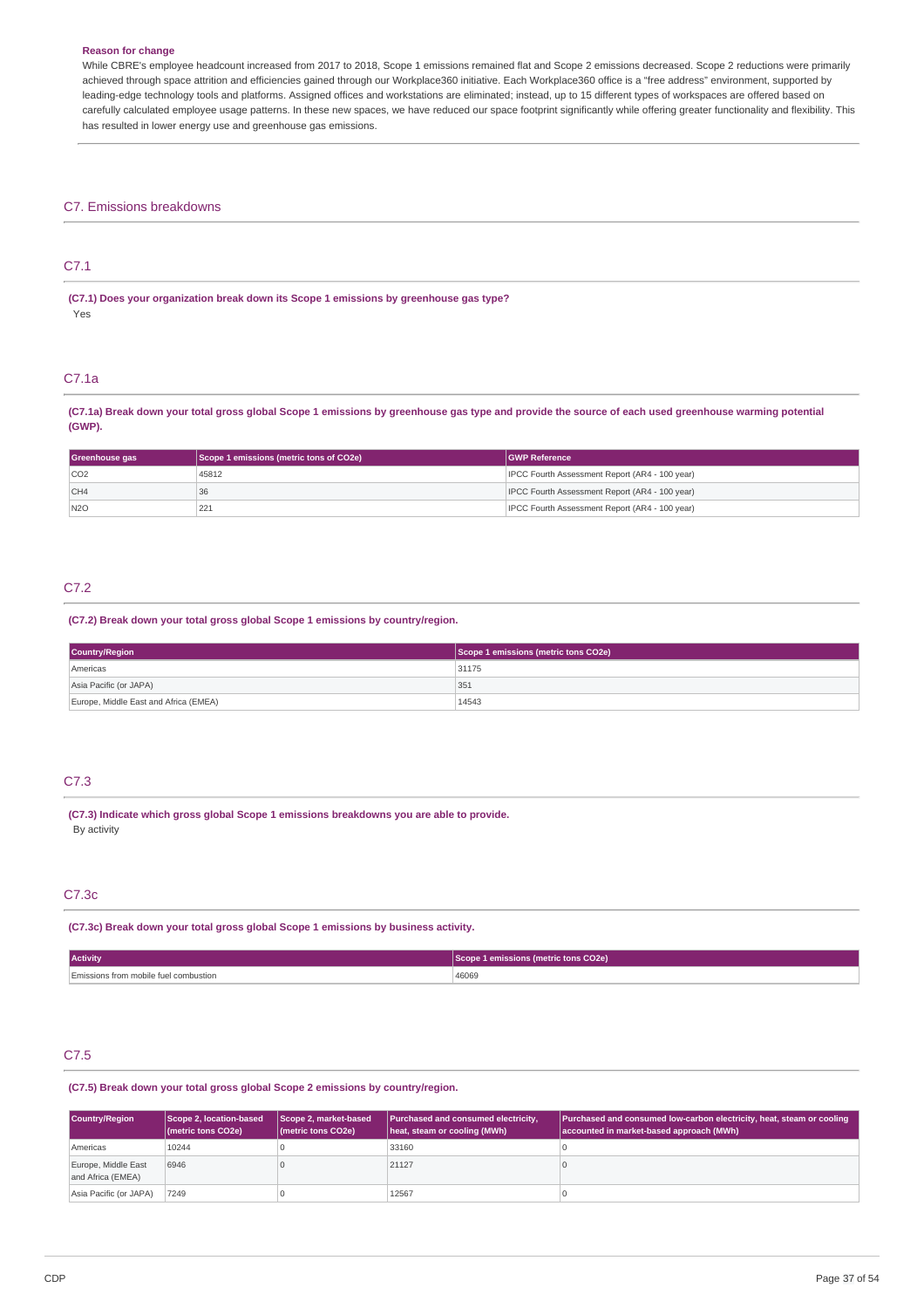# C7.6

**(C7.6) Indicate which gross global Scope 2 emissions breakdowns you are able to provide.** By facility

# C7.6b

# **(C7.6b) Break down your total gross global Scope 2 emissions by business facility.**

| <b>Facility</b>             | Scope 2 location-based emissions (metric tons CO2e) | Scope 2, market-based emissions (metric tons CO2e) |  |
|-----------------------------|-----------------------------------------------------|----------------------------------------------------|--|
| Mexico City, Mexico         | 26.5                                                | $\overline{0}$                                     |  |
| Monterrey, Mexico           | 10.6                                                | 0                                                  |  |
| Austin, Texas, USA          | 82.2                                                | $\overline{0}$                                     |  |
| Mumbai, India               | 311.1                                               | $\mathsf{O}\xspace$                                |  |
| Singapore                   | 362.3                                               | $\overline{0}$                                     |  |
| Istanbul, Turkey            | 24.9                                                | $\mathsf 0$                                        |  |
| Lille, France               | 3.4                                                 | $\overline{0}$                                     |  |
| Lisbon, Portugal            | 69.4                                                | $\mathsf 0$                                        |  |
| Pune, India                 | 128.5                                               | 0                                                  |  |
| Montreal, Canada            | 24.3                                                | $\mathsf 0$                                        |  |
| Oslo, Norway                | 4.8                                                 | $\mathsf{O}\xspace$                                |  |
| New Orleans, Louisiana, USA | 10.4                                                | $\mathsf 0$                                        |  |
| White Plains, New York, USA | 50                                                  | $\mathsf 0$                                        |  |
| Indianapolis, Indiana, USA  | 60.4                                                | $\mathsf{O}\xspace$                                |  |
| Bangalore, India            | 359.5                                               | $\overline{0}$                                     |  |
| Hanoi, Vietnam              | 18.8                                                | $\mathsf 0$                                        |  |
| Tokyo, Japan                | 156.6                                               | $\overline{0}$                                     |  |
| Gurgaon, India              | 686.1                                               | $\mathsf 0$                                        |  |
| Sydney, Australia           | 568.4                                               | 0                                                  |  |
| Prague, Czech Republic      | 168.9                                               | $\mathsf 0$                                        |  |
| Helsinki, Finland           | 22.4                                                | $\mathsf{O}\xspace$                                |  |
|                             |                                                     | $\mathsf{O}\xspace$                                |  |
| Frankfurt, Germany          | 202                                                 | $\mathsf{O}\xspace$                                |  |
| Milan, Italy                | 26                                                  |                                                    |  |
| Luxembourg                  | 20                                                  | $\mathsf 0$                                        |  |
| Warsaw, Poland              | 200.4                                               | $\overline{0}$                                     |  |
| Cologne, Germany            | 12.8                                                | $\mathsf{O}\xspace$                                |  |
| London, England             | 2235                                                | $\overline{0}$                                     |  |
| Leipzig, Germany            | 3.1                                                 | $\mathsf 0$                                        |  |
| San Diego, California, USA  | 123.3                                               | $\mathsf{O}\xspace$                                |  |
| Bogota, Colombia            | $\mathsf g$                                         | $\circ$                                            |  |
| Berlin, Germany             | 86.3                                                | 0                                                  |  |
| Paris, France               | 149.6                                               | 0                                                  |  |
| Seoul, South Korea          | 192.7                                               | $\mathsf{O}\xspace$                                |  |
| Fort Collins, Colorado, USA | 29.2                                                | $\mathsf{O}\xspace$                                |  |
| Lausanne, Switzerland       | $1.1\,$                                             | 0                                                  |  |
| Stuttgart, Germany          | 24.2                                                | 0                                                  |  |
| Hong Kong                   | 562.3                                               | $\overline{0}$                                     |  |
| Budapest, Hungary           | 46.6                                                | $\mathsf{O}\xspace$                                |  |
| Manchester, England         | 92.8                                                | $\mathsf 0$                                        |  |
| Hyderabad, India            | 167.8                                               | $\mathsf{O}\xspace$                                |  |
| Amhmedabad, India           | 19.4                                                | $\overline{0}$                                     |  |
| Porto, Portugal             | 2.7                                                 | 0                                                  |  |
| Topsia, India               | 46.7                                                | $\mathsf{O}\xspace$                                |  |
| Utrecht, Netherlands        | 5.5                                                 | $\mathsf{O}\xspace$                                |  |
| Bucharest, Romania          | 108.1                                               | 0                                                  |  |
| Rome, Italy                 | 22                                                  | 0                                                  |  |
| Taipei, Taiwan              | 125.2                                               | $\overline{0}$                                     |  |
| Solna, Sweden               | 3.8                                                 | $\mathsf 0$                                        |  |
| Dallas, Texas, USA          | 749.8                                               | 0                                                  |  |
| Hartford, Connecticut, USA  | 28.8                                                | $\mathsf{O}\xspace$                                |  |
| Turku, Finland              | 0.6                                                 | 0                                                  |  |
| Osaka, Japan                | 100.2                                               | $\mathsf 0$                                        |  |
| Melbourne, Australia        | 9.8                                                 | $\mathsf{O}\xspace$                                |  |
| Toronto, Ontario, Canada    | 287.9                                               | $\mathsf{O}\xspace$                                |  |
| Gonglian, China             | 0.6                                                 | 0                                                  |  |
| Chongqing, China            | 4.2                                                 | 0                                                  |  |
|                             |                                                     | 0                                                  |  |
| Amsterdam, Netherlands      | 511.6                                               |                                                    |  |
| Dubai                       | 53                                                  | $\mathsf{O}\xspace$<br>$\mathsf{O}\xspace$         |  |
| Brookfield, Wisconsin, USA  | 147.6                                               |                                                    |  |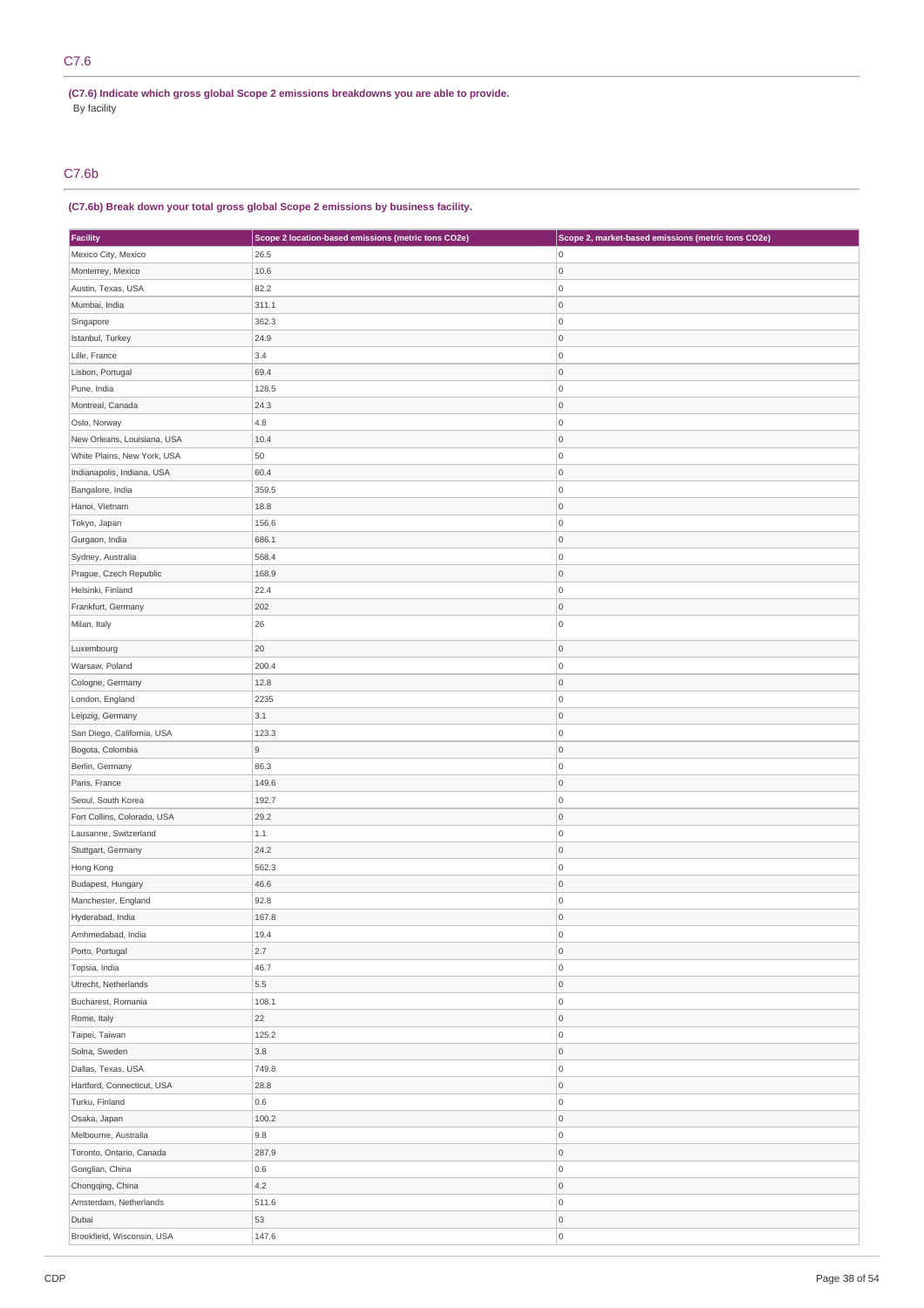| <b>Facility</b>                   | Scope 2 location-based emissions (metric tons CO2e) | Scope 2, market-based emissions (metric tons CO2e) |
|-----------------------------------|-----------------------------------------------------|----------------------------------------------------|
| Boston, Massachusetts             | 97.3                                                | 0                                                  |
| Tel Aviv, Israel                  | 31.2                                                | $\overline{0}$                                     |
| Jyväksylä, Finland                | 0.5                                                 | 0                                                  |
| Oulu, Finland                     | 1.8                                                 | $\overline{0}$                                     |
|                                   |                                                     |                                                    |
| Belgrade, Serbia                  | 11.7                                                | $\overline{0}$                                     |
| Broadbeach, Australia             | 34.7                                                | $\overline{0}$                                     |
| Phoenix, Arizona, USA             | 269.9                                               | $\mathsf{O}$                                       |
| Tucson, Arizona, USA              | 31.4                                                | 0                                                  |
| Kahului, Hawaii, USA              | 4.4                                                 | 0                                                  |
| Honolulu, Hawaii, USA             | 50.5                                                | $\overline{0}$                                     |
| Des Moines, Iowa, USA             | 8.5                                                 | 0                                                  |
| Fayetteville, North Carolina, USA | 8.8                                                 | $\overline{0}$                                     |
| Little Rock, Arkansas             | 4.7                                                 | 0                                                  |
| Norcross, Georgia, USA            | 27.5                                                | $\overline{0}$                                     |
|                                   | 7.9                                                 | $\overline{0}$                                     |
| Birmingham, Alabama, USA          |                                                     |                                                    |
| San Francisco, California, USA    | 65.3                                                | $\overline{0}$                                     |
| Nice, France                      | 1.2                                                 | $\mathsf{O}$                                       |
| Nantes, France                    | 2.3                                                 | $\overline{0}$                                     |
| Toulouse, France                  | $\overline{3}$                                      | 0                                                  |
| Roseville, California, USA,       | 18.1                                                | $\overline{0}$                                     |
| Stockton, California, USA         | 6.7                                                 | 0                                                  |
| Santa Fe Springs, California, USA | 4.4                                                 | $\overline{0}$                                     |
| Santa Barbara, California, USA    | 8.5                                                 | $\mathsf{O}$                                       |
| East Brunswick, New Jersey, USA   | 52.5                                                | $\overline{0}$                                     |
| Sacramento, California, USA       | 82                                                  | $\overline{0}$                                     |
| Atlanta, Georgia, USA             | 350.7                                               | $\overline{0}$                                     |
|                                   |                                                     |                                                    |
| Glendale, California, USA         | 54.8                                                | 0                                                  |
| El Segundo, California, USA       | 82.6                                                | $\overline{0}$                                     |
| Newport Beach, California, USA    | 195.7                                               | 0                                                  |
| Orange County, California, USA    | 25.4                                                | $\overline{0}$                                     |
| San Jose, California, USA         | 64.5                                                | 0                                                  |
| Allentown, Pennsylvania, USA      | 6.8                                                 | $\overline{0}$                                     |
| Portland, Oregon, USA             | 45.5                                                | $\mathsf{O}$                                       |
| Oklahoma Cite, Oklahoma, USA      | 50.4                                                | 0                                                  |
| Tulsa, Oklahoma, USA              | 114.8                                               | $\overline{0}$                                     |
| Cleveland, Ohio, USA              | 155.8                                               | $\overline{0}$                                     |
| Queens, New York, USA             | 9.3                                                 | $\mathsf{O}$                                       |
| Long Island, New York, USA        | 57.8                                                | $\overline{0}$                                     |
| New York City, New York, USA      | 551.5                                               | $\overline{0}$                                     |
| Mt. Laurel, New Jersey, USA       | 13.5                                                | $\overline{0}$                                     |
|                                   |                                                     |                                                    |
| Albuquerque, New Mexico, USA      | 45.2                                                | 0                                                  |
| Florham Park, New Jersey, USA     | 13                                                  | 0                                                  |
| Kansas City, Missouri, USA        | 49.8                                                | $\overline{0}$                                     |
| Minneapolis, Minnesota, USA       | 677.9                                               | 0                                                  |
| Pleasanton, California, USA       | 4.9                                                 | 0                                                  |
| Palo Alto, California, USA        | 33.8                                                | $\overline{0}$                                     |
| Oakland, California, USA          | 20.3                                                | 0                                                  |
| Carlsbad, California, USA         | 12.1                                                | $\overline{0}$                                     |
| Denver, Colorado, USA             | 74.8                                                | 0                                                  |
| Baltimore, Maryland, USA          | 31.2                                                | 0                                                  |
| Oak Brook, Illinois, USA          | 82.9                                                | $\mathsf 0$                                        |
| Charlotte, North Carolina, USA    | 17.4                                                | $\overline{0}$                                     |
| Tampa, Florida, USA               | 51.1                                                | $\overline{0}$                                     |
|                                   | 143.1                                               | 0                                                  |
| Saddlebrook, New Jersey, USA      |                                                     |                                                    |
| Bethesda, Maryland, USA           | 28.6                                                | 0                                                  |
| Orlando, Florida, USA             | 25.3                                                | $\overline{0}$                                     |
| Chicago, Illinois, USA            | 292.1                                               | 0                                                  |
| Grand Rapids, Michigan, USA       | 1.8                                                 | $\overline{0}$                                     |
| Las Vegas, Nevada, USA            | 68.6                                                | 0                                                  |
| St. Louis, Missouri, USA          | 92.3                                                | $\overline{0}$                                     |
| Palm Beach, California, USA       | 43.7                                                | 0                                                  |
|                                   |                                                     |                                                    |
| Washington D.C., USA              | 240.8                                               | $\overline{0}$                                     |
| Charleston, South Carolina, USA   | 32.7                                                | $\mathsf{O}$                                       |
| Pittsburgh, Pennsylvania, USA     | 102.5                                               | 0                                                  |
| Harrisburg, Pennsylvania, USA     | 9.3                                                 | 0                                                  |
| Detroit, Michigan, USA            | 177                                                 | $\overline{0}$                                     |
| Louisville, Kentucky, USA         | 35                                                  | 0                                                  |
| Miami, Florida, USA               | 136.9                                               | $\overline{0}$                                     |
| Jacksonville, Georgia, USA        | 37                                                  | 0                                                  |
| Ft. Lauderdale, Florida, USA      | 58                                                  | 0                                                  |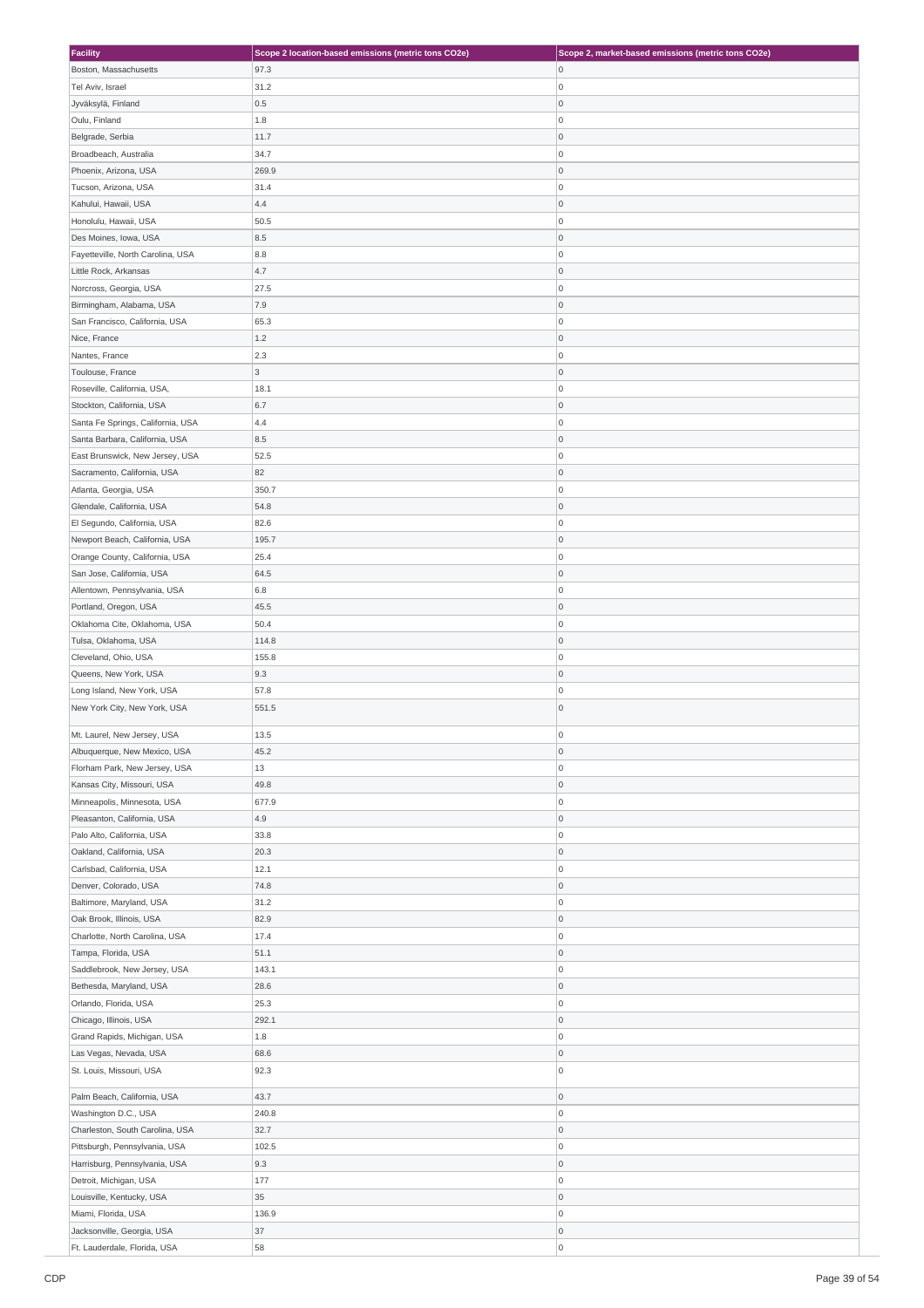| <b>Facility</b>                 | Scope 2 location-based emissions (metric tons CO2e) | Scope 2, market-based emissions (metric tons CO2e) |
|---------------------------------|-----------------------------------------------------|----------------------------------------------------|
| Wilmington, Florida, USA        | 10                                                  | 0                                                  |
| Stamford, Connecticut, USA      | 8.6                                                 | 0                                                  |
|                                 |                                                     | 0                                                  |
| Colorado Springs, Colorado, USA | 20.8                                                |                                                    |
| Walnut Creek, California, USA   | 23.6                                                | 0                                                  |
| Arlington, Virginia, USA        | 7.3                                                 | 0                                                  |
| Memphis, Tennessee, USA         | 100.3                                               | 0                                                  |
| Nashville, Tennessee, USA       | 79.5                                                | 0                                                  |
| Columbia, South Carolina, USA   | 27.1                                                | 0                                                  |
| Greenville, South Carolina, USA | 39.7                                                | 0                                                  |
| Bellevue, Washington, USA       | 27                                                  | 0                                                  |
| Richmond, Virginia, USA         | 28.4                                                | 0                                                  |
| Kent, Washington, USA           | 7.3                                                 | 0                                                  |
|                                 |                                                     |                                                    |
| Salt Lake City, Utah, USA       | 42.1                                                | 0                                                  |
| Seattle, Washington, USA        | 185.5                                               | 0                                                  |
| Tacoma, Washington, USA         | 16.4                                                | 0                                                  |
| Madison, Wisconsin, USA         | 11.9                                                | 0                                                  |
| San Antonio, Texas, USA         | 32.5                                                | 0                                                  |
| El Paso, Texas, USA             | 12                                                  | 0                                                  |
| Houston, Texas, USA             | 144.8                                               | 0                                                  |
| Columbus, Ohio, USA             | 29.4                                                | 0                                                  |
| Cincinnati, Ohio, USA           | 118.9                                               | 0                                                  |
| Akron, Ohio, USA                | 7.3                                                 | 0                                                  |
|                                 |                                                     |                                                    |
| Reno, Nevada, USA               | 11.1                                                | 0                                                  |
| Milwaukee, Wisconsin, USA       | 67.2                                                | O                                                  |
| McKinney, Texas, USA            | 392.3                                               | 0                                                  |
| Tysons Corner, Virginia, USA    | 108                                                 | 0                                                  |
| Barcelona, Spain                | 138.8                                               | 0                                                  |
| Bilbao, Spain                   | 8.2                                                 | 0                                                  |
| Madrid, Spain,                  | 296.8                                               | 0                                                  |
| Valencia, Spain                 | 30.8                                                | 0                                                  |
| Casablanca, Morocco             | 52.1                                                | 0                                                  |
| Dublin, Ireland                 | 84.4                                                | 0                                                  |
| Edinburgh, Scotland             | 43.4                                                | 0                                                  |
| Glasgow, Scotland               | 132.6                                               | 0                                                  |
| Aberdeen, Scotland              | 15.3                                                | 0                                                  |
| Belfast, Northern Ireland       | 53                                                  | 0                                                  |
| Birmingham, England             | 123.8                                               | 0                                                  |
| Leeds, England                  | 120.5                                               | 0                                                  |
| Liverpool, England              | 256                                                 | 0                                                  |
|                                 |                                                     |                                                    |
| Luton, England                  | 30.6                                                | $\overline{0}$                                     |
| Yokohama, Japan                 | 13                                                  | $\mathbf 0$                                        |
| Sendai, Japan                   | 16.2                                                | O                                                  |
| Sapporo, Japan                  | 14.5                                                | 0                                                  |
| Nagoya, Japan                   | 28.5                                                | O                                                  |
| Kanazawa, Japan                 | 9.3                                                 | 0                                                  |
| Hiroshima, Japan                | 20.4                                                | 0                                                  |
| Fukuoka, Japan                  | 14                                                  | 0                                                  |
| Chengdu, China                  | 53.2                                                | O                                                  |
| Guangzhou, China                | 56.6                                                | 0                                                  |
| Hangzhou, China                 | 32.4                                                | 0                                                  |
| Shanghai, China                 | 210.6                                               | 0                                                  |
| Shenzhen, China                 | 68.4                                                | 0                                                  |
| Wuhan, China                    | 367                                                 | O                                                  |
| Kolkata, India                  | 52                                                  | 0                                                  |
| New Delhi, India                | 95.6                                                | 0                                                  |
|                                 |                                                     | 0                                                  |
| Southampton, England            | 55                                                  |                                                    |
| Waterlooville, England          | 69.2                                                | 0                                                  |
| Phuket, Thailand                | 91.1                                                | O                                                  |
| Bangkok, Thailand               | 189.74                                              | 0                                                  |
| Brisbane, Australia             | 401.2                                               | 0                                                  |
| Perth, Australia                | 152.5                                               | 0                                                  |
| Parramatta, England             | 58.6                                                | 0                                                  |
| Mulgrave, Australia             | 51.2                                                | O                                                  |
| Mooloolaba, Australia           | 59.7                                                | 0                                                  |
| Melbourne, Australia            | 461.8                                               | 0                                                  |
| Canberra, Australia             | 111.8                                               | 0                                                  |
| Cairns, Australia               | 35.4                                                | 0                                                  |
| Adelaide, Australia             | 49.9                                                | O                                                  |
| Windsor, Ontario                | 6.6                                                 | 0                                                  |
| Auckland, New Zealand           | 13.2                                                | 0                                                  |
| Wellington, New Zealand         | 121                                                 | 0                                                  |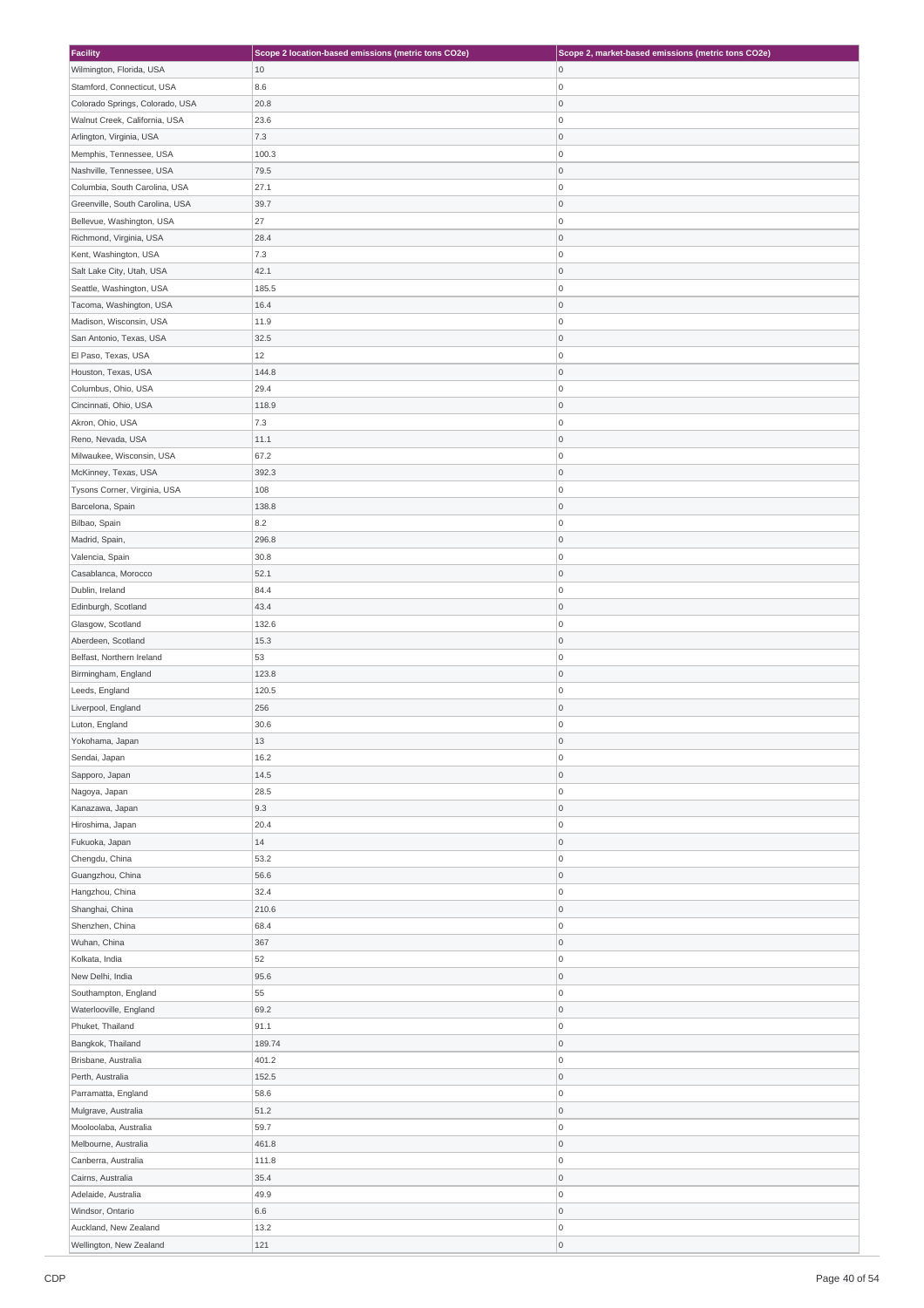| <b>Facility</b>                 | Scope 2 location-based emissions (metric tons CO2e) | Scope 2, market-based emissions (metric tons CO2e) |
|---------------------------------|-----------------------------------------------------|----------------------------------------------------|
| Christchurch, New Zealand       | 20.7                                                | $\overline{0}$                                     |
| Antwerp, Belgium                | 15.7                                                |                                                    |
| Moscow, Russia                  | 74.6                                                | 0                                                  |
|                                 |                                                     |                                                    |
| Košice, Slovakia                | 6.7                                                 | 0                                                  |
| Banská Bystrica, Slovakia       | $\overline{4}$                                      | 0                                                  |
| Palma, Spain                    | 5                                                   | 0                                                  |
| Geneva, Switzerland             | $5.1\,$                                             | 0                                                  |
| Saint Laurent, Canada           | 26.4                                                | 0                                                  |
| Ottawa, Canada                  | 39.6                                                | 0                                                  |
| Kitchener, Canada               | 19.8                                                | 0                                                  |
| Halifax, Canada                 | 40                                                  | O                                                  |
|                                 |                                                     |                                                    |
| Edmonton, Canada                | 63.1                                                | 0                                                  |
| Calgary, Canada                 | 143                                                 | 0                                                  |
| Shanghai, China                 | 41.1                                                | 0                                                  |
| Newbury, Canada                 | 37.6                                                | 0                                                  |
| Coleshill, England              | 25.3                                                | 0                                                  |
| Bristol, England                | 92                                                  | 0                                                  |
| Manama, Bahrain                 | 14.3                                                | 0                                                  |
| Zaragoza, Spain                 | $\overline{4}$                                      | 0                                                  |
|                                 |                                                     |                                                    |
| Malmö, Sweden                   | 0.2                                                 | 0                                                  |
| Göteborg, Sweden                | 3.5                                                 | 0                                                  |
| Abu Dhabi, Saudi Arabia         | 19                                                  | 0                                                  |
| Copenhagen, Denmark             | 35.9                                                | 0                                                  |
| Aix-en-Provence, France         | $\,1$                                               | 0                                                  |
| St. Denis, France               | 7.5                                                 | 0                                                  |
| Aarhus, Denmark                 | 6.4                                                 | 0                                                  |
| Marseille, France               | 3.4                                                 | 0                                                  |
| Bordeaux, France                | 2.8                                                 | 0                                                  |
|                                 | 6.4                                                 | 0                                                  |
| Lyon, France                    |                                                     |                                                    |
| Chennai, France                 | 170.2                                               | 0                                                  |
| Hamburg, Germany                | 55.6                                                | 0                                                  |
| Düsseldorf, Germany             | 45.9                                                | 0                                                  |
| Munich, Germany                 | 111                                                 | 0                                                  |
| Nuremburg, Germany              | 5                                                   | 0                                                  |
| Rio de Janeiro, Brazil          | 24.5                                                | 0                                                  |
| Sao Paula, Brazil               | 122.2                                               | 0                                                  |
| Curitiba, Brazil                | 9.1                                                 | 0                                                  |
| Santiago, Chile                 | 41                                                  | 0                                                  |
|                                 |                                                     |                                                    |
| Guadalajara, Mexico             | 28.6                                                | 0                                                  |
| Mexico City, Mexico             | 165.9                                               | $\mathsf 0$                                        |
| Monterrey, Mexico               | 4.9                                                 | $\Omega$                                           |
| Queretaro, Mexico               | $1.7\,$                                             | 0                                                  |
| Turin, Italy                    | 6.6                                                 | O                                                  |
| Modena, Italy                   | 73.5                                                | 0                                                  |
| Beijing, China                  | 106.4                                               | $\overline{0}$                                     |
| Brussels, Belgium               | 51.2                                                | 0                                                  |
| Gdansk, Poland                  | 11.1                                                | 0                                                  |
| Albertslund, Denmark            | 5.7                                                 | 0                                                  |
| Krakow, Poland                  | $6.1\,$                                             | O                                                  |
|                                 |                                                     |                                                    |
| Vienna, Austria                 | 22.7                                                | $\overline{0}$                                     |
| Essen, Germany                  | 93.6                                                | O                                                  |
| Vancouver, Canada               | 78.7                                                | 0                                                  |
| The Hague, Netherlands          | 23.2                                                | 0                                                  |
| Rotterdam, Netherlands          | 20.4                                                | 0                                                  |
| Utrecht, Netherlands            | 121.2                                               | $\overline{0}$                                     |
| Zurich, Switzerland             | $6.1\,$                                             | 0                                                  |
| Pozna, Poland                   | 0.4                                                 | 0                                                  |
| Oakville, Canada                | 8.8                                                 | 0                                                  |
| Victoria, Canada                | 3.9                                                 | O                                                  |
|                                 |                                                     | 0                                                  |
| Stalowa Wola, Poland            | 11.4                                                |                                                    |
| Lublin, Poland                  | 53.2                                                | 0                                                  |
| Bielsko-Biala, Poland           | 22.7                                                | 0                                                  |
| Ho Chi Minh City, Vietnam       | 53.3                                                | 0                                                  |
| Burlingame, California, USA     | 15.1                                                | 0                                                  |
| Argentina                       | 11.7                                                | $\overline{0}$                                     |
| Uniq, Japan                     | 20.6                                                | 0                                                  |
| Stockholm, Sweden               | 22.6                                                | 0                                                  |
| Philadelphia, Pennsylvania, USA | 165.8                                               | 0                                                  |
| Los Angeles, California, USA    | 341.5                                               | 0                                                  |
|                                 |                                                     |                                                    |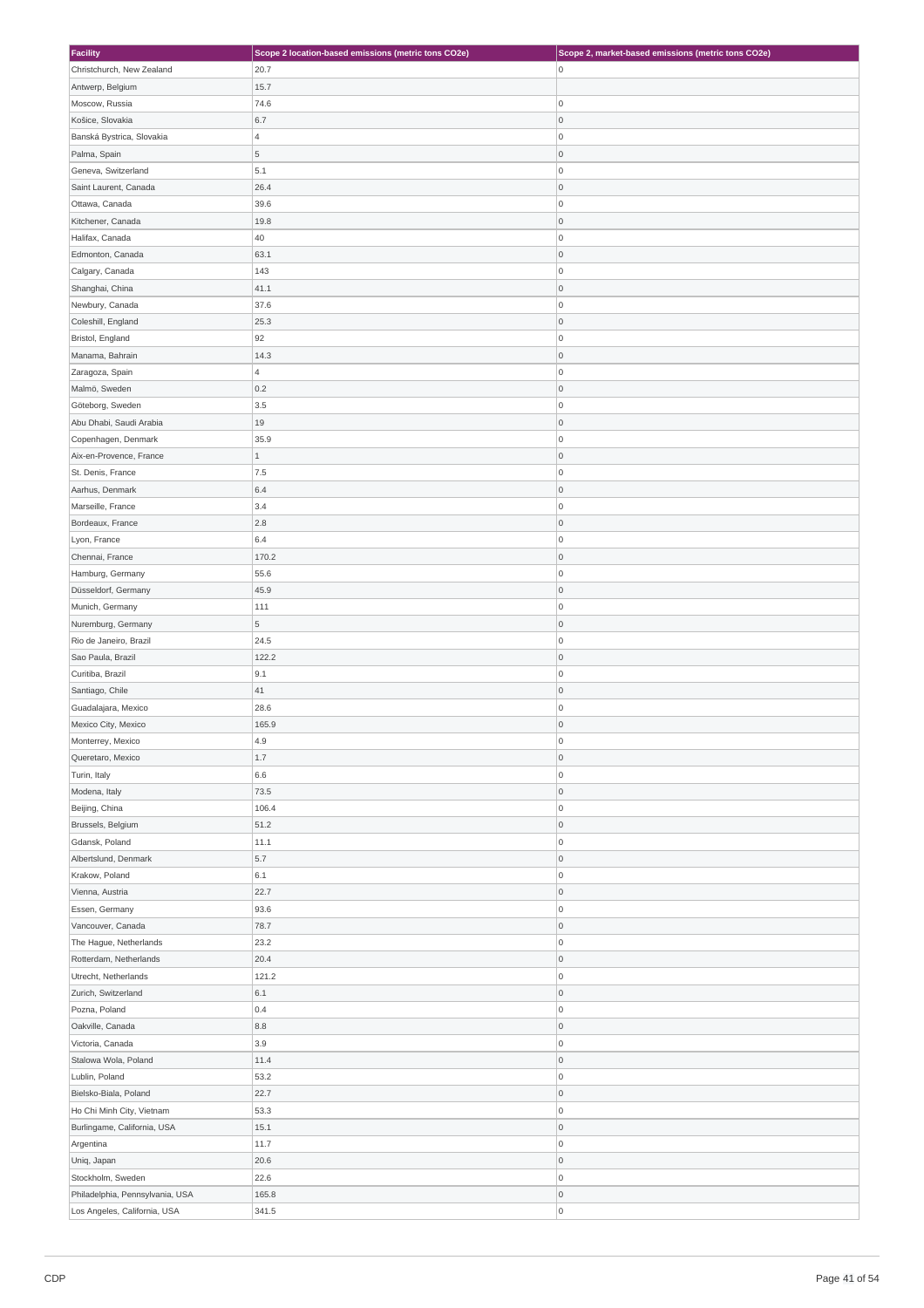# C7.9

(C7.9) How do your gross global emissions (Scope 1 and 2 combined) for the reporting year compare to those of the previous reporting year? Decreased

# C7.9a

(C7.9a) Identify the reasons for any change in your gross global emissions (Scope 1 and 2 combined) and for each of them specify how your emissions compare **to the previous year.**

|                                                  | Change in Direction<br>emissions of change<br>(metric<br>tons<br>CO <sub>2e</sub> ) |                                                                     | <b>Emissions</b><br>value<br>(percentage) | Please explain calculation                                                                                                                                                                                                                                                                                                                                                                                                                                                                                                                                                                                                                                                                                                                                                                                                                                                                                                                                                 |
|--------------------------------------------------|-------------------------------------------------------------------------------------|---------------------------------------------------------------------|-------------------------------------------|----------------------------------------------------------------------------------------------------------------------------------------------------------------------------------------------------------------------------------------------------------------------------------------------------------------------------------------------------------------------------------------------------------------------------------------------------------------------------------------------------------------------------------------------------------------------------------------------------------------------------------------------------------------------------------------------------------------------------------------------------------------------------------------------------------------------------------------------------------------------------------------------------------------------------------------------------------------------------|
| Change in<br>renewable<br>energy<br>consumption  |                                                                                     | <not<br>Applicable<br/><math>\mathsf{L}</math></not<br>             |                                           |                                                                                                                                                                                                                                                                                                                                                                                                                                                                                                                                                                                                                                                                                                                                                                                                                                                                                                                                                                            |
| Other<br>emissions<br>reduction<br>activities    | 571                                                                                 | Decreased 0.8                                                       |                                           | These reductions were primarily achieved through space attrition and efficiencies gained through our Workplace360 initiative. Each Workplace360 office is a<br>"free address" environment, supported by leading-edge technology tools and platforms. Assigned offices and workstations are eliminated; instead, up to 15<br>different types of workspaces are offered based on carefully calculated employee usage patterns. In these new spaces, we have reduced our footprint<br>significantly - avoiding more than 470,000 square feet globally since the program was launched in 2013 - while offering greater functionality and flexibility.<br>This has resulted in lower energy use and carbon emissions. In 2018, 571 tons of CO2e were reduced through this initiative, and our total Scope 1 and Scope<br>2 emissions in the previous year was 71067 tCO2e, therefore we arrived at -0.8% through (-571/71067) * 100= -0.8% (i.e. a 0.8% decrease in emissions). |
| Divestment                                       |                                                                                     | <not<br>Applicable<br/><math>\mathsf{L}</math></not<br>             |                                           |                                                                                                                                                                                                                                                                                                                                                                                                                                                                                                                                                                                                                                                                                                                                                                                                                                                                                                                                                                            |
| Acquisitions                                     |                                                                                     | <not<br>Applicable<br/><math>\vert</math></not<br>                  |                                           |                                                                                                                                                                                                                                                                                                                                                                                                                                                                                                                                                                                                                                                                                                                                                                                                                                                                                                                                                                            |
| Mergers                                          |                                                                                     | $<$ Not<br>Applicable<br>$\vert$                                    |                                           |                                                                                                                                                                                                                                                                                                                                                                                                                                                                                                                                                                                                                                                                                                                                                                                                                                                                                                                                                                            |
| Change in<br>output                              |                                                                                     | <not<br>Applicable<br/><math>\mathsf{L}</math></not<br>             |                                           |                                                                                                                                                                                                                                                                                                                                                                                                                                                                                                                                                                                                                                                                                                                                                                                                                                                                                                                                                                            |
| Change in<br>methodology                         |                                                                                     | <not<br>Applicable<br/><math>\geq</math></not<br>                   |                                           |                                                                                                                                                                                                                                                                                                                                                                                                                                                                                                                                                                                                                                                                                                                                                                                                                                                                                                                                                                            |
| Change in<br>boundary                            |                                                                                     | $<$ Not<br>Applicable<br>$\vert$                                    |                                           |                                                                                                                                                                                                                                                                                                                                                                                                                                                                                                                                                                                                                                                                                                                                                                                                                                                                                                                                                                            |
| Change in<br>physical<br>operating<br>conditions |                                                                                     | <not<br>Applicable<br/><math>\mathsf{L}</math></not<br>             |                                           |                                                                                                                                                                                                                                                                                                                                                                                                                                                                                                                                                                                                                                                                                                                                                                                                                                                                                                                                                                            |
| Unidentified                                     |                                                                                     | <not<br>Applicable<br/><math>\mathsf{L}</math></not<br>             |                                           |                                                                                                                                                                                                                                                                                                                                                                                                                                                                                                                                                                                                                                                                                                                                                                                                                                                                                                                                                                            |
| Other                                            |                                                                                     | <not<br>Applicable<br/><math>\overline{\phantom{a}}</math></not<br> |                                           |                                                                                                                                                                                                                                                                                                                                                                                                                                                                                                                                                                                                                                                                                                                                                                                                                                                                                                                                                                            |

# C7.9b

(C7.9b) Are your emissions performance calculations in C7.9 and C7.9a based on a location-based Scope 2 emissions figure or a market-based Scope 2 **emissions figure?**

Location-based

# C8. Energy

# C8.1

**(C8.1) What percentage of your total operational spend in the reporting year was on energy?** More than 0% but less than or equal to 5%

# C8.2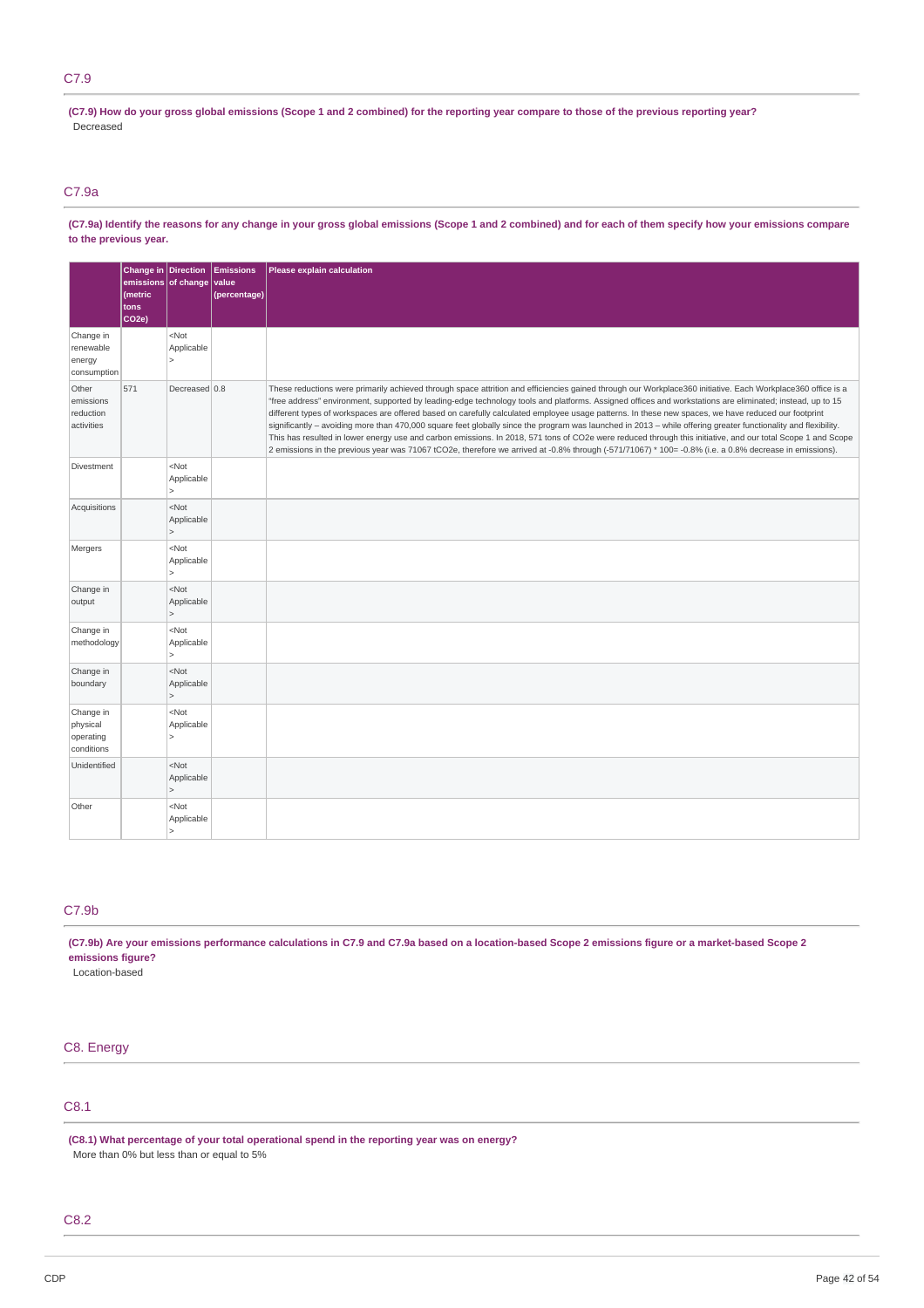# **(C8.2) Select which energy-related activities your organization has undertaken.**

|                                                    | Indicate whether your organization undertakes this energy-related activity |
|----------------------------------------------------|----------------------------------------------------------------------------|
| Consumption of fuel (excluding feedstocks)         | Yes                                                                        |
| Consumption of purchased or acquired electricity   | Yes                                                                        |
| Consumption of purchased or acquired heat          | Yes                                                                        |
| Consumption of purchased or acquired steam         | N <sub>o</sub>                                                             |
| Consumption of purchased or acquired cooling       | N <sub>o</sub>                                                             |
| Generation of electricity, heat, steam, or cooling | N <sub>o</sub>                                                             |

# C8.2a

# **(C8.2a) Report your organization's energy consumption totals (excluding feedstocks) in MWh.**

|                                                         | <b>Heating value</b>      | MWh from renewable sources | MWh from non-renewable sources | <b>Total MWh</b>          |
|---------------------------------------------------------|---------------------------|----------------------------|--------------------------------|---------------------------|
| Consumption of fuel (excluding feedstock)               | LHV (lower heating value) | 0                          | 193912                         | 193912                    |
| Consumption of purchased or acquired electricity        | <not applicable=""></not> |                            | 48773                          | 48773                     |
| Consumption of purchased or acquired heat               | <not applicable=""></not> |                            | 18081                          | 18081                     |
| Consumption of purchased or acquired steam              | <not applicable=""></not> | <not applicable=""></not>  | <not applicable=""></not>      | <not applicable=""></not> |
| Consumption of purchased or acquired cooling            | <not applicable=""></not> | <not applicable=""></not>  | <not applicable=""></not>      | <not applicable=""></not> |
| Consumption of self-generated non-fuel renewable energy | <not applicable=""></not> | <not applicable=""></not>  | <not applicable=""></not>      | <not applicable=""></not> |
| Total energy consumption                                | <not applicable=""></not> |                            | 260766                         | 260766                    |

# C8.2b

# **(C8.2b) Select the applications of your organization's consumption of fuel.**

|                                                         | Indicate whether your organization undertakes this fuel application |
|---------------------------------------------------------|---------------------------------------------------------------------|
| Consumption of fuel for the generation of electricity   | l No                                                                |
| Consumption of fuel for the generation of heat          | IN <sub>o</sub>                                                     |
| Consumption of fuel for the generation of steam         | No.                                                                 |
| Consumption of fuel for the generation of cooling       | No.                                                                 |
| Consumption of fuel for co-generation or tri-generation | l No                                                                |

# C8.2c

**(C8.2c) State how much fuel in MWh your organization has consumed (excluding feedstocks) by fuel type.**

**Fuels (excluding feedstocks)** <Not Applicable> <Not Applicable> <Not Applicable> <Not Applicable> <Not Applicable>

137651 LHV (lower heating value) Motor Gasoline

# **Heating value**

<Not Applicable> <Not Applicable> <Not Applicable> <Not Applicable> <Not Applicable> 137651 LHV (lower heating value)

# **Total fuel MWh consumed by the organization**

<Not Applicable> <Not Applicable> <Not Applicable> <Not Applicable> <Not Applicable> 137651

**MWh fuel consumed for self-generation of electricity**

<Not Applicable> <Not Applicable> <Not Applicable> <Not Applicable>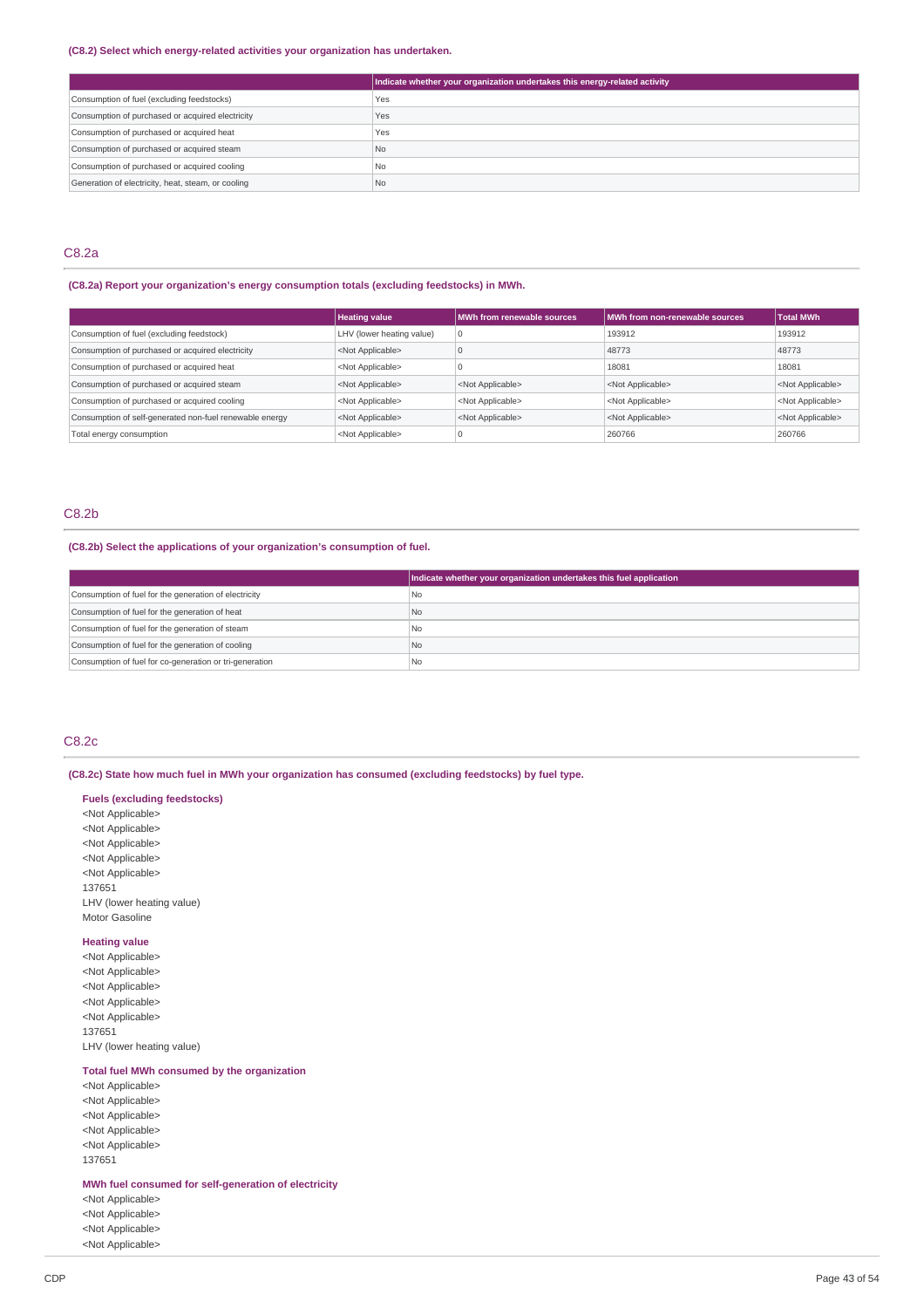#### <Not Applicable>

#### MWh fuel consumed for self-generation of heat

<Not Applicable> <Not Applicable> <Not Applicable> <Not Applicable>

#### MWh fuel consumed for self-generation of steam

<Not Applicable> <Not Applicable> <Not Applicable>

#### MWh fuel consumed for self-generation of cooling

<Not Applicable> <Not Applicable>

#### MWh fuel consumed for self-cogeneration or self-trigeneration

<Not Applicable>

#### **Comment**

#### **Fuels** (excluding feedstocks)

<Not Applicable> <Not Applicable> <Not Applicable> <Not Applicable> <Not Applicable> 5 6 2 6 1 LHV (lower heating value) Diesel

#### **Heatin g v alu e**

<Not Applicable> <Not Applicable> <Not Applicable> <Not Applicable> <Not Applicable> 5 6 2 6 1 LHV (lower heating value)

#### Total fuel MWh consumed by the organization

<Not Applicable> <Not Applicable> <Not Applicable> <Not Applicable> <Not Applicable> 5 6 2 6 1

#### MWh fuel consumed for self-generation of electricity

<Not Applicable> <Not Applicable> <Not Applicable> <Not Applicable> <Not Applicable>

#### MWh fuel consumed for self-generation of heat

<Not Applicable> <Not Applicable> <Not Applicable> <Not Applicable>

#### MWh fuel consumed for self-generation of steam

<Not Applicable> <Not Applicable> <Not Applicable>

### MWh fuel consumed for self-generation of cooling

<Not Applicable> <Not Applicable>

#### MWh fuel consumed for self-cogeneration or self-trigeneration <Not Applicable>

**Comment** 

# C 8.2 d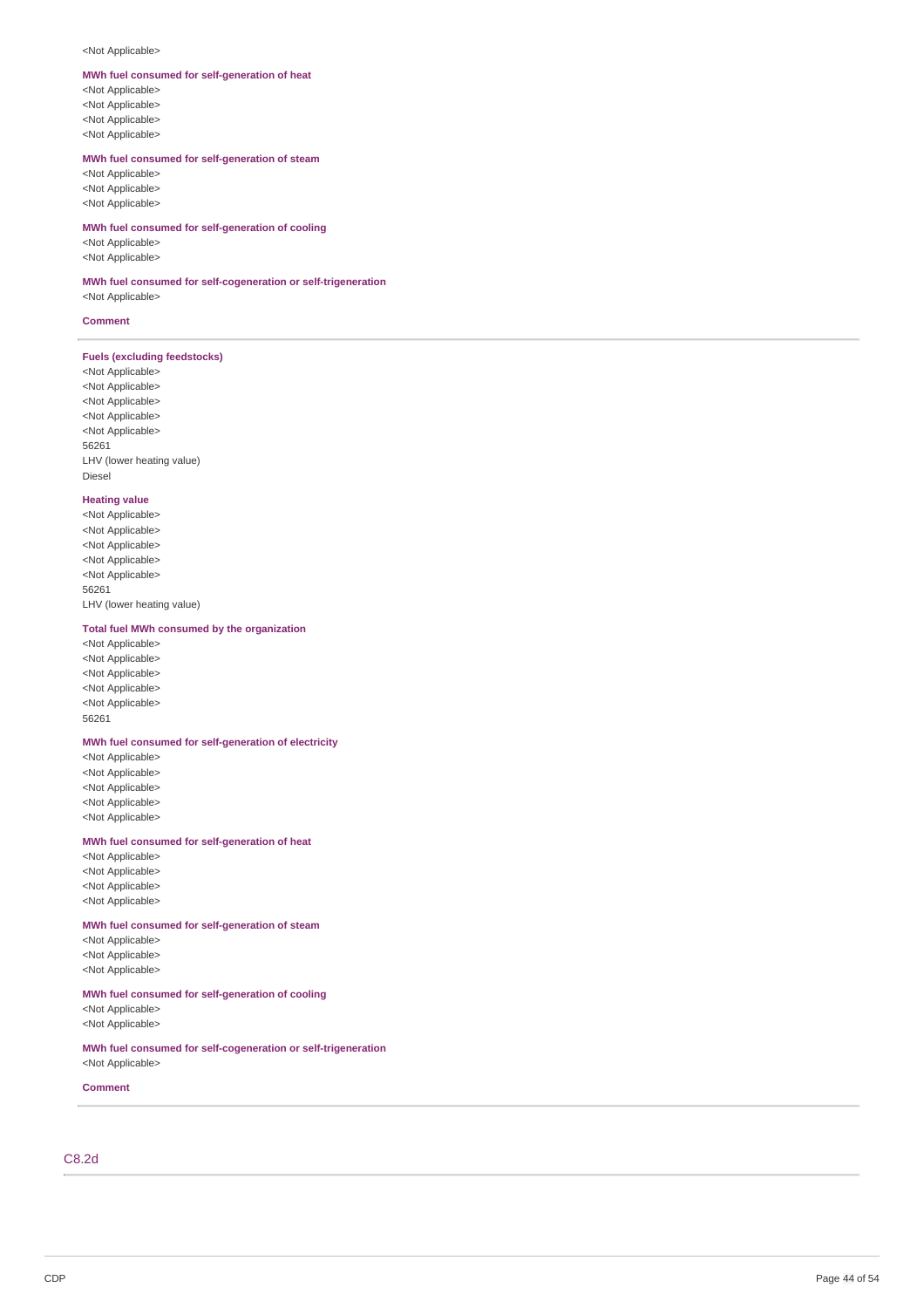# **(C8.2d) List the average emission factors of the fuels reported in C8.2c.**

#### **Diesel**

#### **Emission factor**

9147

#### **Unit**

metric tons CO2e per MWh

# **Emission factor source**

[Car Small converted from km to mwh]2017 UK Government GHG Conversion Factors v1.0, published July 2017 (www.gov.uk/government/publications/greenhouse-gasreporting-conversion-factors-2017)

# **Comment**

## **Motor Gasoline**

**Emission factor**

# 19.4

**Unit** lb CO2e per gallon

#### **Emission factor source**

US EPA GHG Emission Factors for Greenhouse Inventories, November 19th 2015, v2 (Table 1) [http://www.epa.gov/sites/production/files/2015-12/documents/emissionfactors\_nov\_2015.pdf] using IPCC AR4 100-year GWP Factors

#### **Comment**

# C8.2f

(C8.2f) Provide details on the electricity, heat, steam and/or cooling amounts that were accounted for at a low-carbon emission factor in the market-based Scope 2 **figure reported in C6.3.**

| Basis for applying a low-carbon emission factor                                                                          |
|--------------------------------------------------------------------------------------------------------------------------|
| <not applicable=""></not>                                                                                                |
| <not applicable=""></not>                                                                                                |
| <not applicable=""></not>                                                                                                |
| <not applicable=""></not>                                                                                                |
| No purchases or generation of low-carbon electricity, heat, steam or cooling accounted with a low-carbon emission factor |
| Low-carbon technology type                                                                                               |
| <not applicable=""></not>                                                                                                |
| <not applicable=""></not>                                                                                                |
| <not applicable=""></not>                                                                                                |
| <not applicable=""></not>                                                                                                |
| Region of consumption of low-carbon electricity, heat, steam or cooling                                                  |
| <not applicable=""></not>                                                                                                |
| <not applicable=""></not>                                                                                                |
| <not applicable=""></not>                                                                                                |
| MWh consumed associated with low-carbon electricity, heat, steam or cooling                                              |
| <not applicable=""></not>                                                                                                |
| <not applicable=""></not>                                                                                                |
| Emission factor (in units of metric tons CO2e per MWh)                                                                   |
| <not applicable=""></not>                                                                                                |

**Comment**

# C9. Additional metrics

# C9.1

**(C9.1) Provide any additional climate-related metrics relevant to your business.**

# C10. Verification

# C10.1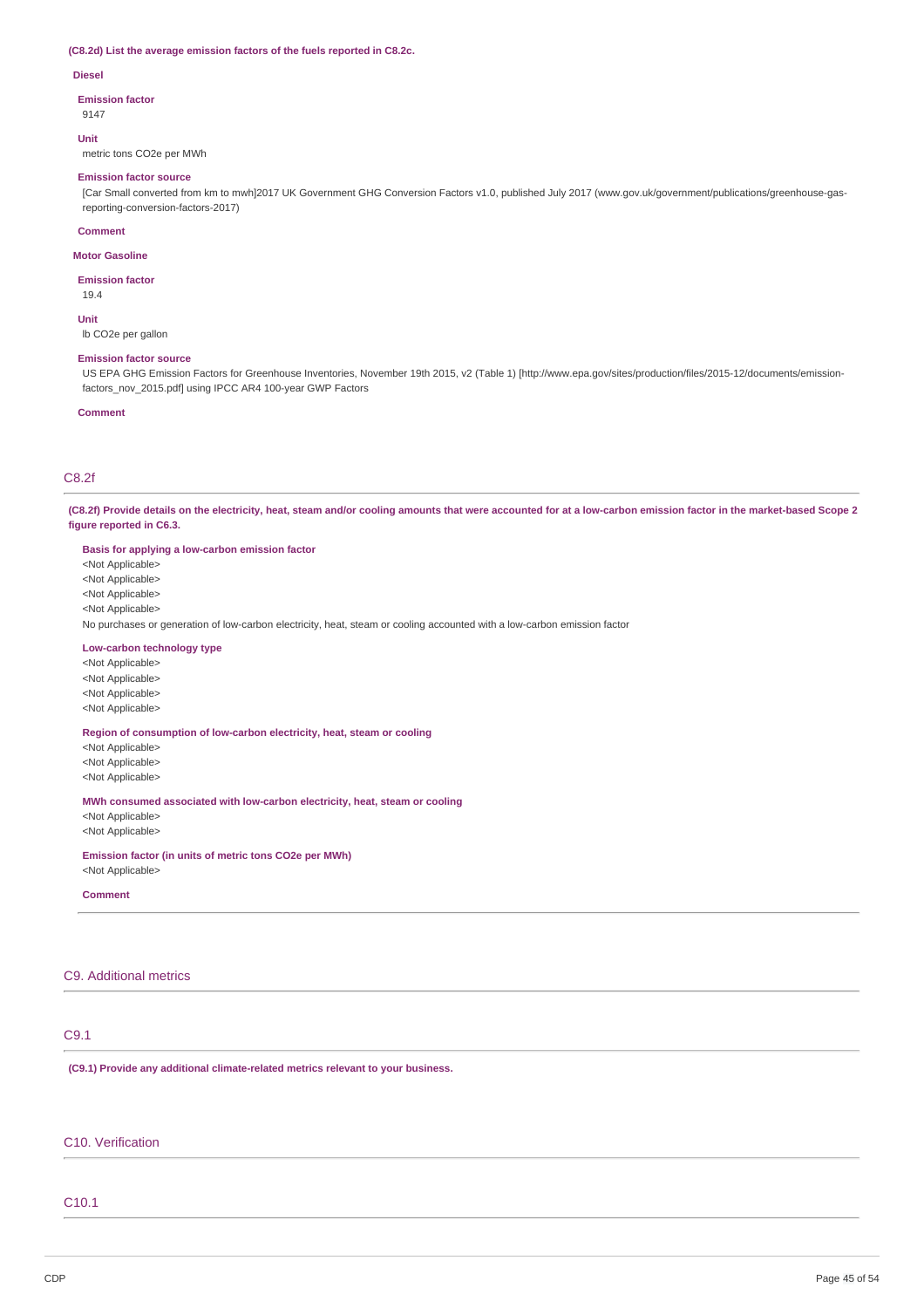**(C10.1) Indicate the verification/assurance status that applies to your reported emissions.**

|                                          | Verification/assurance status                          |
|------------------------------------------|--------------------------------------------------------|
| Scope 1                                  | Third-party verification or assurance process in place |
| Scope 2 (location-based or market-based) | Third-party verification or assurance process in place |
| Scope 3                                  | Third-party verification or assurance process in place |

# C10.1a

(C10.1a) Provide further details of the verification/assurance undertaken for your Scope 1 and/or Scope 2 emissions and attach the relevant statements.

# **Scope**

100 ISO14064-3 all CBRE 2018 GHG Verification Statement\_FINAL\_5.30.2019.pdf Limited assurance Complete Annual process Scope 1

# **Verification or assurance cycle in place**

100 ISO14064-3 all CBRE 2018 GHG Verification Statement\_FINAL\_5.30.2019.pdf Limited assurance Complete Annual process

# **Status in the current reporting year**

100 ISO14064-3 all CBRE 2018 GHG Verification Statement\_FINAL\_5.30.2019.pdf Limited assurance Complete

# **Type of verification or assurance**

100 ISO14064-3 all CBRE 2018 GHG Verification Statement\_FINAL\_5.30.2019.pdf Limited assurance

# **Attach the statement**

100 ISO14064-3 all CBRE 2018 GHG Verification Statement\_FINAL\_5.30.2019.pdf

# **Page/ section reference**

100 ISO14064-3 all

# **Relevant standard**

100 ISO14064-3

**Proportion of reported emissions verified (%)** 100

# **Scope**

100 ISO14064-3 all CBRE 2018 GHG Verification Statement\_FINAL\_5.30.2019.pdf Limited assurance Complete Annual process Scope 2 location-based

#### **Verification or assurance cycle in place**

100 ISO14064-3 all CBRE 2018 GHG Verification Statement\_FINAL\_5.30.2019.pdf Limited assurance Complete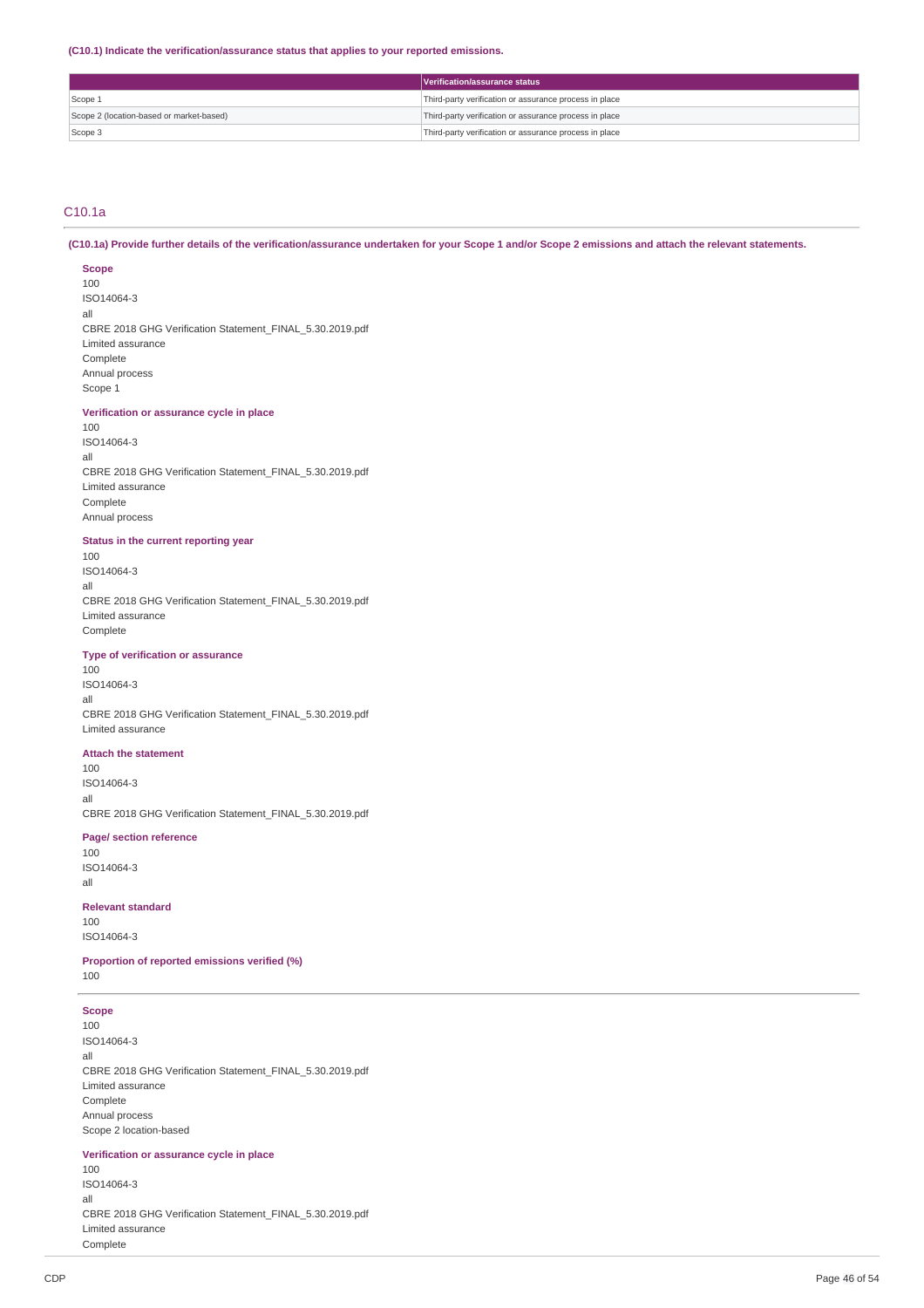#### Annual process

# **Status in the current reporting year**

100 ISO14064-3 all CBRE 2018 GHG Verification Statement\_FINAL\_5.30.2019.pdf Limited assurance Complete

# **Type of verification or assurance**

100 ISO14064-3 all CBRE 2018 GHG Verification Statement\_FINAL\_5.30.2019.pdf Limited assurance

#### **Attach the statement**

100 ISO14064-3 all CBRE 2018 GHG Verification Statement\_FINAL\_5.30.2019.pdf

#### **Page/ section reference**

100 ISO14064-3 all

### **Relevant standard**

100 ISO14064-3

**Proportion of reported emissions verified (%)**

100

# C10.1b

(C10.1b) Provide further details of the verification/assurance undertaken for your Scope 3 emissions and attach the relevant statements.

#### **Scope**

ISO14064-3 all CBRE 2018 GHG Verification Statement\_FINAL\_5.30.2019.pdf Complete Annual process Scope 3- at least one applicable category

#### **Verification or assurance cycle in place**

ISO14064-3 all CBRE 2018 GHG Verification Statement\_FINAL\_5.30.2019.pdf Complete Annual process

# **Status in the current reporting year**

ISO14064-3 all CBRE 2018 GHG Verification Statement\_FINAL\_5.30.2019.pdf Complete

#### **Attach the statement**

ISO14064-3 all

CBRE 2018 GHG Verification Statement\_FINAL\_5.30.2019.pdf

#### **Page/section reference**

ISO14064-3 all

**Relevant standard**

ISO14064-3

# C10.2

(C10.2) Do you verify any climate-related information reported in your CDP disclosure other than the emissions figures reported in C6.1, C6.3, and C6.5? Yes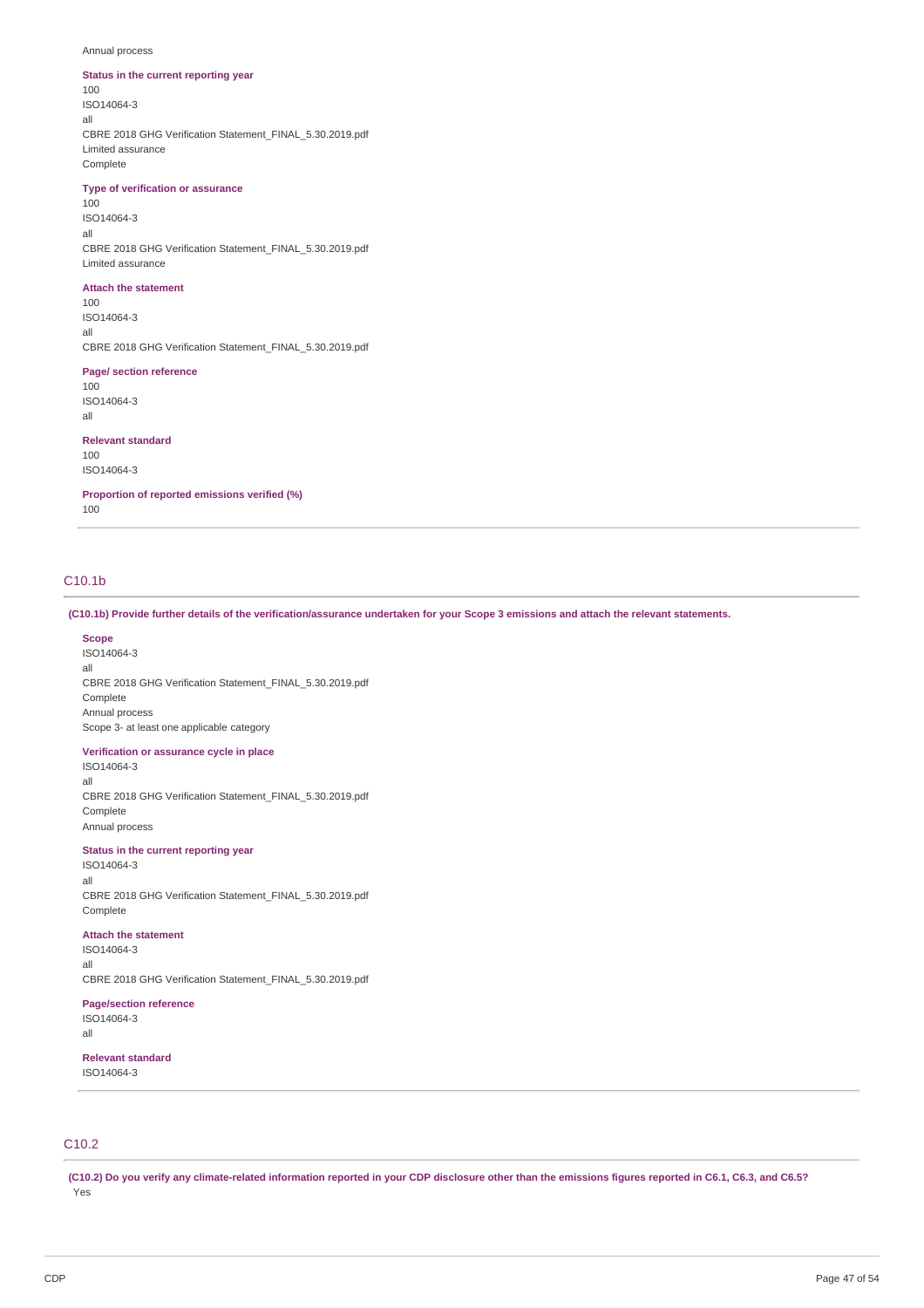# (C10.2a) Which data points within your CDP disclosure have been verified, and which verification standards were used?

| Disclosure module<br>verification relates to | Data verified                                                         | Verification standard Please explain |                                                                                                                                                                                                                                                                         |
|----------------------------------------------|-----------------------------------------------------------------------|--------------------------------------|-------------------------------------------------------------------------------------------------------------------------------------------------------------------------------------------------------------------------------------------------------------------------|
| C8. Energy                                   | Other, please specify (Energy<br>consumption within the organization) | 2018 Addendum                        | AA1000AS, 2008 with 2018 energy consumption data, including fuel, heat, electricity, and total energy consumption, was externally assured<br>as a part of the assurance process for our 2018 Corporate Responsibility Report<br>CBRE 2018 Assurance Statement FINAL.pdf |

#### C11. Carbon pricing

# C11.1

(C11.1) Are any of your operations or activities regulated by a carbon pricing system (i.e. ETS, Cap & Trade or Carbon Tax)? No, and we do not anticipate being regulated in the next three years

# C<sub>11.2</sub>

**(C11.2) Has your organization originated or purchased any project-based carbon credits within the reporting period?** No

# C11.3

**(C11.3) Does your organization use an internal price on carbon?** No, and we do not currently anticipate doing so in the next two years

# C12. Engagement

# C12.1

**(C12.1) Do you engage with your value chain on climate-related issues?** Yes, our customers

# C12.1b

#### **(C12.1b) Give details of your climate-related engagement strategy with your customers.**

#### **Type of engagement**

CBRE continues to assist our clients in their efforts to achieve green building certifications around the world. Our building certifications team, which is a part of the Global Energy and Sustainability team, completed a total of 129 certifications totaling more than 65.9 million square feet in 2018. This included certifications such as LEED, WELL, HQE, BIU, DGNB and BREEAM. Since our certification team was formed in 2009, it has completed a total of 1,326 certifications totaling more than 319 million square feet. Our Global Energy and Sustainability team provides comprehensive energy and sustainability services to our clients, focusing on fact-based outcomes that lessen environmental impact – generating both immediate results and long-term financial benefits through key integrated strategies. Our team includes more than 220 energy and sustainability experts and experienced professionals. Services provided include data management, smart buildings systems integration, energy consulting, energy procurement solutions, certification services and sustainability consulting. In 2018, globally, buildings under management totaling 1.562 billion square feet were provided with energy and sustainability services. This equates to approximate 26% of floor area under management.

#### 26

Share information about your products and relevant certification schemes (i.e. Energy STAR)

Education/information sharing

### **Details of engagement**

CBRE continues to assist our clients in their efforts to achieve green building certifications around the world. Our building certifications team, which is a part of the Global Energy and Sustainability team, completed a total of 129 certifications totaling more than 65.9 million square feet in 2018. This included certifications such as LEED, WELL, HQE, BIU, DGNB and BREEAM. Since our certification team was formed in 2009, it has completed a total of 1,326 certifications totaling more than 319 million square feet. Our Global Energy and Sustainability team provides comprehensive energy and sustainability services to our clients, focusing on fact-based outcomes that lessen environmental impact – generating both immediate results and long-term financial benefits through key integrated strategies. Our team includes more than 220 energy and sustainability experts and experienced professionals. Services provided include data management, smart buildings systems integration, energy consulting, energy procurement solutions, certification services and sustainability consulting. In 2018, globally, buildings under management totaling 1.562 billion square feet were provided with energy and sustainability services. This equates to approximate 26% of floor area under management.

26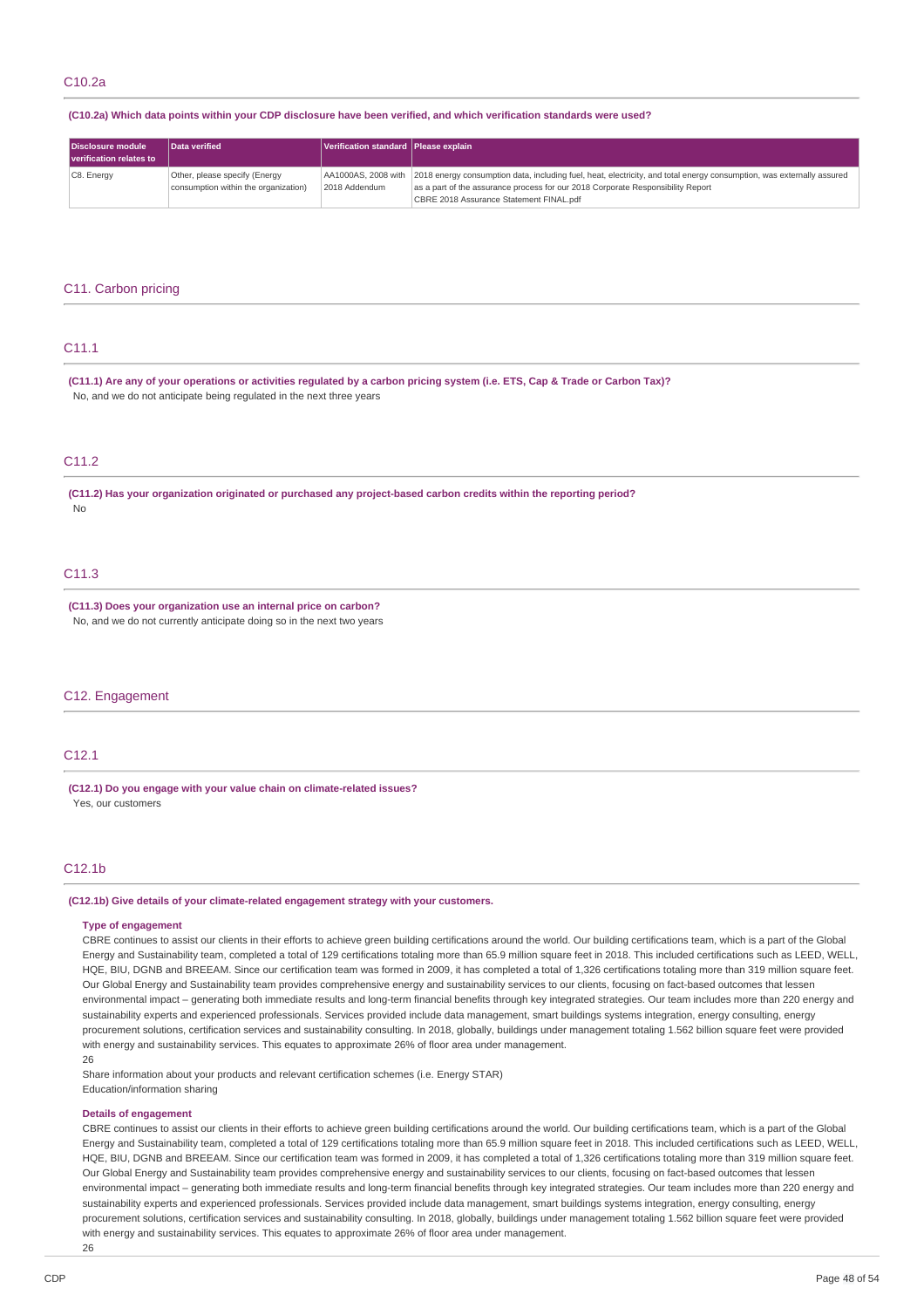#### **% of customers by number**

CBRE continues to assist our clients in their efforts to achieve green building certifications around the world. Our building certifications team, which is a part of the Global Energy and Sustainability team, completed a total of 129 certifications totaling more than 65.9 million square feet in 2018. This included certifications such as LEED, WELL, HQE, BIU, DGNB and BREEAM. Since our certification team was formed in 2009, it has completed a total of 1,326 certifications totaling more than 319 million square feet. Our Global Energy and Sustainability team provides comprehensive energy and sustainability services to our clients, focusing on fact-based outcomes that lessen environmental impact - generating both immediate results and long-term financial benefits through key integrated strategies. Our team includes more than 220 energy and sustainability experts and experienced professionals. Services provided include data management, smart buildings systems integration, energy consulting, energy procurement solutions, certification services and sustainability consulting. In 2018, globally, buildings under management totaling 1.562 billion square feet were provided with energy and sustainability services. This equates to approximate 26% of floor area under management. 26

#### **% Scope 3 emissions as reported in C6.5**

CBRE continues to assist our clients in their efforts to achieve green building certifications around the world. Our building certifications team, which is a part of the Global Energy and Sustainability team, completed a total of 129 certifications totaling more than 65.9 million square feet in 2018. This included certifications such as LEED, WELL, HQE, BIU, DGNB and BREEAM. Since our certification team was formed in 2009, it has completed a total of 1,326 certifications totaling more than 319 million square feet. Our Global Energy and Sustainability team provides comprehensive energy and sustainability services to our clients, focusing on fact-based outcomes that lessen environmental impact - generating both immediate results and long-term financial benefits through key integrated strategies. Our team includes more than 220 energy and sustainability experts and experienced professionals. Services provided include data management, smart buildings systems integration, energy consulting, energy procurement solutions, certification services and sustainability consulting. In 2018, globally, buildings under management totaling 1.562 billion square feet were provided with energy and sustainability services. This equates to approximate 26% of floor area under management.

#### **Please explain the rationale for selecting this group of customers and scope of engagement**

CBRE continues to assist our clients in their efforts to achieve green building certifications around the world. Our building certifications team, which is a part of the Global Energy and Sustainability team, completed a total of 129 certifications totaling more than 65.9 million square feet in 2018. This included certifications such as LEED, WELL, HQE, BIU, DGNB and BREEAM. Since our certification team was formed in 2009, it has completed a total of 1,326 certifications totaling more than 319 million square feet. Our Global Energy and Sustainability team provides comprehensive energy and sustainability services to our clients, focusing on fact-based outcomes that lessen environmental impact – generating both immediate results and long-term financial benefits through key integrated strategies. Our team includes more than 220 energy and sustainability experts and experienced professionals. Services provided include data management, smart buildings systems integration, energy consulting, energy procurement solutions, certification services and sustainability consulting. In 2018, globally, buildings under management totaling 1.562 billion square feet were provided with energy and sustainability services. This equates to approximate 26% of floor area under management.

### **Impact of engagement, including measures of success**

CBRE continues to assist our clients in their efforts to achieve green building certifications around the world. Our building certifications team, which is a part of the Global Energy and Sustainability team, completed a total of 129 certifications totaling more than 65.9 million square feet in 2018. This included certifications such as LEED, WELL, HQE, BIU, DGNB and BREEAM. Since our certification team was formed in 2009, it has completed a total of 1,326 certifications totaling more than 319 million square feet.

#### **Type of engagement**

During 2018, CBRE registered and benchmarked a record 6,418 buildings, representing more than 420.2 million square feet, in the U.S. Department of Energy's ENERGY STAR program. CBRE's 324 labeled buildings under management represent 3% of all 10,656 U.S. office buildings labeled in ENERGY STAR. We manage another 892 properties with a score of 75 or above that are either currently in the ENERGY STAR application process or are eligible to apply. For the period of 2007-2017, CBRE had successfully improved our average ENERGY STAR score, achieving a cumulative increase of 11% for the portfolio. 2018 scores are not available due to updates to the ENERGY STAR office model in August 2018, which led to a review of the model and updates to scores, which are currently scheduled to be released in July 2019. Our U.S. property management team benchmarks energy consumption for properties that we manage using ENERGY STAR Portfolio Manager. We aim to benchmark energy consumption for all U.S. properties that we manage and work to decrease energy consumption for those properties. 7

Share information about your products and relevant certification schemes (i.e. Energy STAR) Education/information sharing

#### **Details of engagement**

During 2018, CBRE registered and benchmarked a record 6,418 buildings, representing more than 420.2 million square feet, in the U.S. Department of Energy's ENERGY STAR program. CBRE's 324 labeled buildings under management represent 3% of all 10,656 U.S. office buildings labeled in ENERGY STAR. We manage another 892 properties with a score of 75 or above that are either currently in the ENERGY STAR application process or are eligible to apply. For the period of 2007-2017, CBRE had successfully improved our average ENERGY STAR score, achieving a cumulative increase of 11% for the portfolio. 2018 scores are not available due to updates to the ENERGY STAR office model in August 2018, which led to a review of the model and updates to scores, which are currently scheduled to be released in July 2019. Our U.S. property management team benchmarks energy consumption for properties that we manage using ENERGY STAR Portfolio Manager. We aim to benchmark energy consumption for all U.S. properties that we manage and work to decrease energy consumption for those properties. 7

Share information about your products and relevant certification schemes (i.e. Energy STAR)

#### **% of customers by number**

During 2018, CBRE registered and benchmarked a record 6,418 buildings, representing more than 420.2 million square feet, in the U.S. Department of Energy's ENERGY STAR program. CBRE's 324 labeled buildings under management represent 3% of all 10,656 U.S. office buildings labeled in ENERGY STAR. We manage another 892 properties with a score of 75 or above that are either currently in the ENERGY STAR application process or are eligible to apply. For the period of 2007-2017, CBRE had successfully improved our average ENERGY STAR score, achieving a cumulative increase of 11% for the portfolio. 2018 scores are not available due to updates to the ENERGY STAR office model in August 2018, which led to a review of the model and updates to scores, which are currently scheduled to be released in July 2019. Our U.S. property management team benchmarks energy consumption for properties that we manage using ENERGY STAR Portfolio Manager. We aim to benchmark energy consumption for all U.S. properties that we manage and work to decrease energy consumption for those properties.

#### **% Scope 3 emissions as reported in C6.5**

During 2018, CBRE registered and benchmarked a record 6,418 buildings, representing more than 420.2 million square feet, in the U.S. Department of Energy's ENERGY STAR program. CBRE's 324 labeled buildings under management represent 3% of all 10,656 U.S. office buildings labeled in ENERGY STAR. We manage another 892 properties with a score of 75 or above that are either currently in the ENERGY STAR application process or are eligible to apply. For the period of 2007-2017, CBRE had successfully improved our average ENERGY STAR score, achieving a cumulative increase of 11% for the portfolio. 2018 scores are not available due to updates to the ENERGY STAR office model in August 2018, which led to a review of the model and updates to scores, which are currently scheduled to be released in July 2019. Our U.S. property management team benchmarks energy consumption for properties that we manage using ENERGY STAR Portfolio Manager. We aim to benchmark energy consumption for all U.S. properties that we manage and work to decrease energy consumption for those properties.

# **Please explain the rationale for selecting this group of customers and scope of engagement**

During 2018, CBRE registered and benchmarked a record 6,418 buildings, representing more than 420.2 million square feet, in the U.S. Department of Energy's ENERGY STAR program. CBRE's 324 labeled buildings under management represent 3% of all 10,656 U.S. office buildings labeled in ENERGY STAR. We manage another 892 properties with a score of 75 or above that are either currently in the ENERGY STAR application process or are eligible to apply. For the period of 2007-2017, CBRE had

7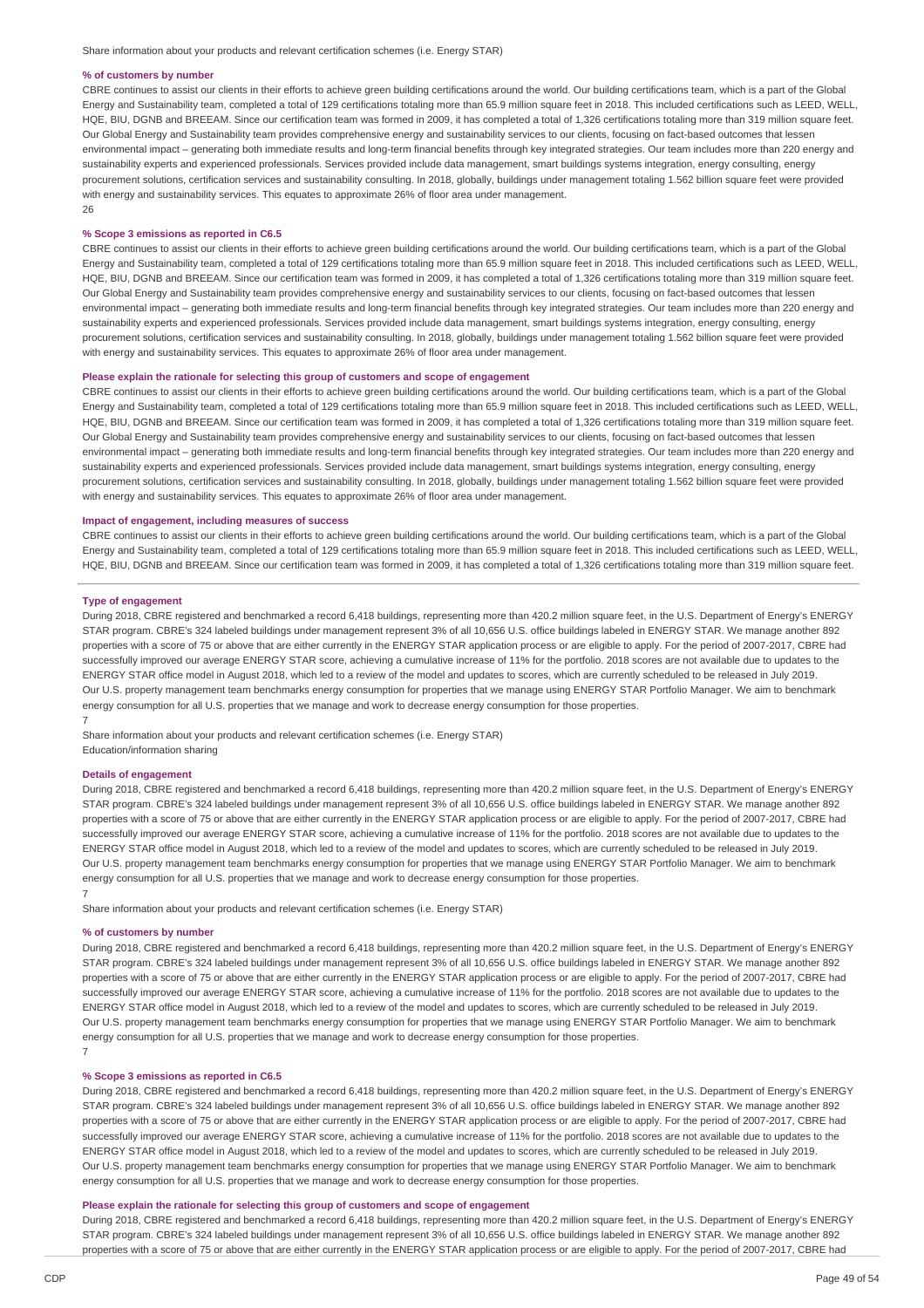successfully improved our average ENERGY STAR score, achieving a cumulative increase of 11% for the portfolio. 2018 scores are not available due to updates to the ENERGY STAR office model in August 2018, which led to a review of the model and updates to scores, which are currently scheduled to be released in July 2019. Our U.S. property management team benchmarks energy consumption for properties that we manage using ENERGY STAR Portfolio Manager. We aim to benchmark energy consumption for all U.S. properties that we manage and work to decrease energy consumption for those properties.

#### **Impact of engagement, including measures of success**

During 2018, CBRE registered and benchmarked a record 6,418 buildings, representing more than 420.2 million square feet, in the U.S. Department of Energy's ENERGY STAR program. CBRE's 324 labeled buildings under management represent 3% of all 10,656 U.S. office buildings labeled in ENERGY STAR. We manage another 892 properties with a score of 75 or above that are either currently in the ENERGY STAR application process or are eligible to apply. For the period of 2007-2017, CBRE had successfully improved our average ENERGY STAR score, achieving a cumulative increase of 11% for the portfolio. 2018 scores are not available due to updates to the ENERGY STAR office model in August 2018, which led to a review of the model and updates to scores, which are currently scheduled to be released in July 2019.

# C<sub>12.3</sub>

(C12.3) Do you engage in activities that could either directly or indirectly influence public policy on climate-related issues through any of the following? Trade associations

**Other** 

# C12.3b

**(C12.3b) Are you on the board of any trade associations or do you provide funding beyond membership?** Yes

#### C12.3c

#### (C12.3c) Enter the details of those trade associations that are likely to take a position on climate change legislation.

#### **Trade association**

CBRE has actively advocated for BOMA to take a different position on building energy disclosure for several years.

BOMA International, through its official policy, actively promotes benchmarking on a voluntary basis through EPA's ENERGY STAR Portfolio Manager. BOMA International's official policy position, however, opposes mandates for energy benchmarking, disclosure, and labeling. CBRE generally supports regulatory requirements for building energy disclosure.

Mixed

Building Owners and Managers Association (BOMA)

#### **Is your position on climate change consistent with theirs?**

CBRE has actively advocated for BOMA to take a different position on building energy disclosure for several years.

BOMA International, through its official policy, actively promotes benchmarking on a voluntary basis through EPA's ENERGY STAR Portfolio Manager. BOMA International's official policy position, however, opposes mandates for energy benchmarking, disclosure, and labeling. CBRE generally supports regulatory requirements for building energy disclosure.

Mixed

#### **Please explain the trade association's position**

CBRE has actively advocated for BOMA to take a different position on building energy disclosure for several years.

BOMA International, through its official policy, actively promotes benchmarking on a voluntary basis through EPA's ENERGY STAR Portfolio Manager. BOMA International's official policy position, however, opposes mandates for energy benchmarking, disclosure, and labeling. CBRE generally supports regulatory requirements for building energy disclosure.

#### **How have you influenced, or are you attempting to influence their position?**

CBRE has actively advocated for BOMA to take a different position on building energy disclosure for several years.

#### **Trade association**

We support and promote USGBC's position through our client services and messaging.

The majority of efforts to address climate change through green buildings are focused on reducing greenhouse gas emissions reflected in the USCBC Leadership in Energy and Environmental Design (LEED) rating system, which allocates points for reducing GHG emissions associated with building systems, transportation, water, waste and construction materials.

Consistent

US Green Building Council (USGBC)

#### **Is your position on climate change consistent with theirs?**

We support and promote USGBC's position through our client services and messaging.

The majority of efforts to address climate change through green buildings are focused on reducing greenhouse gas emissions reflected in the USCBC Leadership in Energy and Environmental Design (LEED) rating system, which allocates points for reducing GHG emissions associated with building systems, transportation, water, waste and construction materials.

**Consistent** 

#### **Please explain the trade association's position**

We support and promote USGBC's position through our client services and messaging.

The majority of efforts to address climate change through green buildings are focused on reducing greenhouse gas emissions reflected in the USCBC Leadership in Energy and Environmental Design (LEED) rating system, which allocates points for reducing GHG emissions associated with building systems, transportation, water, waste and construction materials.

#### **How have you influenced, or are you attempting to influence their position?**

We support and promote USGBC's position through our client services and messaging.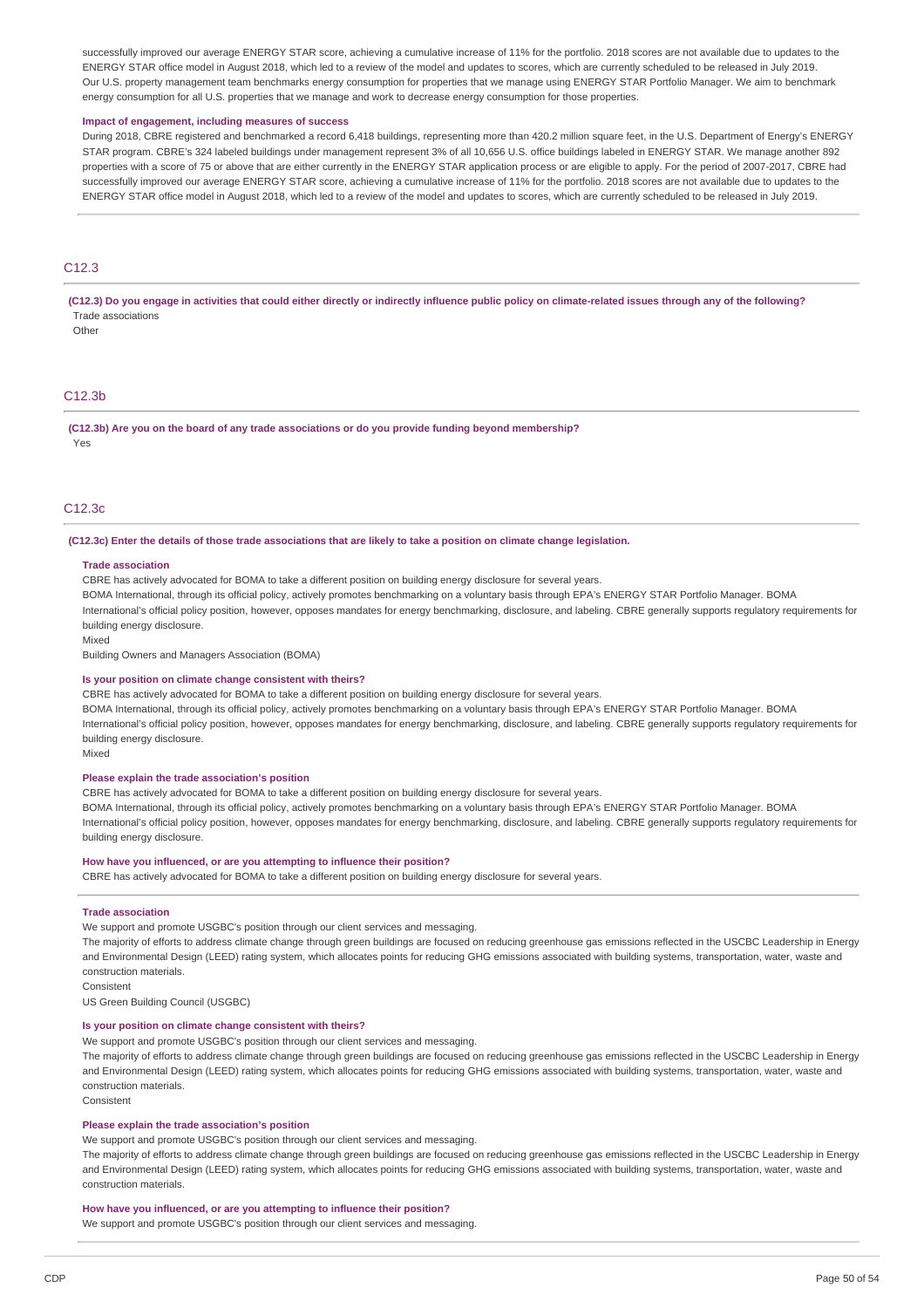#### **Trade association**

CBRE has not attempted to influence NAIOP's position on climate change.

The following information is published on the NAIOP website: "In a proactive approach to engage its members and the commercial development industry in advancing an economically prosperous and sustainable built environment, NAIOP commits to: Encourage the real estate development industry to employ every technically feasible, costeffective, sustainable strategy available to increase energy efficiency of new and existing buildings, and to employ cleaner, low carbon energy alternatives (including onsite energy), wherever possible. Advance public policies that accelerate ongoing energy efficiency and sustainability gains; support cleaner (including onsite) energy alternatives; and promote, wherever feasible, less carbon intensive transportation options to and from buildings. Engage in educational programs, seminars and conferences to help employ best practices for energy efficient development. To achieve our objectives, we encourage policy makers at the local, state and national levels to: Support energy efficiency incentives for new and existing buildings through R&D and local, state and federal tax provisions. Support the accelerated development of and increased access to cleaner, more efficient and lower carbon fuels (e.g., wind, solar, nuclear, hydro, etc.), including onsite or distributed generation (e.g., solar or cogeneration) and mechanisms such as "net metering" that allows building owners that generate more "green power" electricity than they consume each month to deliver the excess back to utilities for market price. Encourage the construction of more energy efficient sustainable buildings through robust incentives, such as priority building permit review, improved tax treatment and zoning density bonuses (i.e., increased floor area ratios). Encourage the voluntary retrofitting of existing buildings through incentives such as expedited depreciation schedules, low-interest loans from utilities/other government agencies and utility rebates. Allow for real estate to participate directly or indirectly in greenhouse gas "Cap and Trade" markets in a way that recognizes, where appropriate, past and current energy conservation efforts. Increase infrastructure for low carbon transportation alternatives, (e.g. mass transit) and incentivize through local and state programs transportation options such as ride sharing, bicycling and public transportation."

Consistent NAIOP

#### **Is your position on climate change consistent with theirs?**

CBRE has not attempted to influence NAIOP's position on climate change.

The following information is published on the NAIOP website: "In a proactive approach to engage its members and the commercial development industry in advancing an economically prosperous and sustainable built environment, NAIOP commits to: Encourage the real estate development industry to employ every technically feasible, costeffective, sustainable strategy available to increase energy efficiency of new and existing buildings, and to employ cleaner, low carbon energy alternatives (including onsite energy), wherever possible. Advance public policies that accelerate ongoing energy efficiency and sustainability gains; support cleaner (including onsite) energy alternatives; and promote, wherever feasible, less carbon intensive transportation options to and from buildings. Engage in educational programs, seminars and conferences to help employ best practices for energy efficient development. To achieve our objectives, we encourage policy makers at the local, state and national levels to: Support energy efficiency incentives for new and existing buildings through R&D and local, state and federal tax provisions. Support the accelerated development of and increased access to cleaner, more efficient and lower carbon fuels (e.g., wind, solar, nuclear, hydro, etc.), including onsite or distributed generation (e.g., solar or cogeneration) and mechanisms such as "net metering" that allows building owners that generate more "green power" electricity than they consume each month to deliver the excess back to utilities for market price. Encourage the construction of more energy efficient sustainable buildings through robust incentives, such as priority building permit review, improved tax treatment and zoning density bonuses (i.e., increased floor area ratios). Encourage the voluntary retrofitting of existing buildings through incentives such as expedited depreciation schedules, low-interest loans from utilities/other government agencies and utility rebates. Allow for real estate to participate directly or indirectly in greenhouse gas "Cap and Trade" markets in a way that recognizes, where appropriate, past and current energy conservation efforts. Increase infrastructure for low carbon transportation alternatives, (e.g. mass transit) and incentivize through local and state programs transportation options such as ride sharing, bicycling and public transportation."

Consistent

#### **Please explain the trade association's position**

CBRE has not attempted to influence NAIOP's position on climate change.

The following information is published on the NAIOP website: "In a proactive approach to engage its members and the commercial development industry in advancing an economically prosperous and sustainable built environment, NAIOP commits to: Encourage the real estate development industry to employ every technically feasible, costeffective, sustainable strategy available to increase energy efficiency of new and existing buildings, and to employ cleaner, low carbon energy alternatives (including onsite energy), wherever possible. Advance public policies that accelerate ongoing energy efficiency and sustainability gains; support cleaner (including onsite) energy alternatives; and promote, wherever feasible, less carbon intensive transportation options to and from buildings. Engage in educational programs, seminars and conferences to help employ best practices for energy efficient development. To achieve our objectives, we encourage policy makers at the local, state and national levels to: Support energy efficiency incentives for new and existing buildings through R&D and local, state and federal tax provisions. Support the accelerated development of and increased access to cleaner, more efficient and lower carbon fuels (e.g., wind, solar, nuclear, hydro, etc.), including onsite or distributed generation (e.g., solar or cogeneration) and mechanisms such as "net metering" that allows building owners that generate more "green power" electricity than they consume each month to deliver the excess back to utilities for market price. Encourage the construction of more energy efficient sustainable buildings through robust incentives, such as priority building permit review, improved tax treatment and zoning density bonuses (i.e., increased floor area ratios). Encourage the voluntary retrofitting of existing buildings through incentives such as expedited depreciation schedules, low-interest loans from utilities/other government agencies and utility rebates. Allow for real estate to participate directly or indirectly in greenhouse gas "Cap and Trade" markets in a way that recognizes, where appropriate, past and current energy conservation efforts. Increase infrastructure for low carbon transportation alternatives, (e.g. mass transit) and incentivize through local and state programs transportation options such as ride sharing, bicycling and public transportation."

#### **How have you influenced, or are you attempting to influence their position?**

CBRE has not attempted to influence NAIOP's position on climate change.

# C12.3e

#### **(C12.3e) Provide details of the other engagement activities that you undertake.**

We are involved with a number of organizations that could either directly or indirectly influence public policy on climate change. These include:

\* We are a member of the Global Real Estate Sustainability Benchmark (GRESB), an industry-driven organization committed to assessing the ESG performance of real assets globally, including real estate portfolios and infrastructure assets. CBRE employees sit on various GRESB regional benchmark committees.

\* We have been involved with the Sustainability Accounting Standards Board (SASB), which sets industry-specific standards for corporate sustainability disclosure, with a view towards ensuring that disclosure is material, comparable, and decision-useful for investors. CBRE joined as a member of the SASB Alliance in 2017. A member of the CBRE Board of Directors sits on the SASB Foundation Board of Directors and a CBRE employee is a member of the SASB Standards Advisory Group. The nature of our engagement with these organizations has also included thought leadership and advisory on climate strategies in commercial real estate, speaking engagements and sponsorships.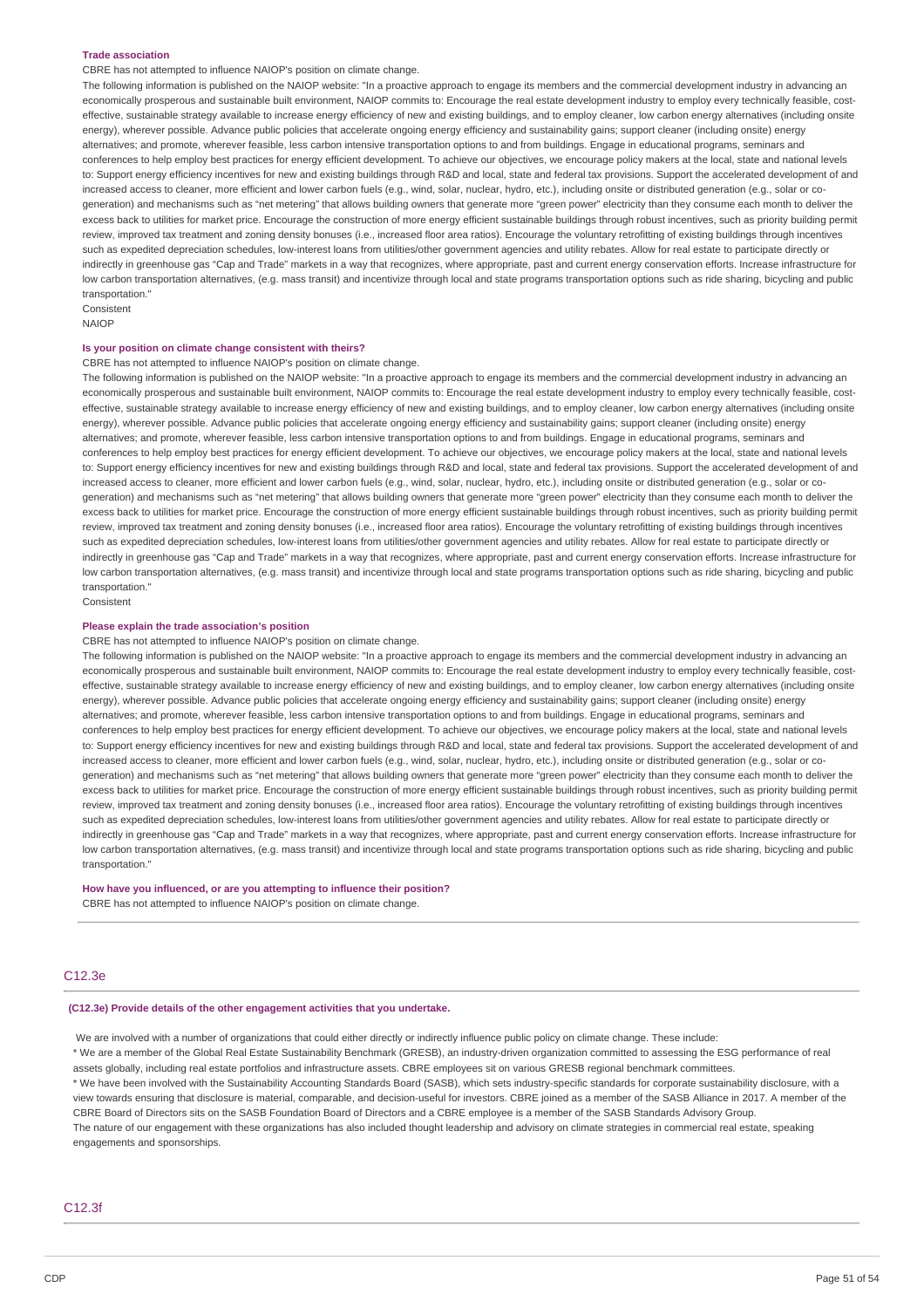#### (C12.3f) What processes do you have in place to ensure that all of your direct and indirect activities that influence policy are consistent with your overall climate **change strategy?**

We recognize that our leadership in the commercial real estate industry requires that we have a voice in how the commercial environment is built, sourced, traded and managed. All climate change-related strategy, activities and memberships are managed through the corporate responsibility team, ensuring consistency in all aspects of our engagement with internal and external stakeholders. Also, the corporate responsibility team regularly engages with the company's public policy team to share information and collaborate on proposed activities.

# C12.4

(C12.4) Have you published information about your organization's response to climate change and GHG emissions performance for this reporting year in places **other than in your CDP response? If so, please attach the publication(s).**

#### **Publication**

Strategy Emissions figures Emission targets Environmental Sustainability section, pages 33-34 CBRE\_2018\_CR\_Report.pdf

Complete In voluntary sustainability report

# **Status**

Strategy Emissions figures Emission targets Environmental Sustainability section, pages 33-34 CBRE\_2018\_CR\_Report.pdf Complete

#### **Attach the document**

Strategy Emissions figures Emission targets Environmental Sustainability section, pages 33-34 CBRE\_2018\_CR\_Report.pdf

# **Page/Section reference**

**Strategy** Emissions figures Emission targets Environmental Sustainability section, pages 33-34

# **Content elements**

Strategy Emissions figures Emission targets

### **Comment**

# C14. Signoff

# C-FI

(C-FI) Use this field to provide any additional information or context that you feel is relevant to your organization's response. Please note that this field is optional **and is not scored.**

# C14.1

**(C14.1) Provide details for the person that has signed off (approved) your CDP climate change response.**

|       | <b>Job title</b>                               | Corresponding<br>⊧iob cateɑorv     |
|-------|------------------------------------------------|------------------------------------|
| Row 1 | Corporate Responsibility<br>resident<br>.<br>. | Environment/Sustainability manager |

# SC. Supply chain module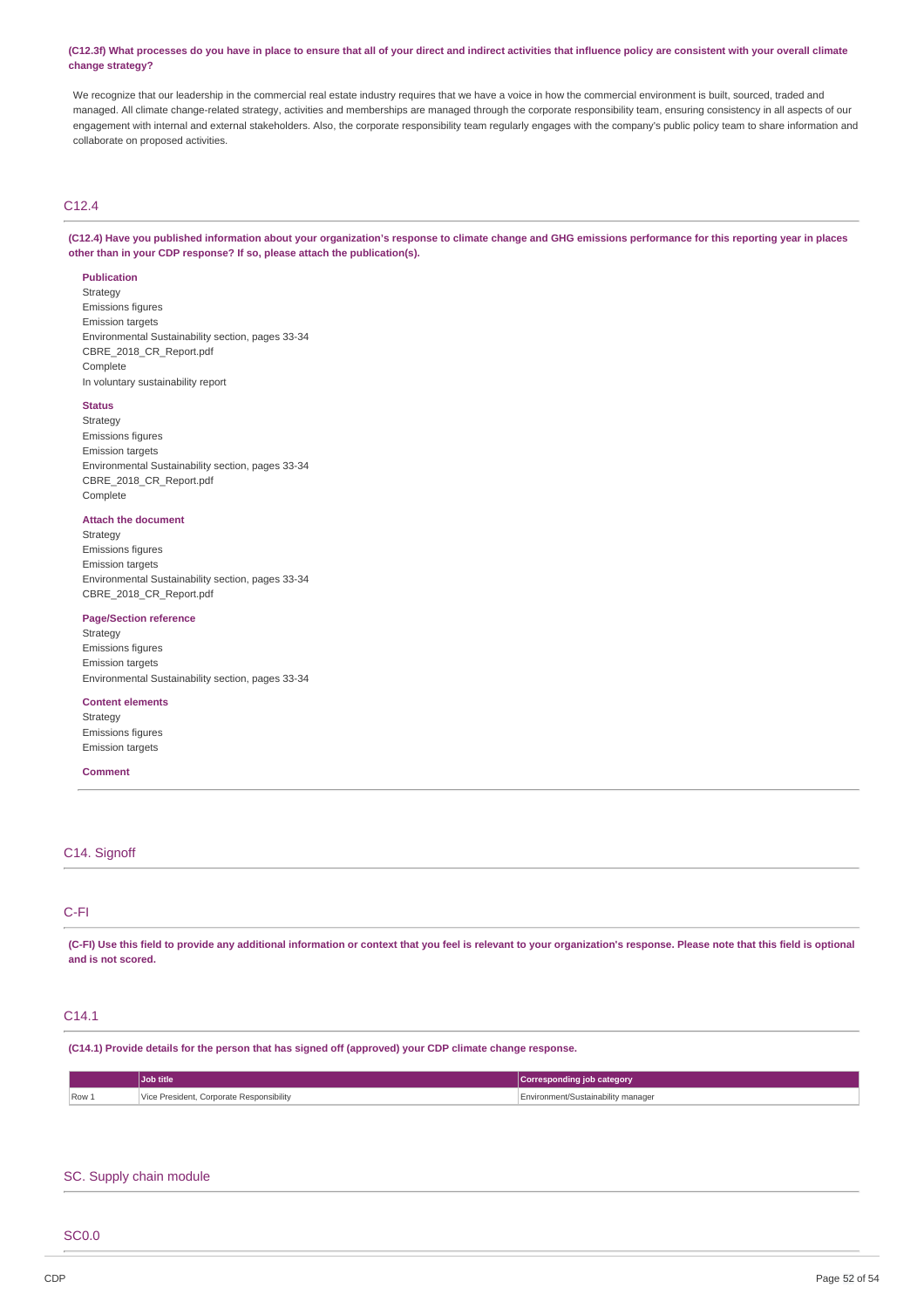# SC0.1

**(SC0.1) What is your company's annual revenue for the stated reporting period?**

|       | <b>Annual Revenue</b> |
|-------|-----------------------|
| Row 1 | 340088000<br>.        |
|       |                       |

# SC0.2

**(SC0.2) Do you have an ISIN for your company that you would be willing to share with CDP?** Yes

# SC0.2a

#### **(SC0.2a) Please use the table below to share your ISIN.**

|      | <b>ISIN country code (2 letters)</b> | $\Box$ ISIN numeric identifier and single check digit (10 numbers overall) $\Box$ |
|------|--------------------------------------|-----------------------------------------------------------------------------------|
| Row. | US.                                  | 12504L1098                                                                        |

# SC1.1

(SC1.1) Allocate your emissions to your customers listed below according to the goods or services you have sold them in this reporting period.

# SC1.2

**(SC1.2) Where published information has been used in completing SC1.1, please provide a reference(s).**

# SC1.3

(SC1.3) What are the challenges in allocating emissions to different customers, and what would help you to overcome these challenges?

| <b>Allocation challenges</b>                                                         | Please explain what would help you overcome these challenges                                                        |  |
|--------------------------------------------------------------------------------------|---------------------------------------------------------------------------------------------------------------------|--|
| Customer base is too large and diverse to accurately track emissions to the customer | We are a B2B services firm and do not manufacture products. It does not make sense to allocate our emissions to our |  |
| level                                                                                | clients.                                                                                                            |  |

# SC1.4

**(SC1.4) Do you plan to develop your capabilities to allocate emissions to your customers in the future?** No

# SC1.4b

**(SC1.4b) Explain why you do not plan to develop capabilities to allocate emissions to your customers.**

We are a B2B services firm and do not manufacture products. It does not make sense to allocate our emissions to our clients.

# SC2.1

(SC2.1) Please propose any mutually beneficial climate-related projects you could collaborate on with specific CDP Supply Chain members.